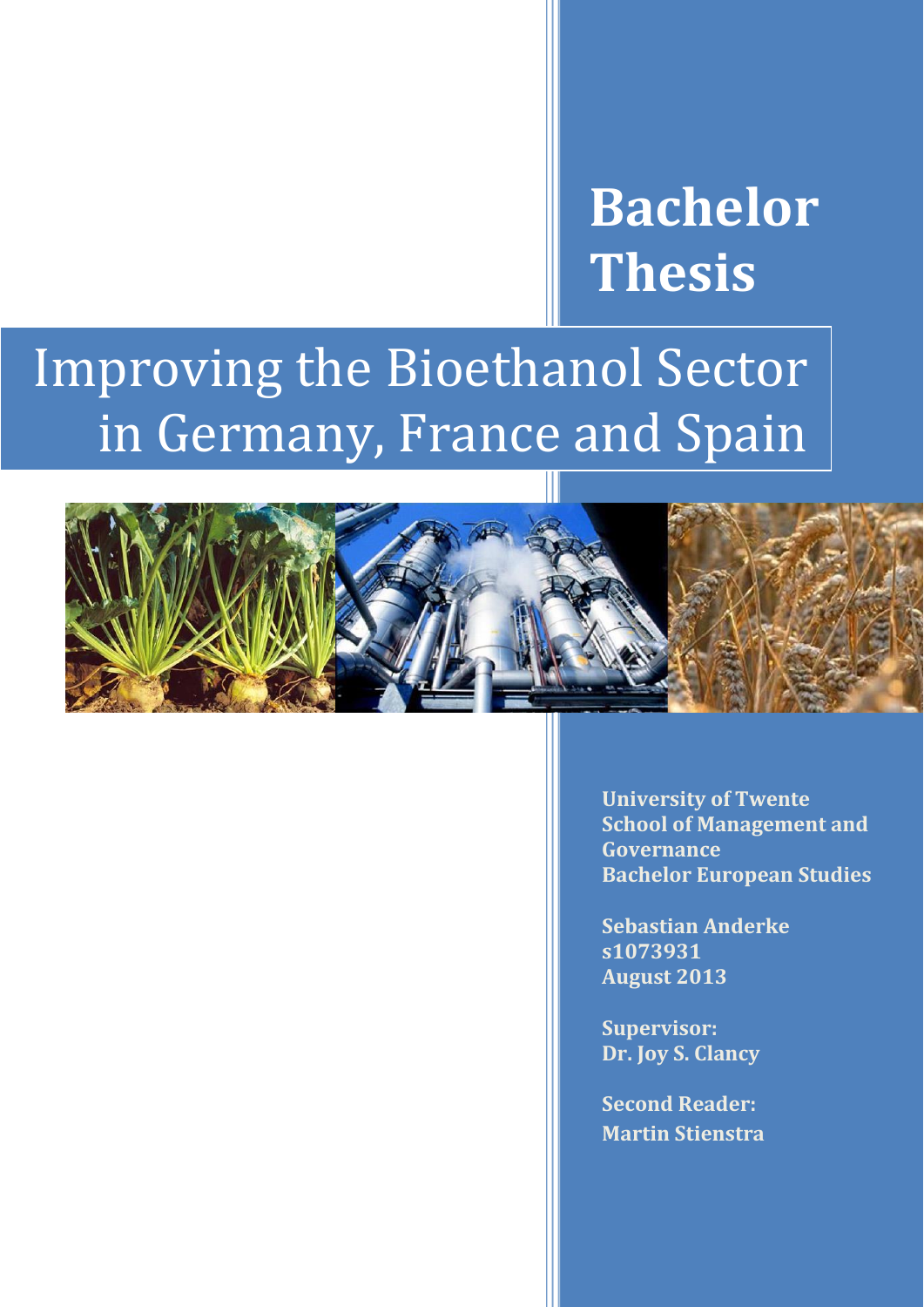## <span id="page-1-0"></span>**Abstract**

Modern global threats like the climate change and the rising oil prices increasingly influence the EU and its citizen. Renewable technologies, such as biofuels, are being more and more used to fight these treats or to limit at least their consequences. The Thesis at hand contributes to the increasing use and analysis of biofuels as anticipated by the EU.

It is a study focusing on the bioethanol sectors of Germany, France and Spain. Thereby it analysis their current bioethanol sector to give recommendations for improvement. Porter's Diamond Model, which elaborates the competitiveness of a nation for a specific industry sector, is the tool used for the analysis. The great advantage this tool brings with it, is that it draws a very clear picture of the national competitiveness, allowing for an in-depth estimation of the countries strengths and weaknesses in the given sector.

As the analysis shows Germany has a strong national competitiveness in the bioethanol sector. Nevertheless it is recommended to strengthen the cooperation of different industries to support each other and to fend of foreign imports, thereby increasing the demand for bioethanol.

Like Germany France also has a strong national competitiveness in the bioethanol sector. Part of this strong national competitiveness is derived from tax relief. To decrease fiscal expenditure the French government is advised to switch from the policy tool of tax relief to the policy tool of mandatory blending quotas in order to promote the bioethanol demand.

Spain has in contrast to the previous two countries a medium weak national competitiveness in the bioethanol sector. This can be partly traced back to the current economic recession in Spain and the monopolistic character of its bioethanol sector. The policy recommendations take these special circumstances into account and aim at helping the industry sector to become more competitive. Among other things Spain is advised to help bioethanol companies getting credits for further development and to improve the national human resources.

Overall recommendations to the four countries include a continuing support of bioethanol as this will help the countries in many ways. They are furthermore advised to increase their endeavours in research projects, especially at those that aim at reducing negative externalities of the bioethanol production.

Following the recommendations will help the three countries to tackle the previous mentioned pressing problems of today.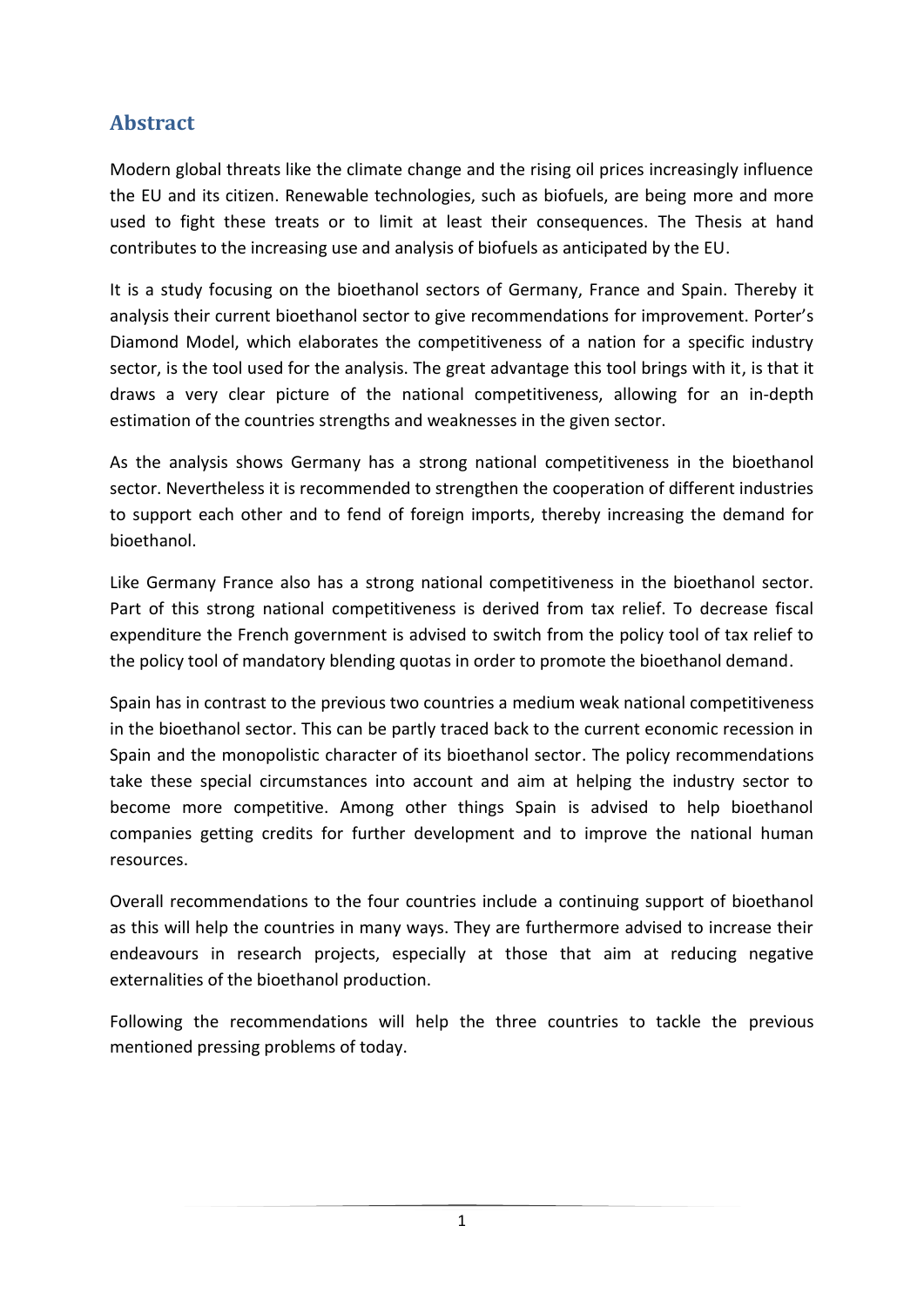# **Table of Contents**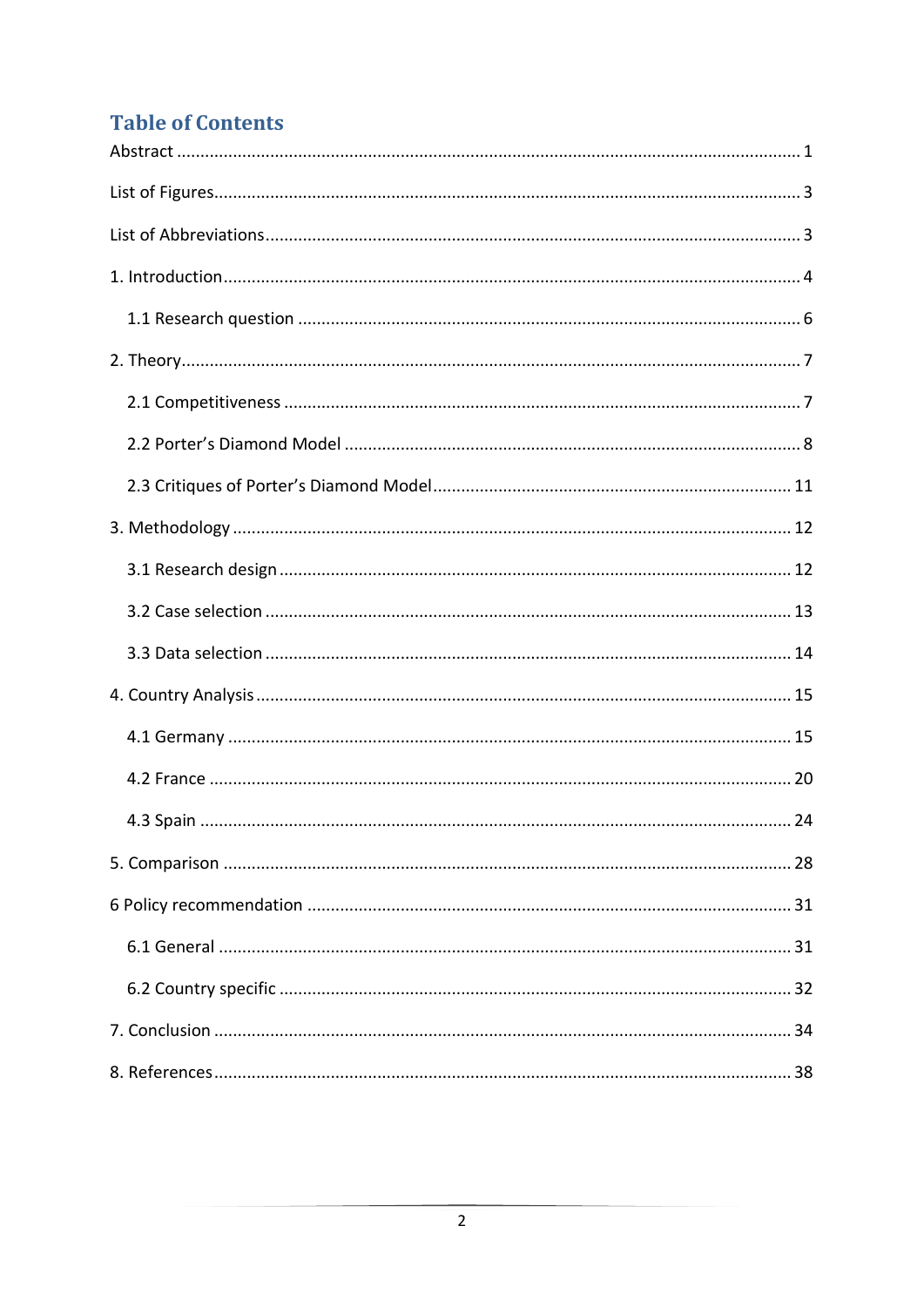# <span id="page-3-0"></span>**List of Figures**

| Figure 1: Porter's Diamond Model from 'The Competitive Advantage of Nations' 9       |  |
|--------------------------------------------------------------------------------------|--|
|                                                                                      |  |
|                                                                                      |  |
| Figure 4: Overview of the national competitiveness of the German, French and Spanish |  |

## <span id="page-3-1"></span>**List of Abbreviations**

| Diesel with a 100 % share of biodiesel          | <b>B100</b> |
|-------------------------------------------------|-------------|
| <b>Dried Distillers Grain</b>                   | DDG         |
| Ethyl tert-butyl ether                          | <b>ETBE</b> |
| European Union                                  | EU          |
| Greenhouse Gas                                  | <b>GHG</b>  |
| Instituto de Crédito Oficial                    | ICO         |
| Petrol fuel with a 5 % share of bioethanol      | E5          |
| Petrol fuel with a 10 % share of bioethanol E10 |             |
| Petrol fuel with a 85 % share of bioethanol E85 |             |
| <b>Research and Development</b>                 | R&D         |
| United States of America                        | USA         |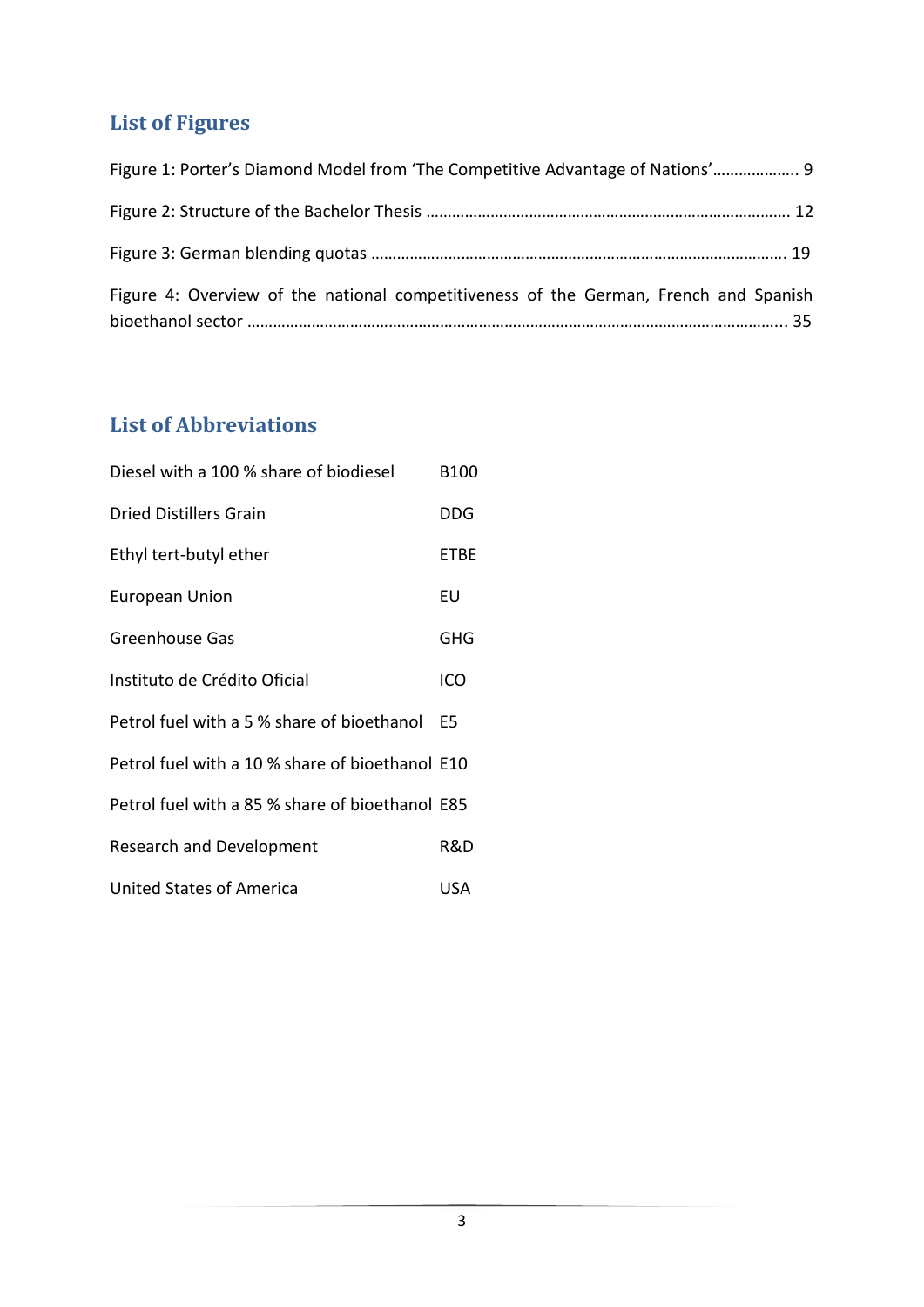## <span id="page-4-0"></span>1. **Introduction**

**.** 

The increasing awareness and combating of the climate change as well as the rising oil prize have made biofuels<sup>1</sup> becoming a major topic on the agenda of policy makers as well as scientists in recent years. Different programmes to improve and promote the generation and usage of biofuels were set up [\(Balat, 2007\)](#page-38-1). Bioethanol, on which my Bachelor Thesis will turn its attention to, is one among several biofuels which are increasingly operated economically. Connected to the use of biofuel is the proponent's perception to make use of the advantages, mentioned later in this abstract, these fuels poses compared to fossil fuels. Because different proponents have dissimilar assumptions about the biofuels itself and the advantages and disadvantages they bring along them, various policies with different emphasis have been created [\(Londo & Deurwaarder, 2007\)](#page-40-0). These differences lead to different economic conditions for companies operating in the biofuel sector. The Bachelor Thesis at hand will look at these different economic conditions for the bioethanol sector from a national perspective assuming that national governments are the driving forces behind the different policies. For states belonging to the European Union (hereafter: EU) the initiative might have come from an EU institution; however it is the national law in which the initiatives are transformed into programmes [\(Londo & Deurwaarder, 2007\)](#page-40-0).

In this context the EU Directive 2009/28/EC and Directive 2009/30/EC are of great importance. Whereas the former requires the Member States to have a 10% share of renewable energy in the transport industry by 2020 [\(Commission, 2009a\)](#page-38-2) the latter makes, among other things, a 20% reduction of greenhouse gas<sup>2</sup> (hereafter: GHG) emissions in the transport industry by 2020 compared to 2010 mandatory [\(Commission, 2009b\)](#page-38-3). Within these Directives the EU set up coherent targets for all its belonging Member States. This allows for a detailed analysis of the different methods Member States have on how to reach that goal.

The two EU mentioned directives can be seen as part of a long lasting biofuel debate that started around 25 years ago [\(Londo & Deurwaarder, 2007\)](#page-40-0). Despite this long period of time, seen from a political perspective, the arguments to promote biofuels almost did not change and can be boiled down to three main points. The first argument says that they will have a positive impact on fighting the climate change, although this impact differs with the type of biofuel. Using biofuels, especially in the transport industry, is said to release less GHG into the atmosphere compared to a higher GHG footprint of fossil fuels [\(Balat, 2007\)](#page-38-1). The second argument in favour of biofuels is that it will decrease the oil dependency from oil exporting countries. If EU Member States have the possibility to produce their own fuels, this would

<sup>1</sup> In the context of this Thesis biofuels are defined as 'liquid or gaseous fuels made from plant matter and residues, such as agricultural crops, municipal wastes and agricultural and forestry by-products` (Balat, 2007: 1)

<sup>2</sup> A GHG is any of the gases whose absorption of solar radiation is responsible for the greenhouse effect, including carbon dioxide, methane, ozone, and the fluorocarbons (Dictionary, K 201)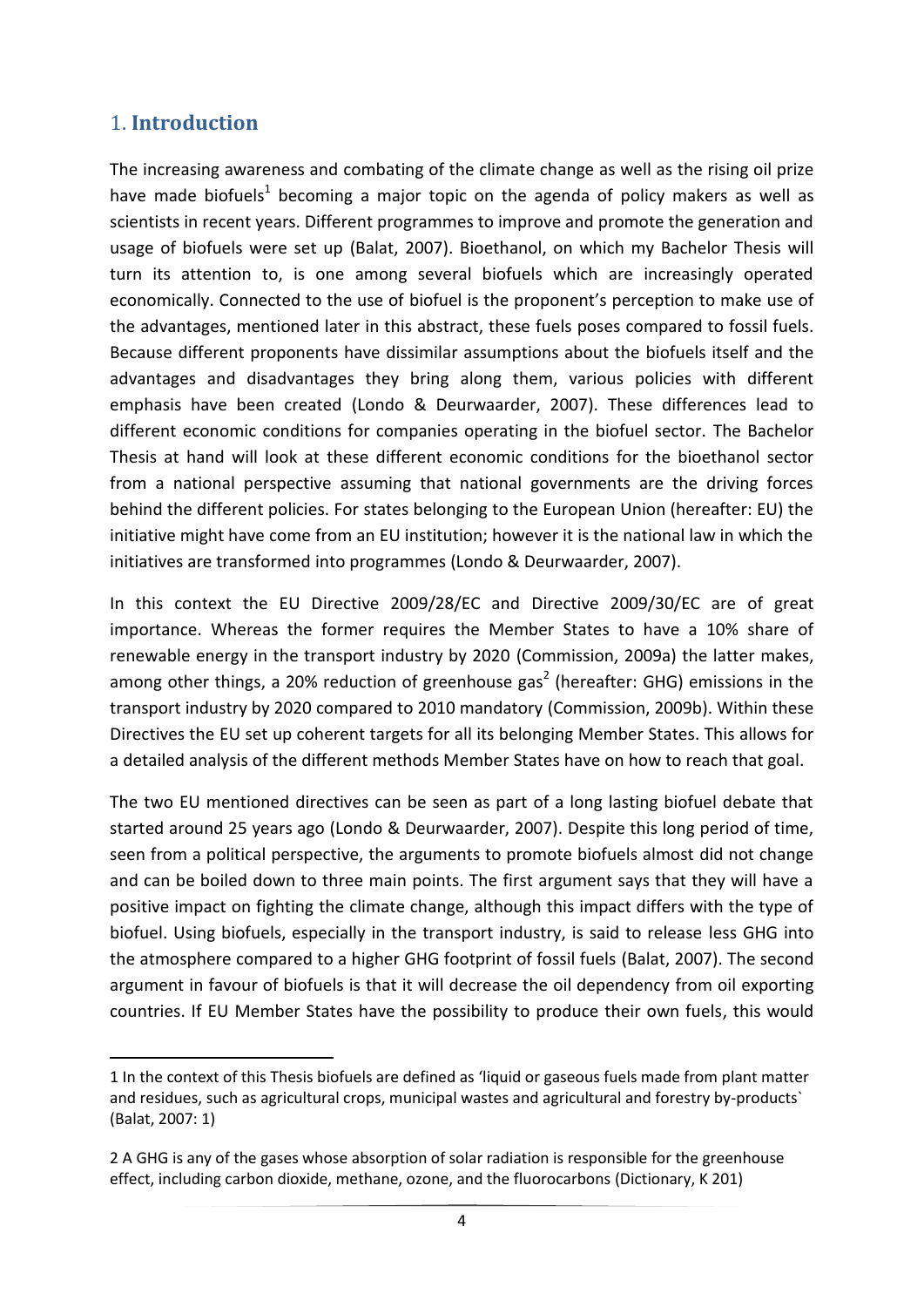lead to a relative decrease of oil import. The third argument says that they could help to support the rural development, where the crops for the biofuels are planted [\(Londo &](#page-40-0)  [Deurwaarder, 2007\)](#page-40-0). However, there are also two main arguments against an increase in producing and using biofuels. The first argument says that they are not reducing GHG emission in the amount that is anticipated by their proponents. Conflicting publications, either in favour or against biofuels, furthermore fuelled this debate [\(Londo & Deurwaarder,](#page-40-0)  [2007\)](#page-40-0). The second argument says that biofuels might negatively affect the prices of food. It is argued that biofuels consume agricultural land making it more valuable which will then lead to an increase in food prices but also in price volatility [\(Balat, 2007\)](#page-38-1). The paragraph above gives a small outline of the current debate concerning biofuels. Although my Bachelor Thesis will deliberately not contribute to the on-going debate, it is useful to keep it in mind, to be better able to evaluate policy and business practises regarding their sustainability and effects on the environment.

My Bachelor Thesis will pay a close attention to economic conditions and policy practises influencing bioethanol producing industries within some European states. It will look at the countries of Germany, France and Spain to give a detailed analysis and comparison between these three states. They are the biggest producer of bioethanol in the  $EU^3$  and have comparable basic conditions for producing bioethanol [\(Flach, et al., 2012\)](#page-39-0). Within all three states the main energy crops for the production process are either cereal crops (mainly maize, rye, wheat and barley) or sugar crops (mainly sugar beet). The latter are transformed into bioethanol by firstly extracting the sugar from the plant, which is processed further into bioethanol with the help of fermentation and distillation. The cereal crops undergo a similar refining process with the exception that the additional step of breaking down the starch with the help of either acid hydrolysis or enzymes into sugar is needed [\(RESTMAC, 2008\)](#page-41-0). Another starting product is lignocellulosic biomass which is transformed into alcohol with enzymes breaking down the cellulose into sugar. This way of generating bioethanol is called  $2^{nd}$ generation bioethanol and plays only a marginal role in today's production. Because this process is more expensive than the 'traditional' ways of refining bioethanol it is still in the developing phase trying to reduce costs and to increase the efficiency [\(Poganietz, et al.,](#page-41-1)  [2008\)](#page-41-1). With only small dissimilarities the refining processes are very similar in the three countries under study and all three have a similar level of technological development in the bioethanol sector. The difference between these countries therefore lies in the national policies and thus the economic conditions.

The major intention for me to conduct this research lies in the deep analysis of climate change during my Bachelor studies. In many subjects I came across this very pressing problem affecting many aspects of our every-day life. Therefore I want to contribute to its solving. As bioethanol is a technology that is correlated to fighting climate change and is

 $\overline{a}$ 

 $^3$  Together Germany (759 mil. liters), France(949 mil. liters) and Spain(465 mil. liters) produced 43,5 % of the total EU production (5,000 mil. liters) in 2012 (Flach et al, 2012)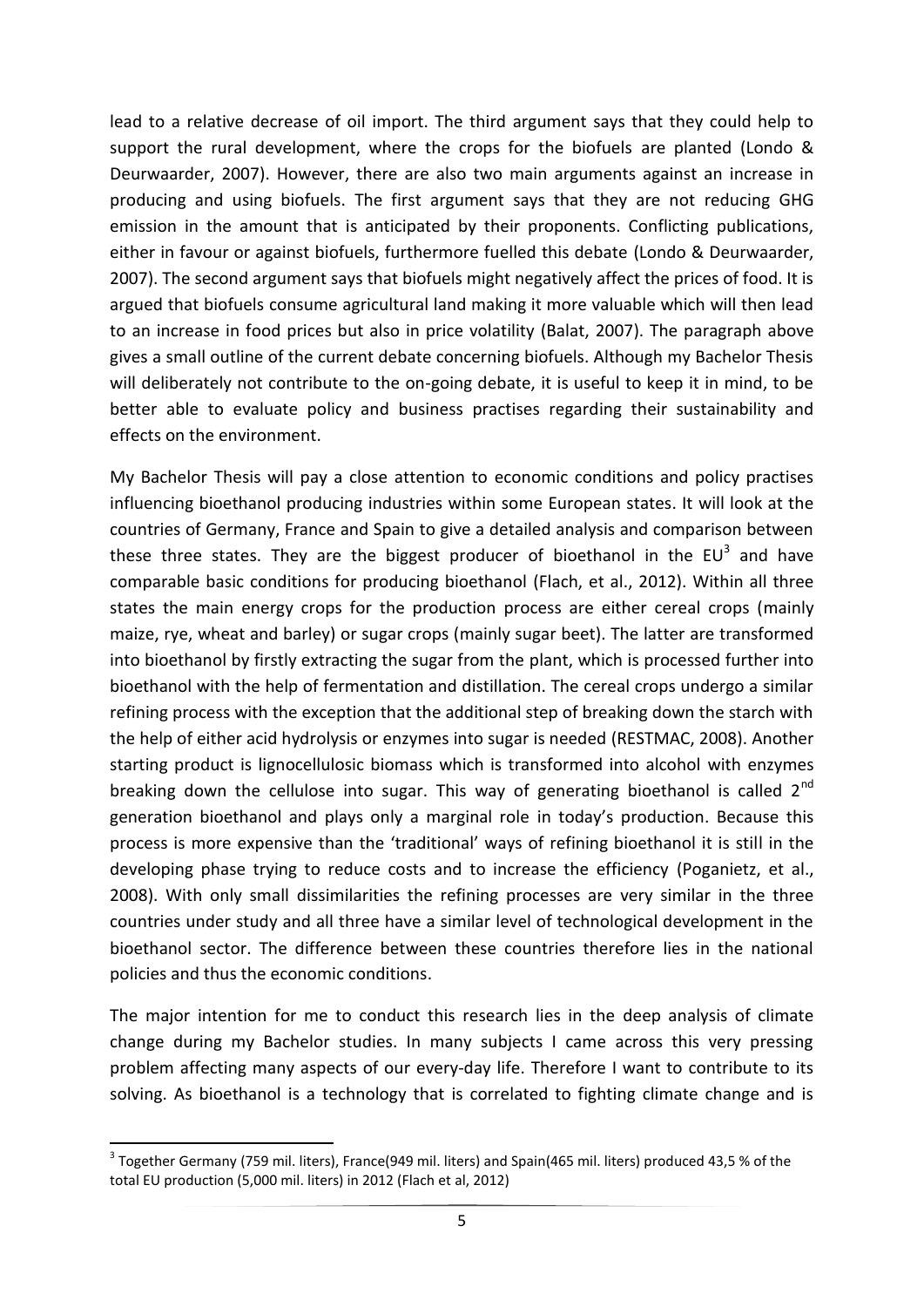dealt with extensively in the media I choose to focus on this topic. The following Thesis is thereby intended for policy-makers within ministries (environment, agriculture and industry) as well as parliaments. It takes the latest developments, like the anti-dumping tax on American bioethanol, into account to equip these people with good a good analysis and good solutions to foster bioethanol demand and production.

The underlying target of the Thesis is to investigate the national competitiveness, as an indicator of the general economic conditions prevailing in a country, within these three countries in the field of bioethanol; that is to show where the strengths and weaknesses of each country are. From this investigation an advice will be given on how to improve policy programmes, which means to foster the bioethanol production, of the three countries under study.

## <span id="page-6-0"></span>**1.1 Research question**

Deriving from the afore-mentioned the research question guiding this study will be:

*In what way can the governments of Germany, France and Spain improve their domestic bioethanol sectors to make them more competitive?*

To be able to better answer this question it is further subdivided into two sub-questions. The first sub-question thereby concentrates on elaborating the strengths and weaknesses of the three different policy programmes. Answering the first research question will thereby examine the national competitiveness of the countries' bioethanol sector with the help of Porter's Diamond Model. The wording of the first sub research question is the following:

#### *I. How competitive are the bioethanol sectors of Germany, France and Spain?*

The second sub-question aims at taking the information derived from the first research question as input. It investigates how the national competitiveness of the bioethanol can be further enhanced. The second research question therefore is:

*II. Which policies are to be introduced to enhance the national competitiveness of Germany's, France's and Spain's bioethanol sector?*

The main research question as well as the two sub-questions are descriptive types of research question. The answers to the first questions will require an analysis of the national competitiveness, whereas the second answer will be a suggestion for improvement to policy decision makers.

The following chapter will elaborate the concept of national competitiveness and the theory of Porter's Diamond Model which is the basic tool for the intensive study of the bioethanol sector.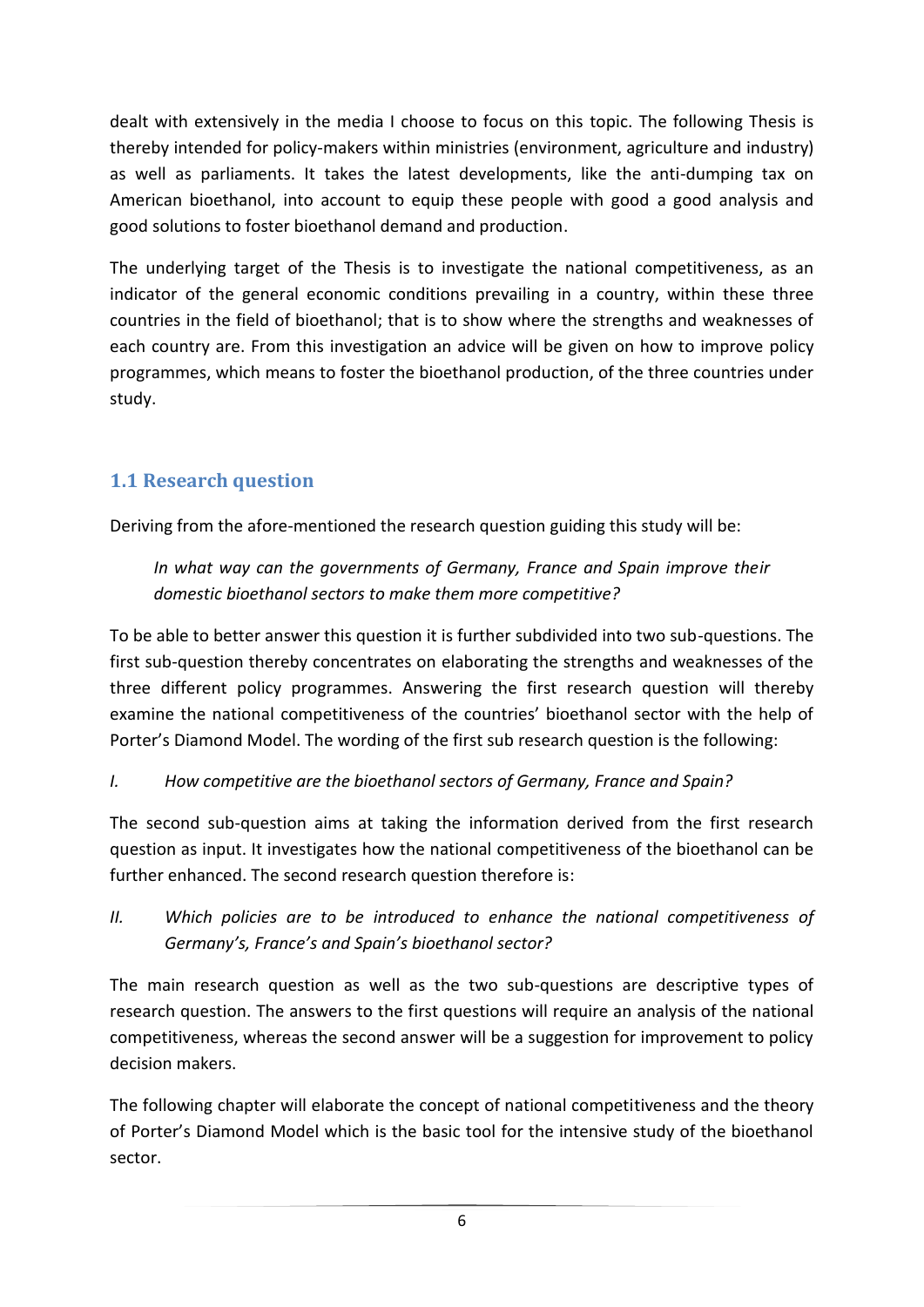## <span id="page-7-0"></span>**2. Theory**

#### <span id="page-7-1"></span>**2.1 Competitiveness**

In order to find out about the strengths and weaknesses of an industry sector in a country, one should look at its competitiveness. One speaks thereby of national or macro competitiveness to contrast it against the competitiveness of a single company. A national business sector that is competitive on the world market is, generally speaking, able to compete successfully against the specific business sector from other countries [\(Ball, et al.,](#page-38-4)  [2004\)](#page-38-4). This is the basic requirement for the sector, in this case the bioethanol sector, to survive and to grow, which is important to fulfil EU and national regulation and to become independent from bioethanol imports.

Competitiveness is not an absolute term measuring a distinct concept. There is also not an overall consent on how to define competitiveness, because it depends on the point of view from which to look at competitiveness ([Balkyte & Tvaronavičiene, 2010](#page-38-5)). It can be broadly defined as '*the ability to produce the right goods and services of the right quality, at the right price, at the right time. It means meeting customers' needs more efficiently and more effectively than other firms do [\(Edmonds, et al., 2000:](#page-39-1) 20)'*. This definition of competitiveness is from a company perspective emphasising the ability to do the right thing in an efficient way.

However competitiveness does not necessarily relate to companies only. A region, a country or the EU, consisting of several countries, may be competitive as well, as Balkytė and Tvaronavičienė (2010) point out. This does not mean that the regions or the countries directly compete against each other. It is rather the companies of these areas that do so. However, because the companies competitiveness is affected by economic and social conditions as well as political actions, it is the nation that is important for the overall competitiveness [\(Ball, et al., 2004\)](#page-38-4). Thereby the emphasis lies on, similar to a company, doing the right thing. However, in this case it is not what the customer wants but rather enabling citizens to produce high incomes. Thus, competitiveness from a national perspective would be defined as '*the set of institutions, policies, and factors that determine the level of productivity of a country. The level of productivity, in turn, sets the sustainable level of prosperity that can be earned by an economy" [\(Schwab et al., 2009:](#page-41-2) 4).* The International Institute for Management Development also uses the idea of evaluating competitiveness on a national level by the nation's ability to foster economic growth: *"Competitiveness of Nations is a field of Economic theory, which analyses the fact and policies that shape the ability of a nation to create and maintain an environment that sustains more value creation for its enterprises and more prosperity for its people" [\(Garelli,](#page-40-1)  [2005:](#page-40-1) 2).* Porter who studied national competitiveness in the late 1980ies developed a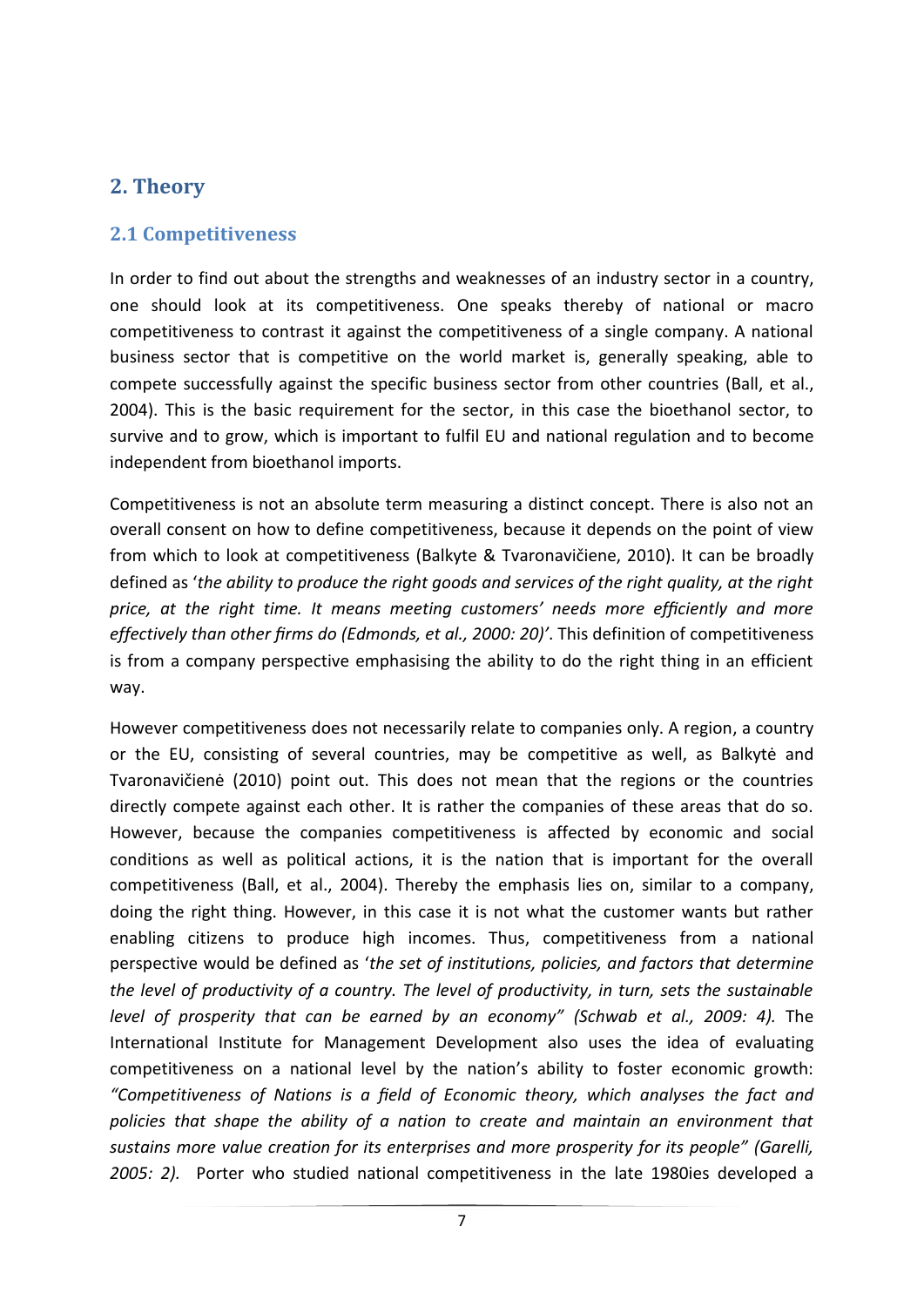theory on how to conceptualize and investigate national competitiveness in a theoretical model.

## <span id="page-8-0"></span>**2.2 Porter's Diamond Model**

In order to measure national competitiveness in the three countries under study the Diamond Model developed by Michael Porter in his book 'The Competitive Advantage of Nations' will be used. By asking himself *'why do some social groups, economic institutions, and nations advance and prosper?',* (Porter, 1990: xi) Porter maps the competitiveness of business clusters in ten important business nations. He thereby illustrates the dynamics that potentially exist and make out the competitive advantage one nation enjoys over the other in a given business sector. He generalises these dynamics and transforms them into model called the Diamond Model, usually referred to as the *Porter's Diamond Model*. His intention behind his book was '*to help firms and governments to choose better strategies and make more informed allocations of national resources*' [\(Traill & Pitts, 1998:](#page-42-0) 17).

This model nowadays is well established and is heavily used by researchers and business consultants alike [\(Clancy, et al., 2001;](#page-38-6) [Traill & Pitts, 1998\)](#page-42-0). His book had a huge impact on the scientific community in two ways. First it provided a tool that is known for its multifaceted analysis of national competitiveness. The Diamond Model became famous for concentrating on different determinants of competitiveness and the intermediating linkage between them, thereby going beyond existing theories of the time it was formulated [\(Grant, 1991\)](#page-40-2). Secondly it received a lot of attention and critique by the scientific community, which is dealt with in the next abstract of this chapter [\(Traill & Pitts, 1998\)](#page-42-0).

Other models to estimate the competitiveness of nations are the 'Double-Diamond Model' which takes the international activities of the companies into account and the 'Nine-Factor Model', which is an extension of Porter's Model. The reason these model were not chosen as the analysis tool is, for the Double-Diamond Model, that a lot of attention is paid to the international environment [\(Staskeviciute & Tamosiuniene, 2010\)](#page-41-3). However I want to primarily focus on the competitiveness within the three economically big countries Germany, France and Spain dealing with the international aspect only marginally. The focus of the bioethanol producers of the three states lies almost solely upon the domestic national market. Despite the Single European Market, the international aspect, which is exporting of bioethanol, is not of great importance to them up to now. Only Spain exports the surpluses, which make out 1.9 % of the national bioethanol production, to other European countries. The Nine-Factor Model was not chosen, because it is very similar to Porter's Model, however it received very little attention [\(Staskeviciute & Tamosiuniene, 2010\)](#page-41-3). Due to this little attention I was not fully able to guarantee its validity.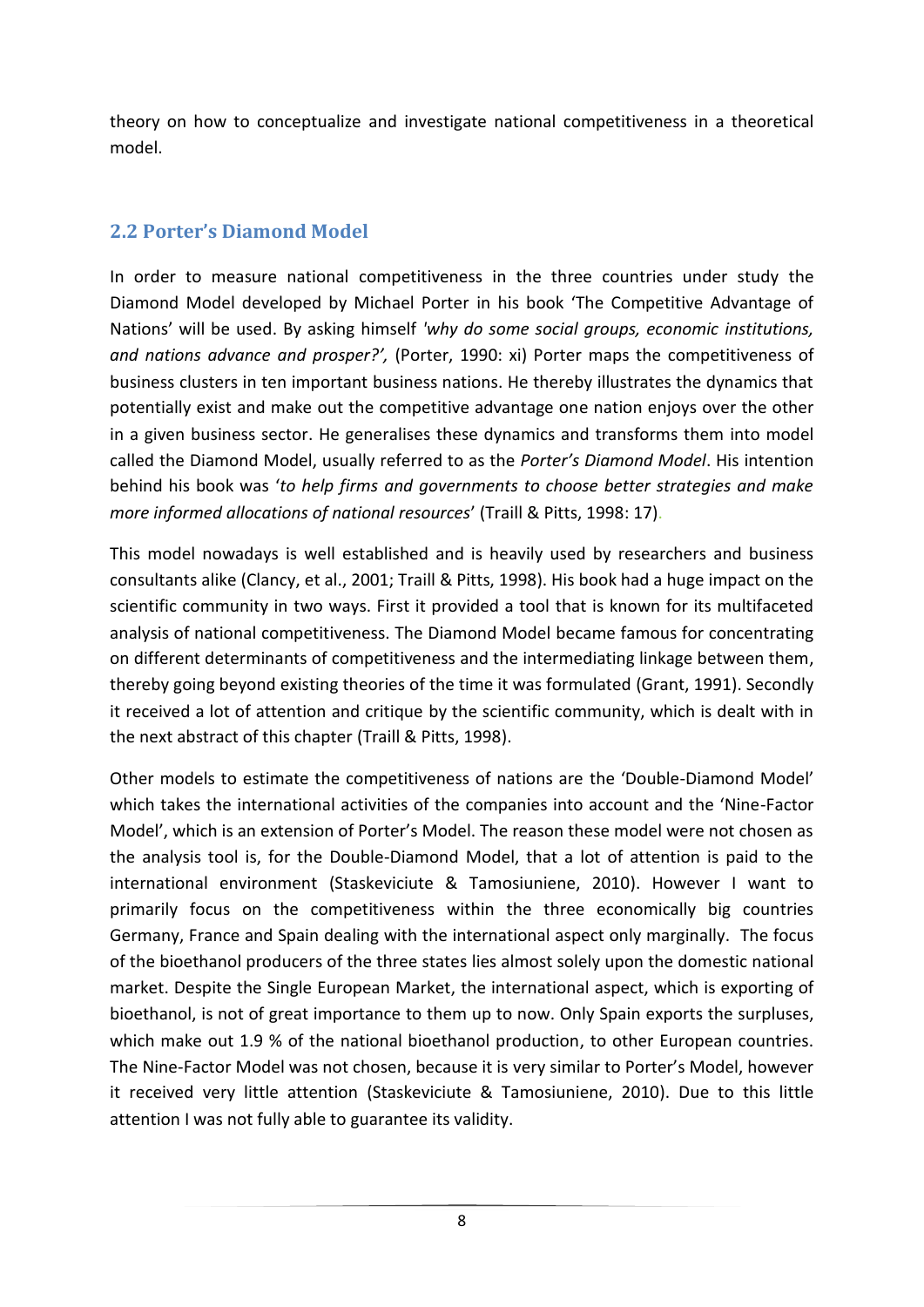In his model Porter distinguished between four determinants that create national competitiveness as well as two variables that influence these determinants. The degree of the national competitiveness an industry enjoys depends on the state of the determinants. Thereby the determinants are mutually dependent on each other; thus one strong determinant alone will not lead to a strong national competitiveness. Generally speaking all four determinants have to be strong for a solid national competitiveness. However if one determinant is weak within a nation this does not automatically mean that this nation possesses a weak national competitiveness. It can still be competitive, however its competitive potential is constrained be the weak determinant. Porter acknowledges that even nations in which only one or two determinants are strong can be competitive in industries involving little advanced technology; whereas this competitiveness is unsustainable and other nations are likely to achieve competitiveness in these industries as well [\(Porter, 1990\)](#page-41-4).

The four determinants are 1) Factor Conditions, 2) Demand Conditions, 3) Related and Supporting Industries as well as 4) Firm Strategy, Structure and Rivalry. These four determinants are furthermore influenced by two variables, which are 1) Government and 2) Chance. Unlike with the four above mentioned determinants these variables do not interact with each other but only influence the determinants [\(Porter, 1990\)](#page-41-4). The following figure gives a detailed overview of the Porters Diamond Modell with its four determinants and two variables which determine national competitiveness:



Figure 1: Porter's Diamond Model from 'The Competitive Advantage of Nations' [\(Traill &](#page-42-0)  [Pitts, 1998\)](#page-42-0)

Factor Conditions: Porter (1990) adopted this determinant from the *factors of production* being part of standard theory of trade. Therefore he distinguishes between the Human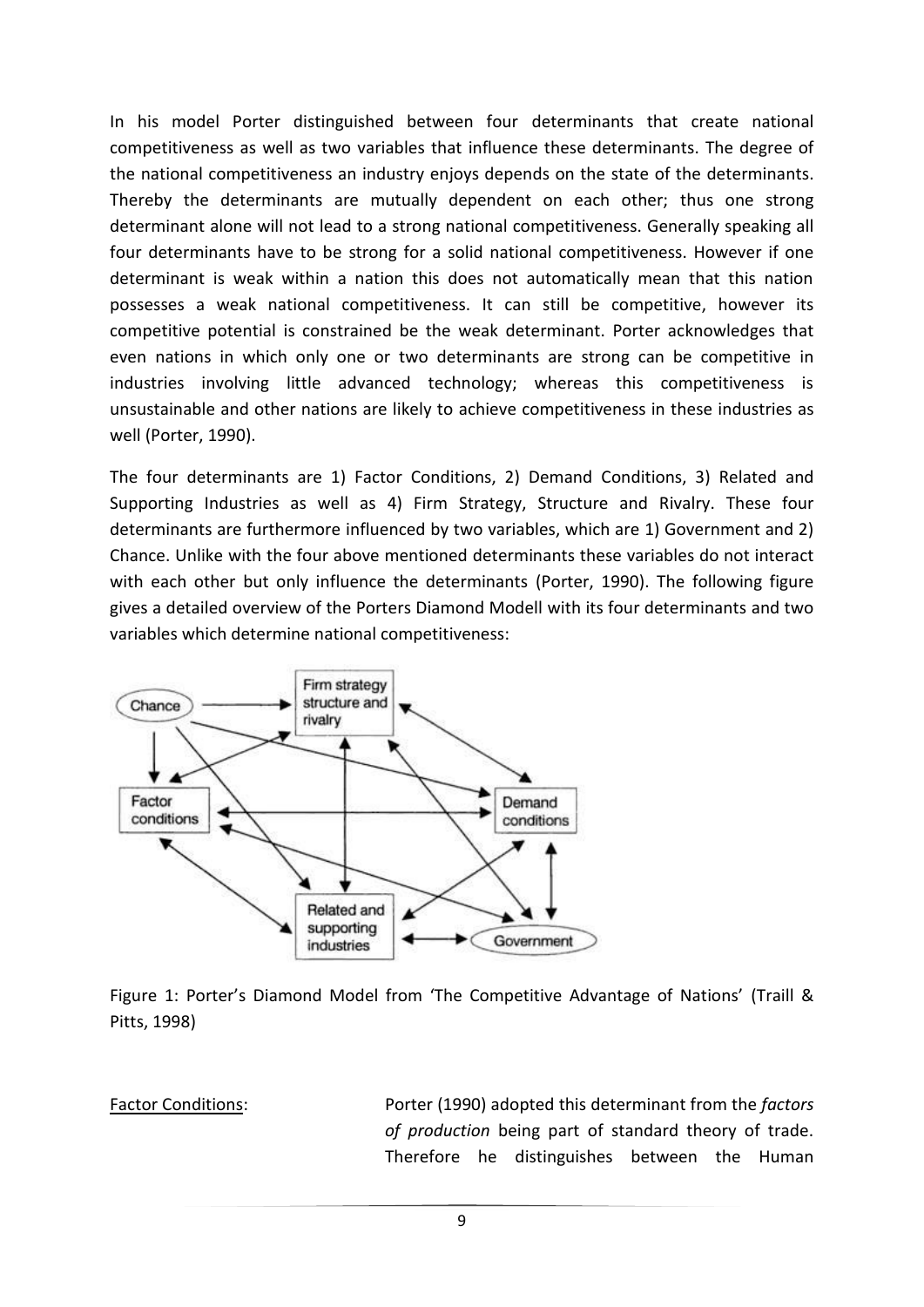Resources, Knowledge Resources, Physical Resources, Capital Resources and Infrastructure.

- Demand Conditions: This determinant describes the home market and thus the national demand of a product. A strong home market benefits companies who are then able but also forced to innovate in new products. With the high quality products they have an advantage over competitive foreign companies, even if the domestic demand declines [\(Porter, 1990\)](#page-41-4).
- Related and Supporting industries: These are the supplier and supportive services of the given industry sector. Such companies consume useable by-products, produce cost-effective solutions and often participate in the innovation process. If these companies are present they stimulate the innovation process, which again leads to a competitive advantage [\(Porter,](#page-41-4)  [1990\)](#page-41-4).
- Firm Strategy, Structure and Rivalry: These three aspects of company determine the success of the companies abroad. The way companies set their goals and experience barriers of market entry is important to the company's success. Companies which face a harsh competition in their domestic market are more likely to have made the right decision, which in turn gives them an advantage in national competition [\(Porter, 1990\)](#page-41-4).
- Government The government can influence the afore-mentioned determinants by policies and/or other legal constrains. This may also occur indirectly by influencing the customer or production chain of companies [\(Porter,](#page-41-4)  [1990\)](#page-41-4).
- Chance Chance This variable groups all events that are outside of control of a firm or government. These events are of great importance to a company as they create discontinuities and can rise or lower its competitiveness. Examples for such events are war, weather extremes or technological breakthroughs [\(Porter, 1990\)](#page-41-4).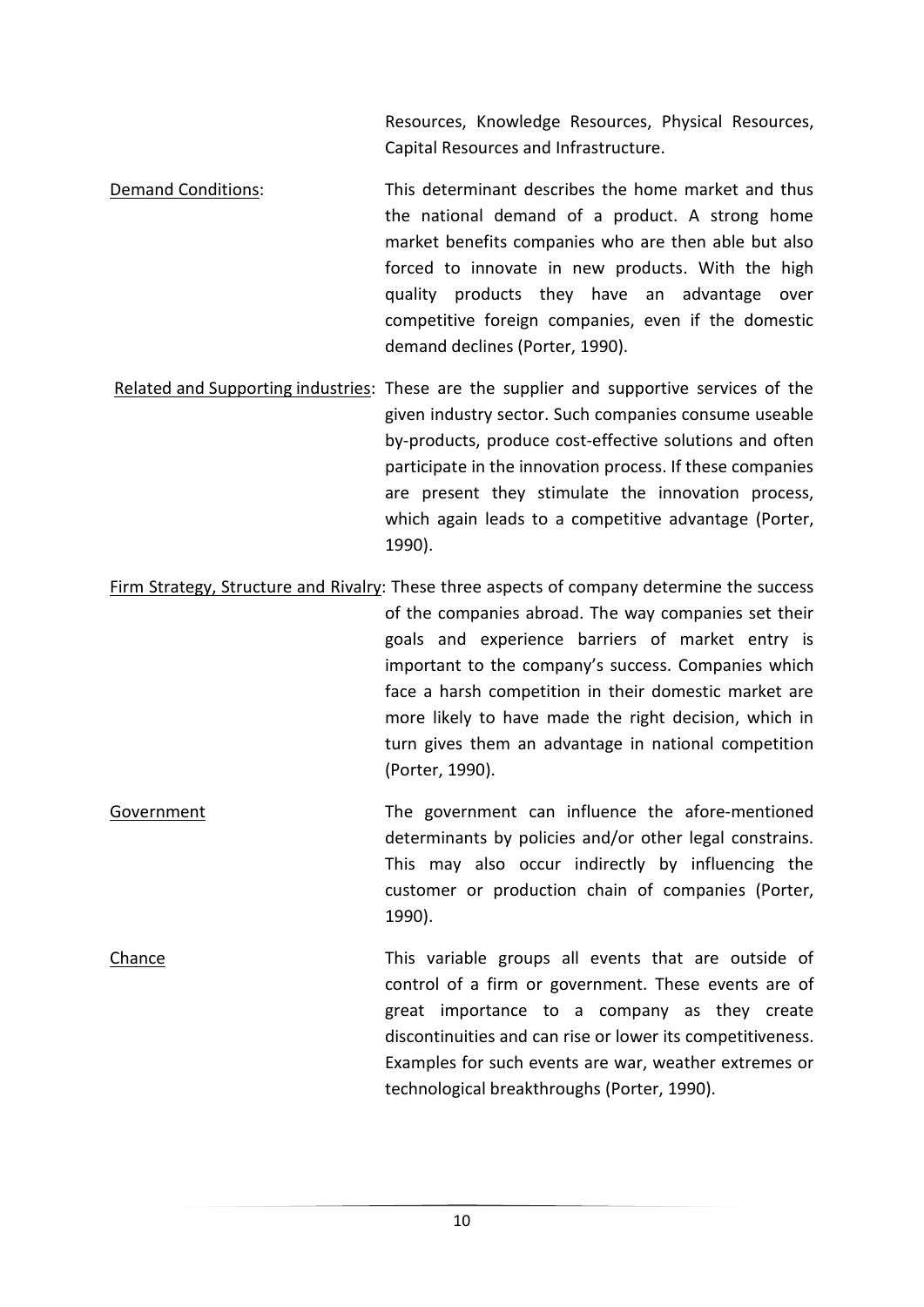## <span id="page-11-0"></span>**2.3 Critiques of Porter's Diamond Model**

Although this model of Porter is widely recognised and used, as described above, it also attracted a lot of critique. The main points of critique that arose concerned his idea of 'home base' and the deriving of his theory.

One assumption of the Diamond Model is that companies possess a 'home base' from which they operate in the international markets. However, as Clancy et al (2001) point out, this does not hold true for small open economies as for example Canada, Finland, Austria, New Zealand or Ireland. In these countries the economic prospects are too limited to be most important to some industries. Therefore, industries do not use these countries as their home base from which they compete in the world market but rather see their home base in the international sphere, where they possess greater economic prospects. This argument against the use of the Diamond Model however can be neglected in the context of this Bachelor Thesis. Germany, France and Spain possess a strong economy with many businesses and a sufficient domestic demand. As mentioned in the previous abstract the bioethanol producer of these three countries concentrate almost solely on the domestic market.

The second point of critique concerned the way Porter derived his theoretical model. Researchers such as Ingram (1991) observe that Porter did not build his theory upon existing theory but rather used '*a shower of anecdotes*' [\(Ingram, 1991:](#page-40-3) 50). Ingram furthermore criticises that his theory is to be seen as suggestive hypothesis, which are not tested by Porter. Ingram's critique is contradicted by Grant (1991). He mentions that, although Porter uses multiple sources to build his model on, these are theories and concepts mostly originating from the field of strategic management. Although Davies and Ellis (2000) weaken the argument that Porter's theory was not tested by Porter due to the inductive character of his research, they criticise Porter's case selection. For his theory building Porter selected 111 different industry sectors in ten technologically-advanced nations<sup>4</sup>. Because of this the external validity of his Diamond Model is to be judged as low, since it cannot be guaranteed for technological-undeveloped countries [\(Davies & Ellis, 2000\)](#page-39-2). This point of critique is noteworthy; however it does not have any influence on my Bachelor Thesis. Within my Thesis I concentrate on the countries of Germany, France and Spain which are all technological-advanced countries. That is why the Diamond Model is applicable to them.

From a political perspective I have to criticise Porter's Diamond Model for neglecting a mutual influence between the two variables Government and Chance. This neglecting in my opinion only holds true for the fact that the Government is not able to influence Chance. However the other way around there is an influence. For example extreme weather conditions such as floods will cause the governments to establish funds to absorb the financial damages or to react with other policies.

 $\overline{a}$ 

<sup>&</sup>lt;sup>4</sup> These nations are Denmark, Germany, Italy, Japan, Korea, Singapore, Sweden, Switzerland, United Kingdom and the USA.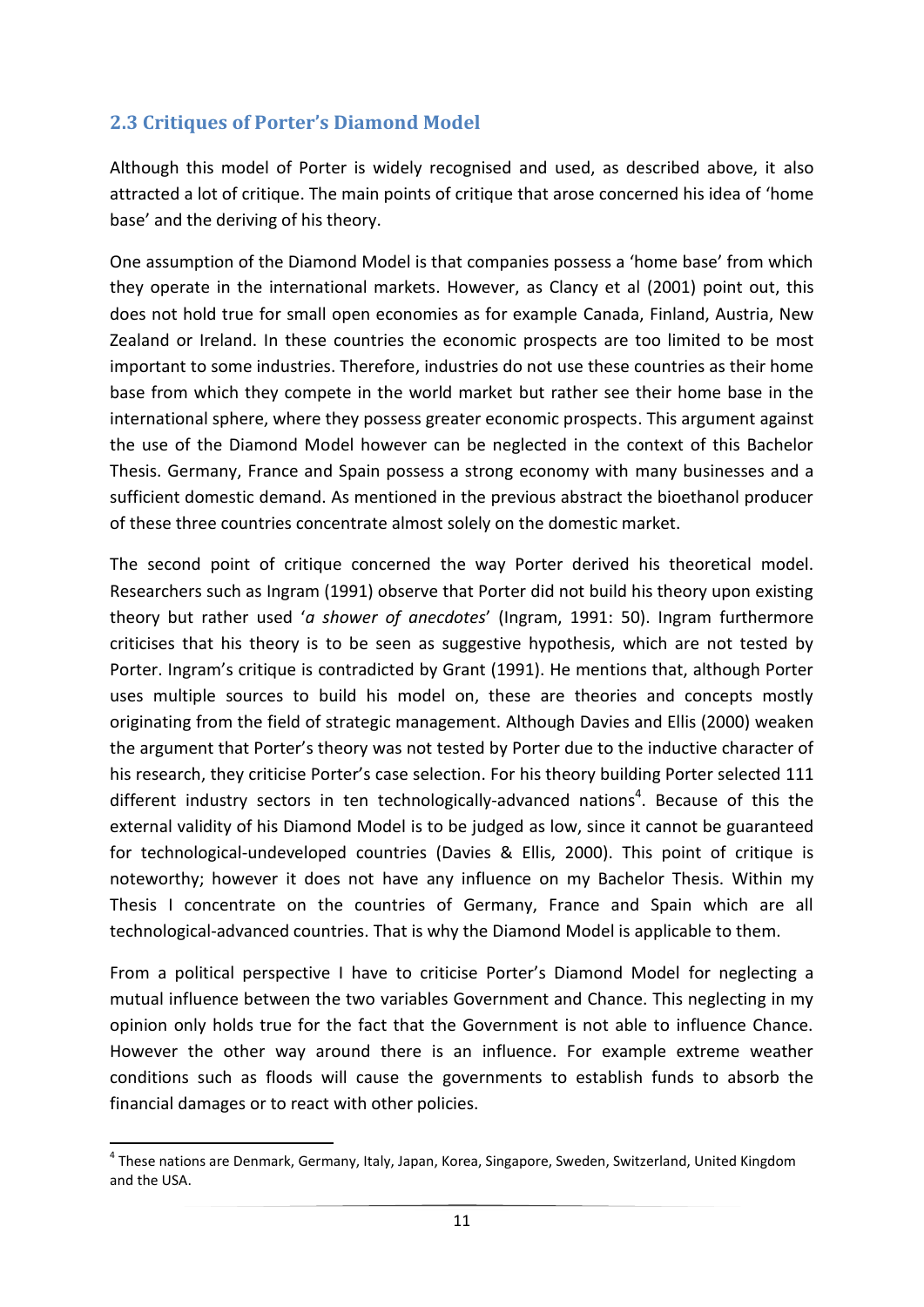The following chapter will elaborate the methodological framework as well as important scientific aspects which are relevant to this Bachelor Thesis.

## <span id="page-12-0"></span>**3. Methodology**

## <span id="page-12-1"></span>**3.1 Research design**

The research design I choose for my Bachelor Thesis is a 'framework guided description'. The basic assumption of this research design is to use a theoretical model and to apply it to a specific situation. This is a deductive way of doing research with the exception that the model is not to be confirmed at the end of the research process, but is handled by the researcher as a given element. This does not necessarily mean that the theoretical model is taken as granted. The researcher has to make sure the model is suitable for applying it to the given situation. Furthermore he has to guarantee for the model, which means that the model is truthful and accepted by the scientific community. A critical assessment of the theoretical model by the researcher is therefore of great importance [\(Gerring, 2011\)](#page-40-4).

Applying this research design to my Bachelor Thesis means that, with the help of a model, in this case the Porter's Diamond Model, I will identify the strengths of the determinants and variables present in Germany, France and Spain. With the help of the analysis I will rank the determinants into the categories Strong, Medium Strong, Medium Weak or Weak. Therefore applying the model to the three countries will show the strengths and weaknesses of the countries in their national competitiveness which I am then able to use for qualified improvement suggestions. The advantage of this research design is that it allows me to draw a very clear picture of the unit of analysis, the bioethanol sectors of Germany, France and Spain.



The following scheme visualizes the structure of my Bachelor Thesis:

#### Figure 2: Structure of the Bachelor Thesis

Many threats to internal validity such as Testing, Instrumentation, Statistical Regression or Contamination are not applicable to the chosen research design as they refer to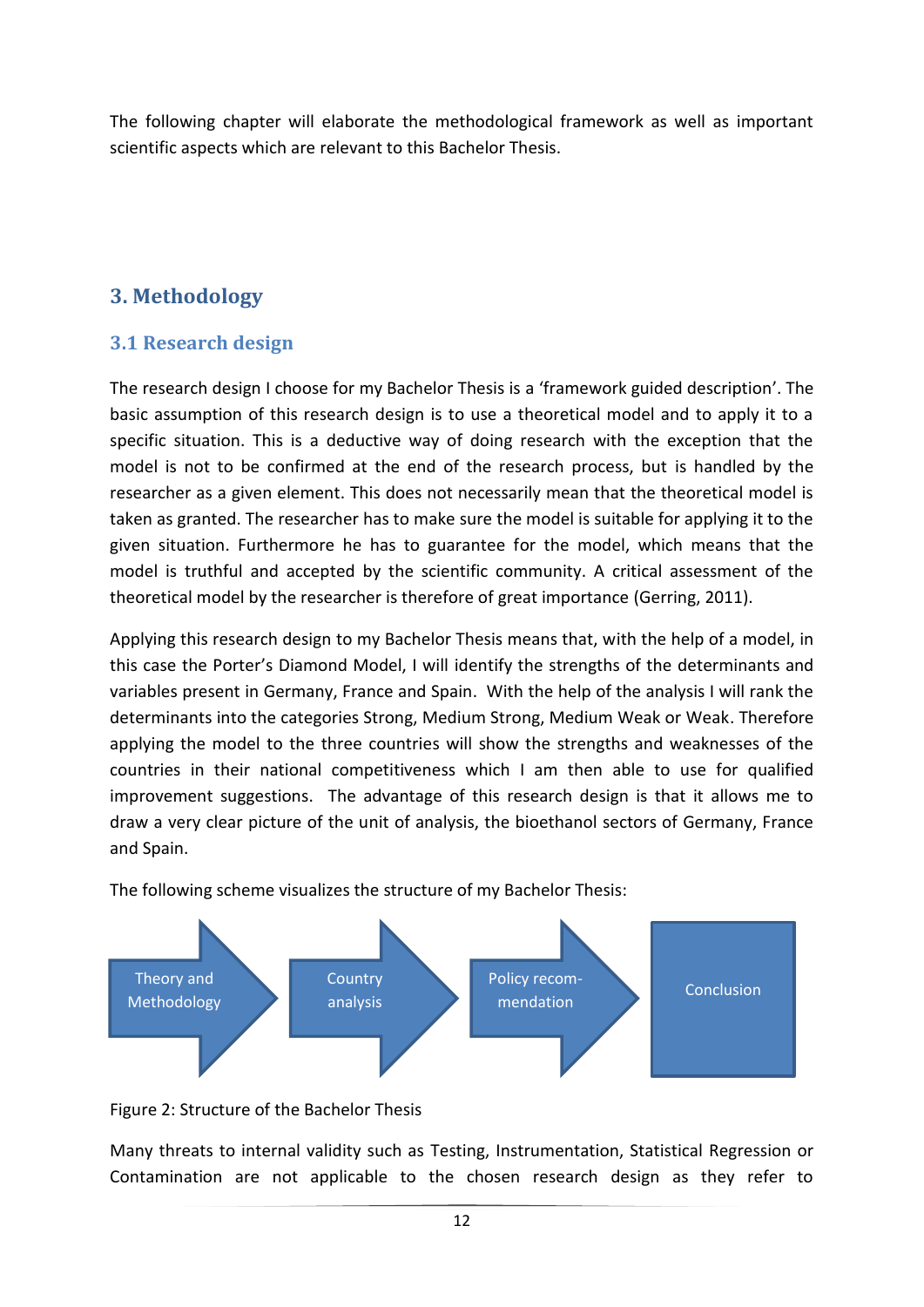experimental research design, dealing with a dependent and an independent variable (Gerring, 2011). However one threat to the internal validity, which has to be taken into account, is Maturation. The conducted analysis and correlated to this the given recommendations are only valid for a certain period of time; that are one to two years. This is because events, which happened after the analysis might change the national competitiveness, so that the recommendations become out-dated.

Other threats to validity, being important to take into consideration, are Construct Validity, which is whether the Diamond Model is suitable for measuring the aspect of national competitiveness, and Content Validity, which is whether the Diamond Model covers all aspects of national competitiveness (Babbie, 2012). Turning towards Construct Validity, the Diamond Model is to be considered as an applicable theory to measure national competitiveness. This assessment is supported by multiple researchers, as indicated above. Therefore my Thesis possesses high construct validity. Because the Porter Model draws on multiple facets from existing theory the construct validity is to be judged high as well. The previous mentioned critique that the model is not applicable to small open economies does not decrease this assessment, because it does not reduce the span of the Diamond Model in covering the aspects of national competitiveness.

A disadvantage of this analysis is that it does not allow for generalization; that is its external validity is to be assessed as quite low. Because I will be able to give recommendations on the basis of an analysis, these recommendations are only valid for the countries under study. [\(Babbie, 2012\)](#page-38-7). I cannot guarantee for a correct application of the recommendations towards countries outside this study. Although this limitation exists it does not influence the core character of my study that is to determine the national competitiveness of the bioethanol sector in the countries under study.

The reliability of the Thesis at hand is very dependent upon the span of time that passed since its publication. I judge the reliability as very high in the near future, as I am confident possible retest will show similar results as this Thesis. However, as mentioned earlier in this abstract, possible events might influence the basic conditions and thereby the national competitiveness of the bioethanol sectors under study. Therefore an analysis conducted in e.g. five years from now might not derive at the same results.

#### <span id="page-13-0"></span>**3.2 Case selection**

As described already in the introduction the focus of this Thesis lies upon the countries of Germany, France and Spain. There are two main reasons for choosing these three specific countries as the units of observation. The first is that within the EU these countries are the most important ones to my study measured against their amount of bioethanol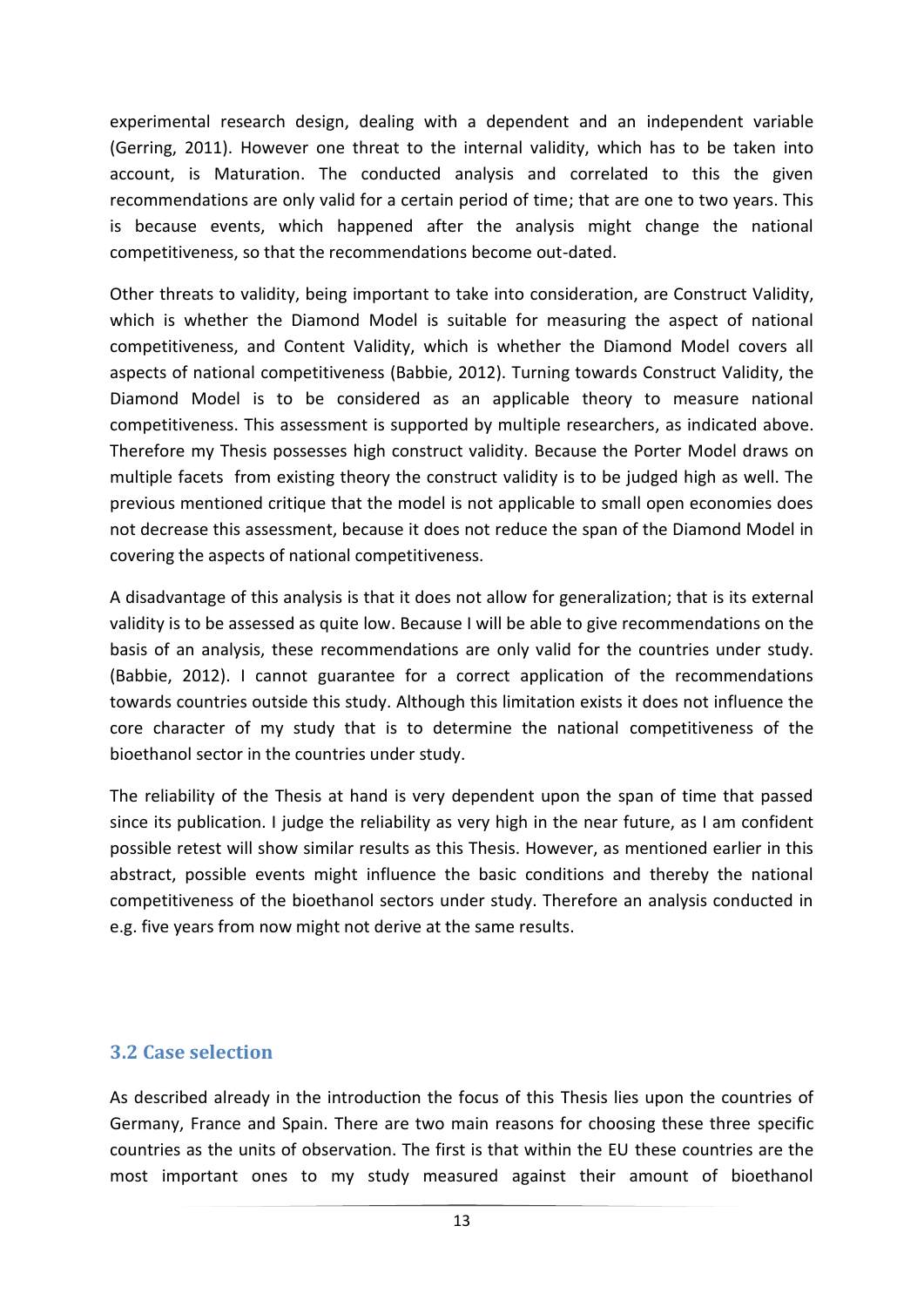consumptio[\(Flach, et al., 2012\)](#page-39-0)n. Taken together they make up for over 50 % of the total EU bioethanol consumption in 2012<sup>5</sup> [\(Flach, et al., 2012\)](#page-39-0). This means they have an established bioethanol sector with a dense network of supplying industries and customers. That is important because the Porter's Diamond Model which is the key component to my analysis is most useful for me in a business sector in which all four determinants, as listed below, are at least partially present. If they are at least partly present I can give detailed suggestions on how to improve the determinant. This is not possible if a determinant is too weak in a country.

The second reason is that the bioethanol sectors of the three countries are quite alike. They have a similar way of producing the bioethanol, as listed above, as well as a comparable amount of bioethanol production. [\(CrossBorder-Bioenergy, 2012\)](#page-39-3)<sup>6</sup>. This similar condition allows for a clearer comparison of the countries as influencing variables, such as means of producing bioethanol, are weakened. The result is that I am able to treat the countries alike, that is to develop improvements which are valid for all three countries.

## <span id="page-14-0"></span>**3.3 Data selection**

**.** 

The data, necessary to determine the strengths of the four determinants and two variables in the three countries under study, is mostly secondary data. It comes from scientific articles, published in peer-review journals, as well as official documents. Official documents are legislative texts, official company and business association texts and reports from governmental as well as non-governmental organization. All these documents are controlled for their independence as well as methodological suitability to guarantee a high level of scientific quality within this Bachelor Thesis. Primary data, which is unfiltered compared to secondary data, was deliberately not chosen due to several reasons. The most important reason is that the Diamond Model is a very broad model which takes a lot of aspects into account. The amount of aspects is furthermore increased due to the study of three different countries. To get a sufficient amount of data would require an extensive collection of primary data, which was judged to be too resource consuming, that is time and money consuming. Another argument for choosing secondary data was that it allowed for a clearer recognition of relationships between the four determinants and thus a better overview of national competitiveness. That is because interviewing e.g. a company will not illustrate how the Demand Condition of a nation is be evaluated.

<sup>&</sup>lt;sup>5</sup> The German (1,709 mil. liters), French (949 mil. liters) and Spanish (456 mil. liters) consumption of bioethanol makes up 53.2 % of the total EU consumption (5,853mil. liters) in 2012.

 $^6$  CrossBorder-Bioenergy is a project coordinated by business associations, consultants and scientists and cofinanced by the EU that helps SME's to evaluate bioenergy markets in Europe and help them with their investment decisions.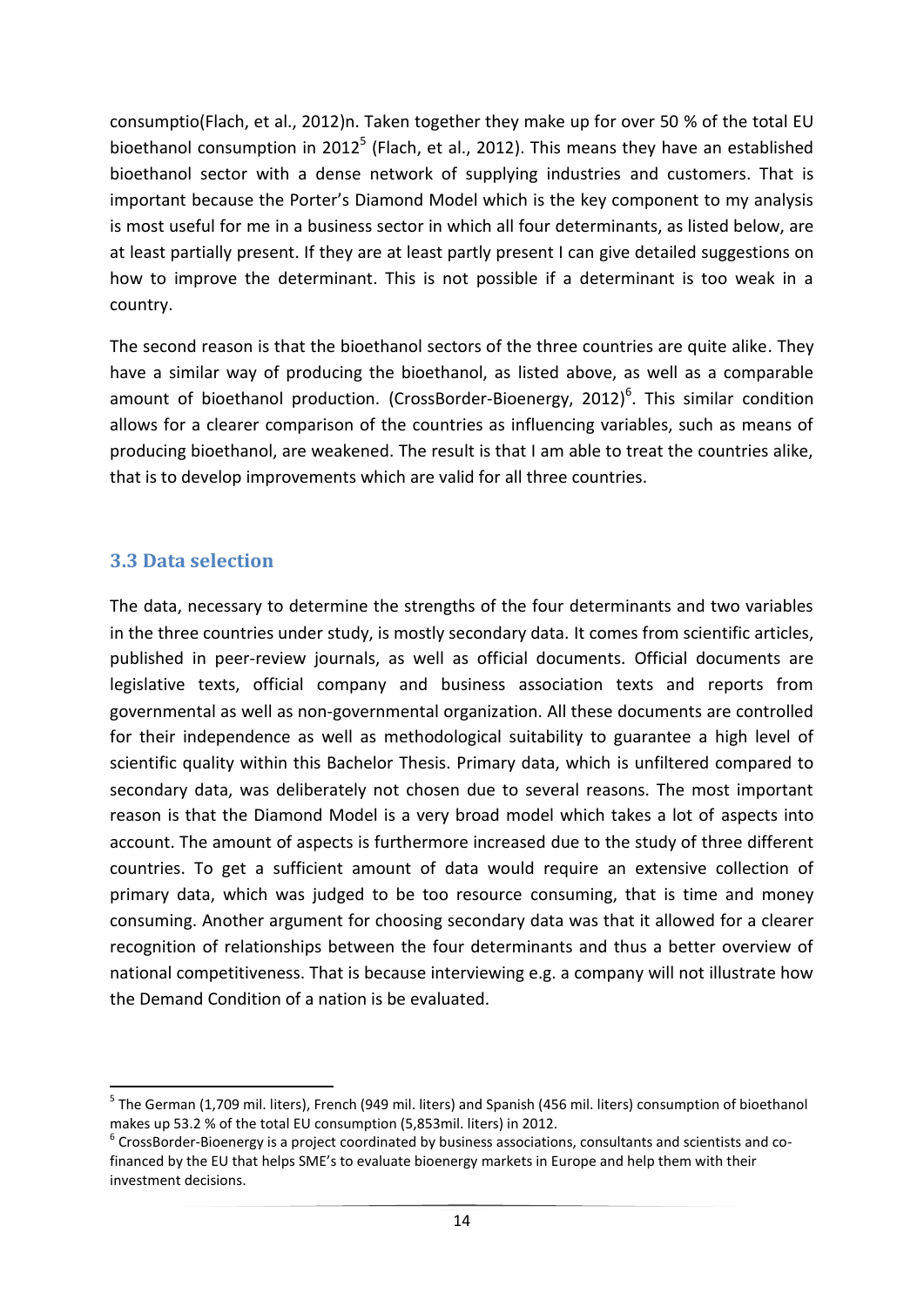In the following chapter I will give an overview of my findings over the three countries under study. I will analyse all important aspects of the four determinants and the two variables for each country.

## <span id="page-15-0"></span>**4. Country Analysis**

In order to analyse the national competitiveness I will first elaborate the determinant Factor Condition. This is followed by the determinants of Demand Condition, Related and Supporting Industries as well as Firm Strategy Structure and Rivalry. The analysis of the Government and the Chance variables forms the end each country specific analytical part.

## <span id="page-15-1"></span>**4.1 Germany**

#### *Factor Condition*

The first German determinant under consideration is the determinant Factor Condition. It is to be subdivided into several smaller aspects. These are, as mentioned above, 'Human resource', 'Knowledge resource', 'Physical resource' which is the feedstock in this case, 'Capital resource' and 'Infrastructure'. Starting with the Human Resource one can say that Germany is well equipped with this resource. Germany has a deregulated job market with good availability of workers. However the German industry is warning about a shortage of high skilled worker, which might also affect the Bioethanol sector [\(OECD, 2012b\)](#page-41-5).

Knowledge Resources are very present in Germany. The country has a strong tradition in the engineering and chemical business sector. On top of that Germany has a high amount of universities and other research facilities [\(Commission, 2013b\)](#page-39-4). Many of these universities offer studies in agronomics and bioenergetics/renewable energy, so that a lot of knowledge is created in the universities [\(FNR, 2013\)](#page-39-5).

Physical Resources needed for the bioethanol production are agricultural crops, mostly cereals and sugar beets. The amount of crops that are available for the bioethanol industry depends on the amount of available arable land and on the yield of this land. Prognoses say that both of these factors will rise in the next years for Germany. This is because advanced growing and processing technologies lead to an increasing supply of energy crops whereas on the other hand a shrinking population in Germany lowers the need for land used for food production. Therefore the supply of physical resources can be considered as very sufficient [\(CrossBorder-Bioenergy, 2012\)](#page-39-3).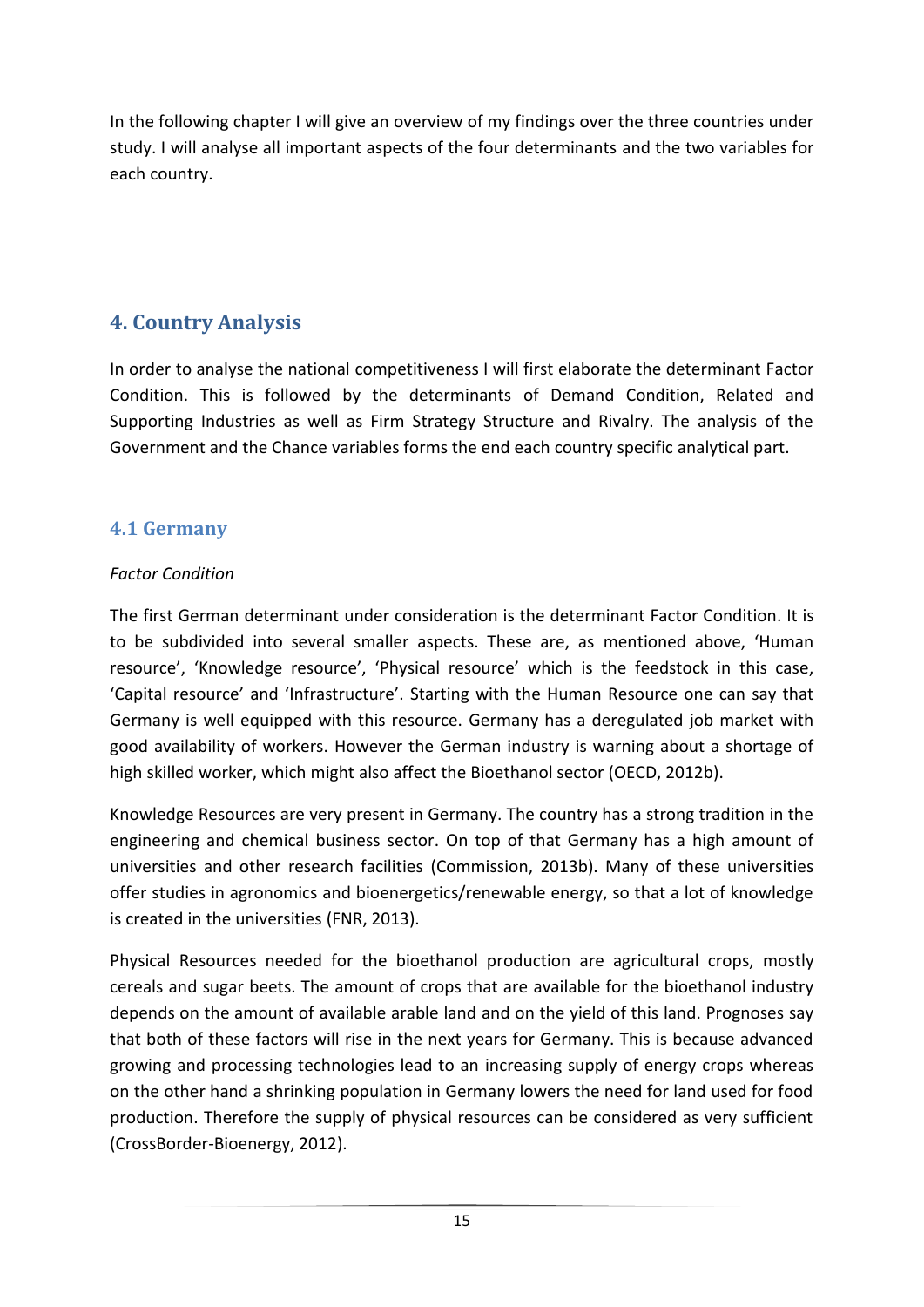The same holds true for the Capital Resources needed for investments. This assessment is supported by two facts. Germany is marked on the one hand as very safe country for investment. That is, Germany is assessed to be stable with only a marginal risk of loan default due to public failure. On the other hand banks in Germany have experience with giving loans for bioenergy projects and production facilities. Due to the 'Energiewende', the concentration on renewable sources of energy by the German government, a lot of investments are made in bioenergy projects and projects for renewable sources of energy [\(CrossBorder-Bioenergy, 2012\)](#page-39-3).

The Infrastructural aspects also support the bioethanol industry in Germany to a great extent. Germany has very dense road, waterways and railroad networks which are in very good condition. Except for shipments on the waterways, which might freeze in winter, transportation is therefore feasible throughout the entire year [\(CrossBorder-Bioenergy,](#page-39-3)  [2012\)](#page-39-3).

All of the five aspects for the Factor Condition are very beneficial the bioethanol producers in Germany. Therefore this determinant is strong in Germany supporting the national competitiveness to a great extent.

#### *Demand Condition*

The Demand determinant for Germany is very closely related to the governmental regulations which influence the demand to a great amount. At the moment the German government concentrates at increasing the bioethanol demand, in order to fulfil the EU Renewable Energy Directive, via the blending with traditional petrol fuel. The demand of bioethanol within Germany was around 1709 million litres in the year 2012. Germany bioethanol refineries however produced only 759 million litres in the same year, because lower-priced imports entered the German market. This fact negatively influences the German national competitiveness; although legislative measures were implemented to counteract this development, as mentioned later.

In 2011 around 88 % of the consumed bioethanol in Germany are used for petrol blends with low ethanol concentration (E5 and E10); whereas the remaining percentages of the consumed bioethanol cover Ethyl tert-butyl ether (hereafter: ETBE) (around 10.5 %) and E85 fuel (around 1.5 %) [\(CrossBorder-Bioenergy, 2012\)](#page-39-3). Because bioethanol is mostly consumed with the consuming of blended petrol fuel its demand is strongly correlated to the demand of petrol fuel. The demand of petrol fuel however is assumed to shrink until 2020 by one quarter, due to fuel saving developments in the automobile industry, hence decreasing the demand for bioethanol [\(Reimers, 2012\)](#page-41-6). Another constraint currently decreasing the bioethanol demand in German is an on-going debate about the technical compatibility of car engines with bioethanol. Insufficient information by the government and misinformation in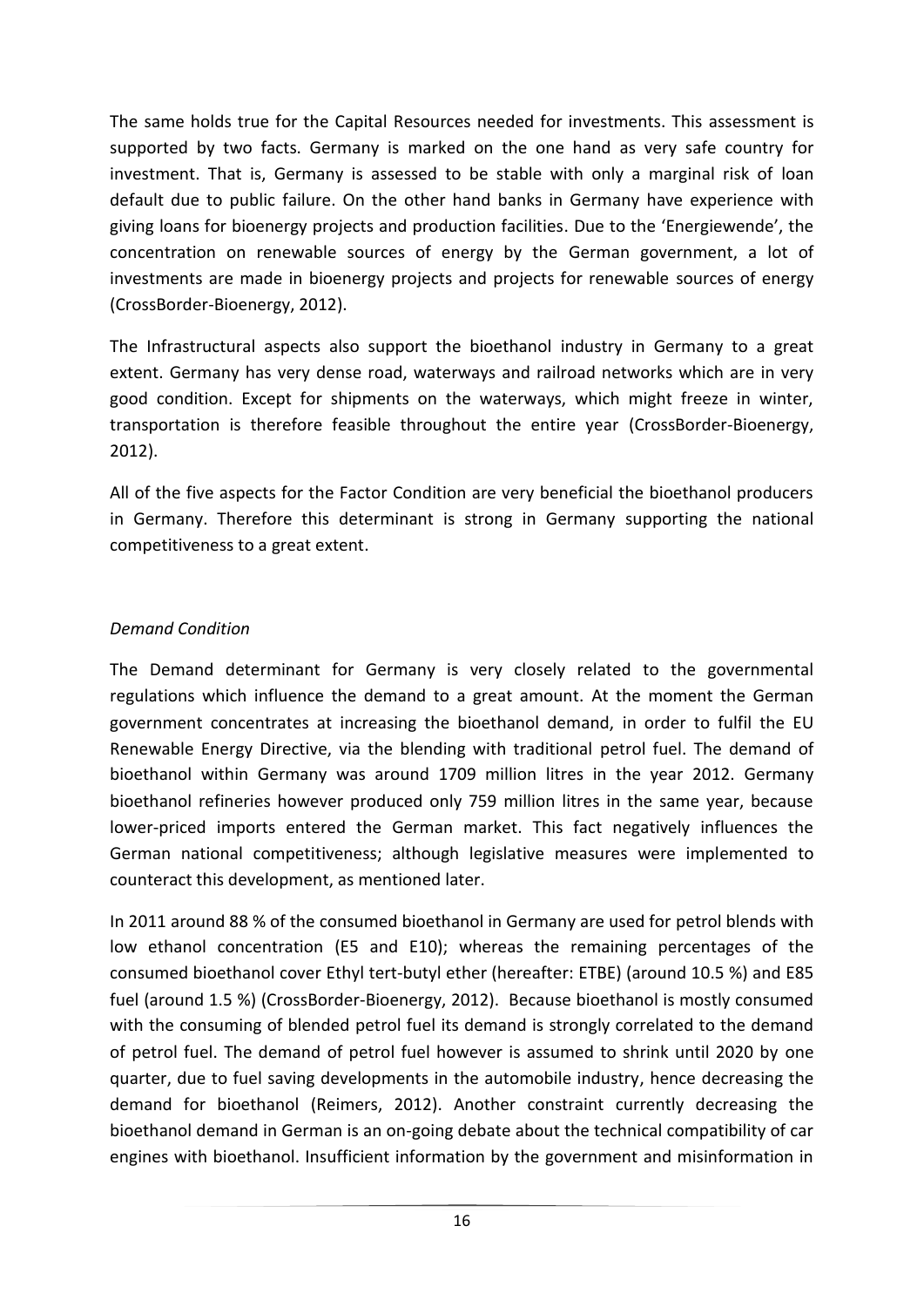the media during the introduction phase of E10 have caused a restrictive attitude of German citizen towards petrol with a bioethanol blend. This attitude can be observed in the low market share of 14 % the E10 petrol had in the segment of blended petrol (E5 and E10) in 2011 [\(CrossBorder-Bioenergy, 2012;](#page-39-3) [Reimers, 2012\)](#page-41-6). This negative attitude decreases the strengths of the German Demand Condition determinant.

Looking on these figures the future assessment on biofuel demand seems to be quite negative. Nevertheless the German Bioethanol Industry Association assumes a 100 % increase in the bioethanol demand of currently 1.2 million tons up to 2.4 million tons [\(Reimers, 2012\)](#page-41-6). This assumption is justified with the expectation that an increased biofuel quota and an increasing oil price will increase the need for alternative fuels [\(CrossBorder-](#page-39-3)[Bioenergy, 2012\)](#page-39-3). Having this plus the cheap imports in mind the German Demand Condition determinant is judged to be medium strong.

#### *Related and Supporting Industries*

The network of supporting industries can be evaluated as very dense in the German biofuel industry. There are a lot of companies connected to the biofuel producers, which show a great variation in their size and the type of business. Therefore this determinant is very strong in Germany as the following analysis shows.

On the one hand these are farmers, producing the agricultural starting product, which are mostly organized in small sized businesses. These farm businesses are usually located in the surrounding (up to 50 km) of the bioethanol refineries to avoid high transportation costs. Farmers also buy some of the leftovers of the bioethanol production, which are called Dried Distillers Grain (hereafter: DDG). This DDG is produced by drying the mash after all bioethanol has been extracted and it has a very high share of protein making it a good animal food [\(Özdemir, Härdtlein, & Eltrop, 2009\)](#page-41-7).

Other businesses being integrated in the bioethanol network are the mineral oil companies and chemical industries, who are the customers to the bioethanol producer. These are great international conglomerates such as Shell, BP, Exxon Mobile, etc. These companies need the bioethanol to fulfil legal blending requirements for their petrol or to produce other chemical components out of the bioethanol like ETBE's [\(Schmitz, 2003\)](#page-41-8).

Of great importance for the bioethanol producer are the plant constructing and maintaining firms, which build the refineries. Because refineries for bioethanol are technical very complex there are usually external companies who plan and construct the refineries taking the bioethanol producer's demands and specifications into account. Lurgi, GEA Wiegand, Bayer Technology Service and the M & W Group are four German companies operating successfully in this area [\(RESTMAC, 2008\)](#page-41-0).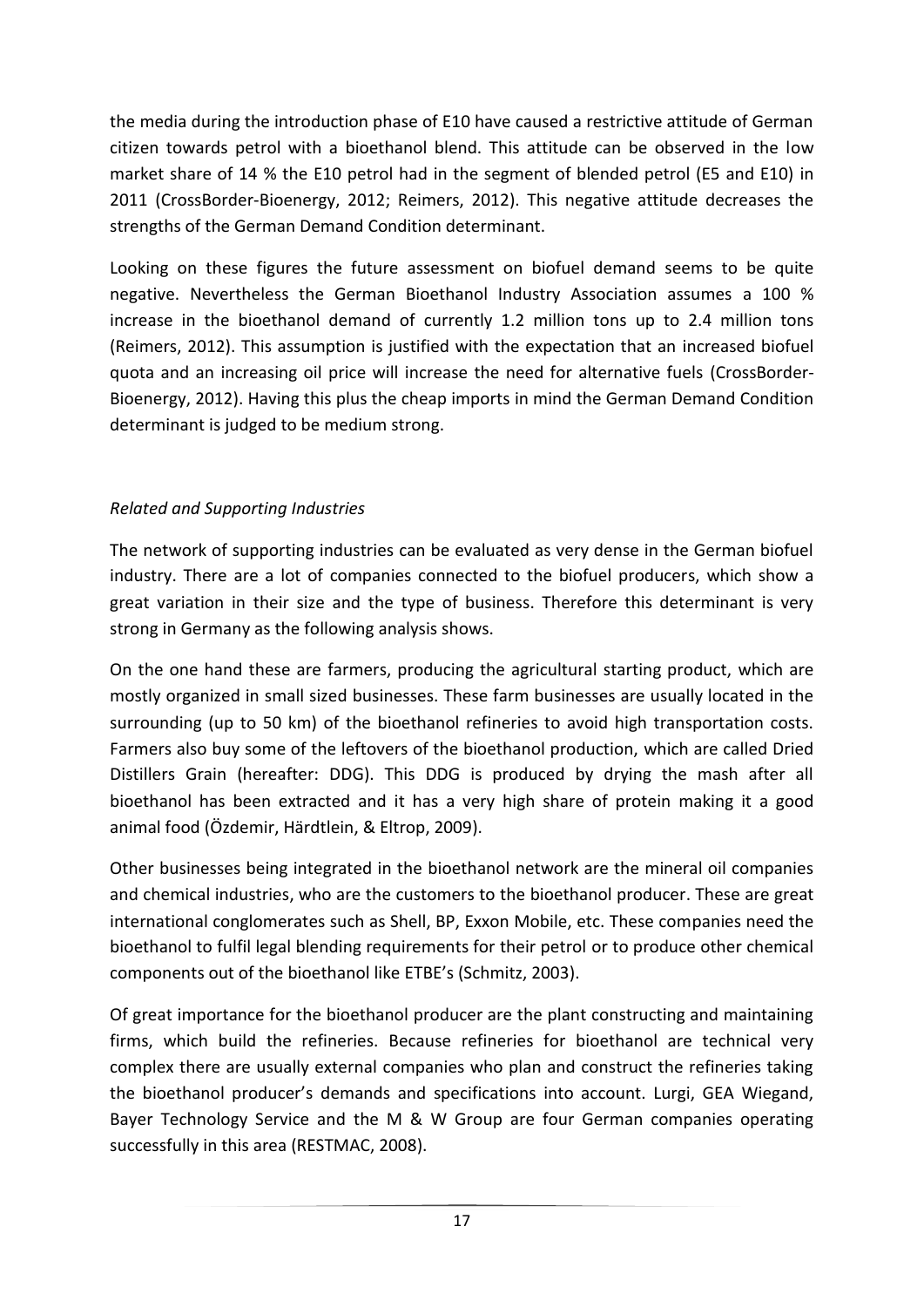This huge amount of related and supporting companies increases the competitiveness of German bioethanol producers.

#### *Firm Strategy, Structure and Rivalry*

In Germany the bioethanol industrial sector is still very young, as economically motivated production of bioethanol started in 2005. After the introduction of the blending quotas the domestic consumption of bioethanol, which was 759 million litres in 2012, has always exceeded the above mentioned domestic production [\(Flach, et al., 2012\)](#page-39-0). Nevertheless the German bioethanol refineries only operate at an average utilization rate of around 70 %. This is because the domestic produced bioethanol is more expensive than the non-EU produced bioethanol. This leads to a situation where there is not a harsh rivalry between the German national producers, but rather between the domestic producers and the international producer, especially from the USA [\(CrossBorder-Bioenergy, 2012;](#page-39-3) [Wunderlich, 2012\)](#page-42-1). Taking the Diamond Model into account this circumstance weakens the competitive advantage of bioethanol in Germany in two ways. The first concerns the Demand Condition determinant mentioned above. The second is that a strong domestic rivalry, which leads to a higher national competitiveness, is not present in Germany.

Currently there are 10 different refining plants in Germany, which are operated by 8 different bioethanol producing companies, with Verbio and Südzucker being the biggest two producer [\(Reimers, 2012\)](#page-41-6).

The German producers therefore follow two main strategies. On the one hand they invest in research and development (hereafter: R&D) projects which optimize the refining process as well as R&D projects to make 2nd generation bioethanol cheaper to produce. To do so the bioethanol producing companies work together with German universities and other research institutes [\(Schmitz, 2003\)](#page-41-8). The other main strategy is to fend the cheap bioethanol imports. In early 2013 the German bioethanol industrial association provoked together with other European bioethanol industrial associations the introduction of an anti-dumping tariff against blending bioethanol from the USA [\(Wunderlich, 2012\)](#page-42-1).

Although a strong domestic rivalry is not present in Germany the determinant Firm Strategy, Structure and Rivalry is judged as medium strong. This is because the structure, with multiple companies in this sector, and the strategy of these companies are strengthening this determinant.

#### *Government*

The governmental variable plays a very central role for the competitiveness of the German biofuel industry. That is because it has a very positive influence on the demand and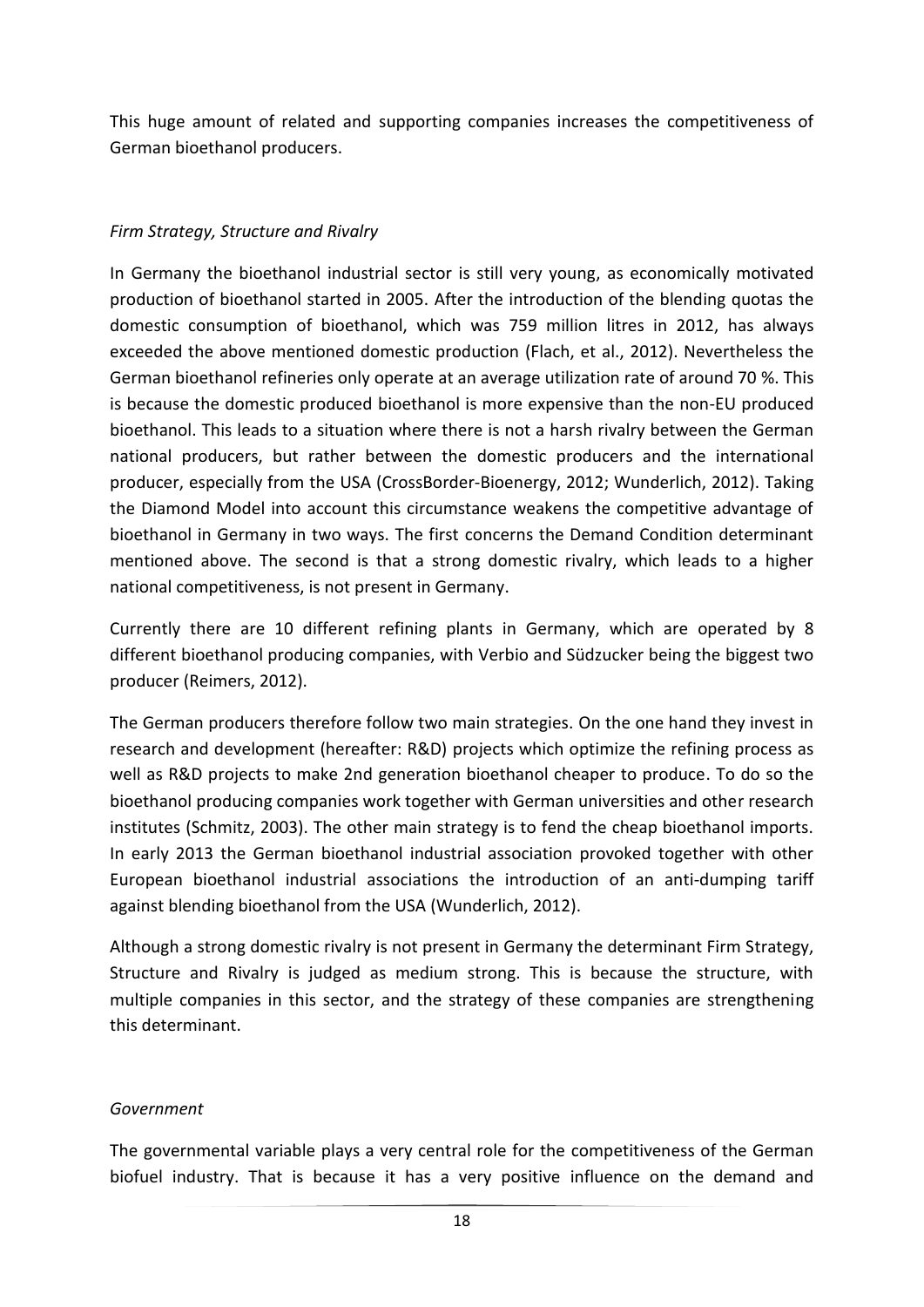connected to this all other determinants too. In its desire to introduce and to increase the usage of bioethanol in the transport sector the German government has used different policy tools. Since the year 2007 the German government fosters demand by granting a tax exemption on fuels with a high biofuel share; that are E85 and Biodiesel B100. This exemption from the energy tax (formally mineral oil tax) is granted until the year 2015. However this favoured B100 much more than E85 because, unlike with E85, there is no expensive automobile modification needed for B100. Since 2007 the government introduced a mandatory blending quota for E5 of 1.2 % which rose up to 2.8 % in the year 2009. It also allowed for an E10 blending, which was not possible to sell until then. From the year 2015 on another support scheme will come into force which takes the GHG saving of the used biofuels into account. The scheme makes a staggered GHG emission saving of the biofuel compared to a benchmark fuel mandatory [\(Bundesrepublik-Deutschland, 2010\)](#page-38-8). An overview of the quota system and the GHG saving system is given below:

| Year | Quota: diesel        | Quota: petrol | <b>Total quota</b> |  |  |
|------|----------------------|---------------|--------------------|--|--|
| 2007 | 4.40%                | 1.20%         | B.                 |  |  |
| 2008 |                      | 2.00%         |                    |  |  |
| 2009 |                      | 2.80%         | 5.25%              |  |  |
| 2010 |                      |               | 6.25%              |  |  |
| 2011 |                      |               |                    |  |  |
| 2012 |                      |               |                    |  |  |
| 2013 |                      |               |                    |  |  |
| 2014 | 4.40%                | 2.80%         | 6.25%              |  |  |
| 2015 | decarbonisation 3.0% |               |                    |  |  |
| 2017 | decarbonisation 4.5% |               |                    |  |  |
| 2020 | decarbonisation 7.0% |               |                    |  |  |

The final GHG saving quota of 7 % is equal to a 13.2 % share of biofuels in the total fuel mix.

#### Figure 3: German blending quotas

Other ways of supporting the bioethanol sector are funds for R&D projects. These are financed by the Federal Ministry for Food, Agriculture and Consumer Protection and cover 25 % to 100 % of the research costs. This gives bioethanol producers a strong incentive to further develop the technologies in use. Some German Bundesländer have additional sources of funding R&D projects although they mostly concentrate on small and medium sized companies [\(CrossBorder-Bioenergy, 2012\)](#page-39-3).

#### *Chance*

Of the many possible events that could influence the bioethanol sector two are important to take into consideration. The first are extreme weather conditions. The bioethanol sector is dependent on the agricultural starting products so that unfavourable weather conditions may have a number of effects on the bioethanol producing industry. Unfavourable weather conditions lead to higher prices for the crops. Because of the higher prices farmers might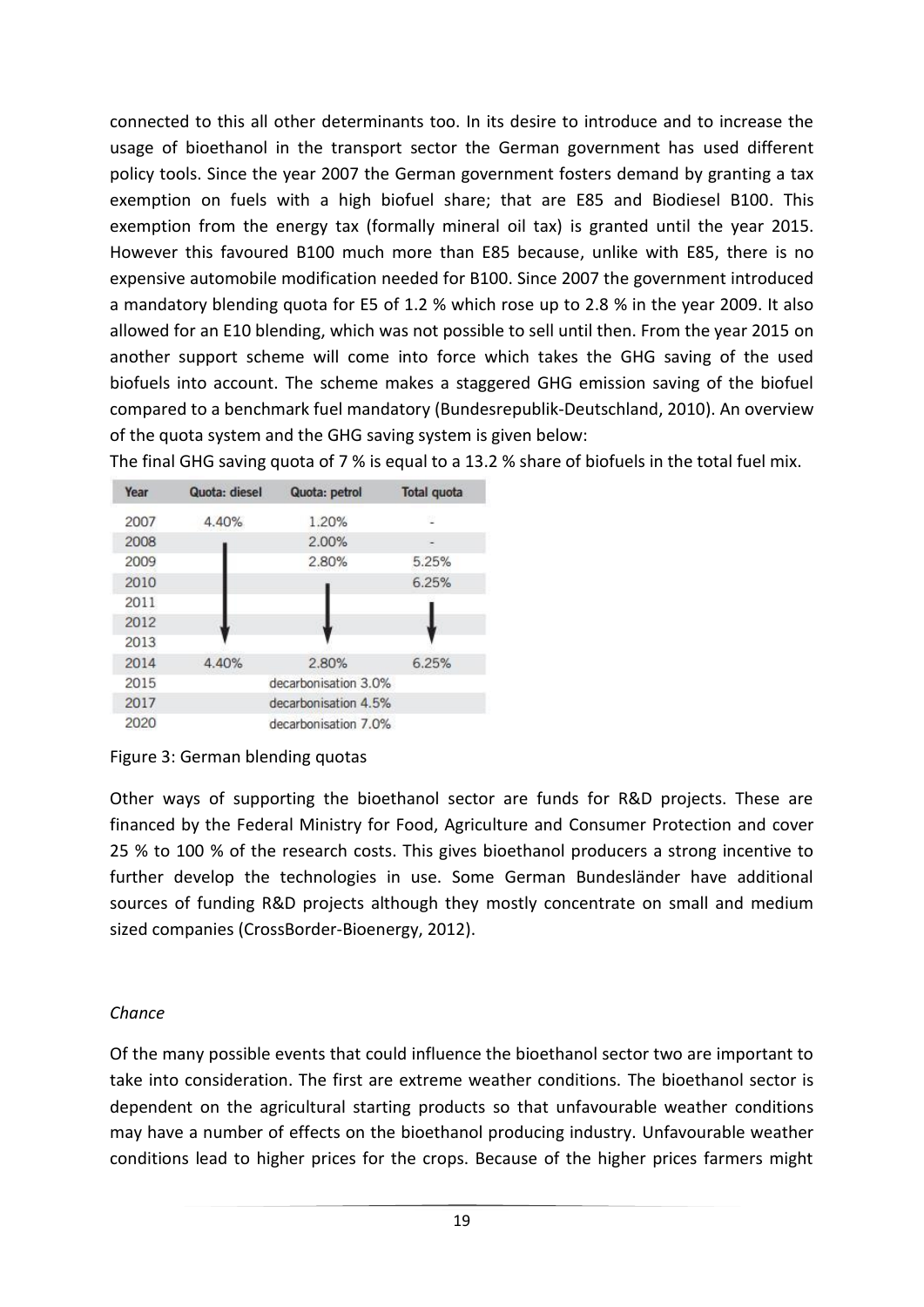decide to sell their goods to the food industry depending on the revenue they earn there. This however creates chances for other farmers, also from other regions, who may now have the chance to sell their goods for a higher income. This example shows that bad weather conditions, and therefore higher food prices, might influence the bioethanol producing industries a lot [\(Poudel, et al., 2012\)](#page-41-9). As history shows Germany is like other states as well affected by heat and drought on the one hand but also by coldness and floods. Another very influential factor is the oil price. As a substitute to bioethanol sudden variations in the oil price can lead to a high demand, if the oil price is high, or to the reverse effect, if the price is low [\(CrossBorder-Bioenergy, 2012\)](#page-39-3). The overall influence of the variable Chance is given however it is impossible to determine its exact influence on national competitiveness in the future.

## <span id="page-20-0"></span>**4.2 France**

The second bioethanol sector under consideration is the French bioethanol sector.

#### *Factor Condition*

France is to be judged as very rich in Human Resources. Generally speaking there is an abundance of well-qualified workers available to the industry. Traditionally trade unions have a lot of influence in France and are involved to great extents in the decision making processes of companies [\(OECD, 2012a\)](#page-40-5).

France has a long tradition in the growing of wheat and sugar beets the two main agricultural starting products for the French bioethanol production [\(Schmitz, 2003\)](#page-41-8). Having this in mind, plus the fact that there many universities and research facilities in France, which carry out research in the field of biofuels [\(CampusFrance, 2013\)](#page-38-9), the Knowledge Resource can be considered as very present [\(Commission, 2013a\)](#page-39-6).

The physical resources of the bioethanol industry being mostly the agricultural starting products are very present. France is the main producer of wheat in the EU and together with Germany the biggest producer of sugar beets. It is therefore not surprising that all the energy crops used for French bioethanol production are grown domestically. The total amount of arable land used for bioethanol energy crops is 0.6 % measured against the total amount of arable land. However because the production rate in the agricultural sector is assumed to raise due to technological development the amount of crops from the available farmland is assumed to raise as well [\(Gagnepain, 2012\)](#page-39-7).

France is ranked as a stable country for foreign investments. Furthermore banks are experienced and willing to give loans to renewable energy projects and biofuels. Capital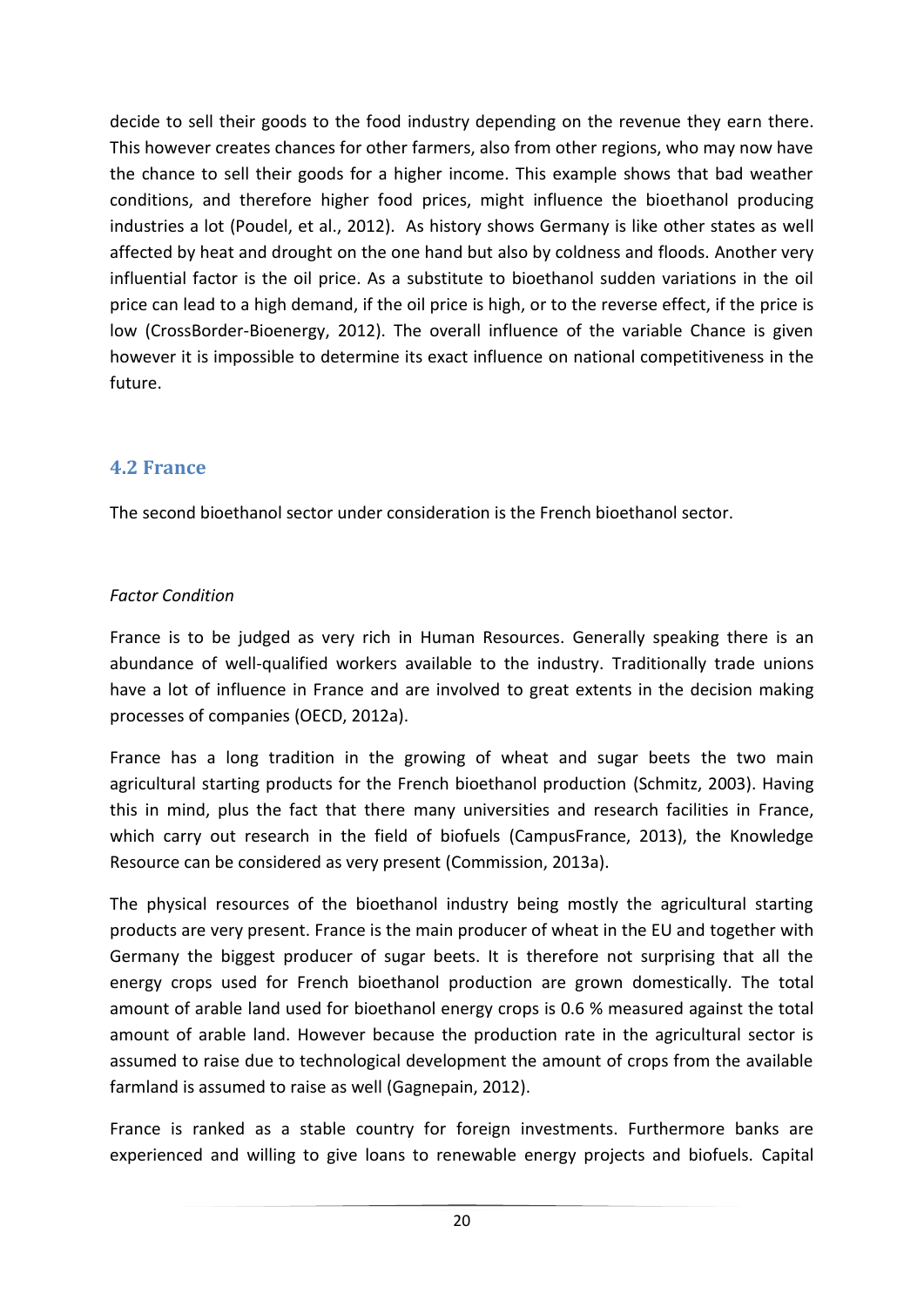resources may also come from the government, as described below. Therefore the Capital Resource aspect is to be considered as very present in France [\(U. S. A. DoS, 2012\)](#page-39-8).

The same holds true for the infrastructural aspect. France has a very dense network of rail and motorways, enabling a quick access even to remote areas. Transportation is therefore feasible throughout the year. France furthermore has the additional infrastructural advantage of having much access to open water. Big harbours such as Le Havre, Bordeaux and Marseille enable a cheap marine transportation. Despite these overall good conditions there are additional future investments from the government necessary to counteract to the aging process of French infrastructure [\(OECD, 2010\)](#page-40-6).

Because all five aspects are supporting businesses in France the Factor Condition determinant is to be ranked as strong in France, thereby strengthening the national competitiveness of the French bioethanol industry greatly.

#### *Demand Condition*

The demand for bioethanol in France was 949 million litres in 2012. Coming from the refineries the bioethanol is split up into the main products of bioethanol for low blends, bioethanol for high blends (E85) and ETBE's. The ETBE play a very important role in the French consumption as they are used for petrol blends since the early 1990's. They can be added to the traditional petrol up to 15 % of volume without further declaration. This leads to an ETBE consumption counting for around 30 % of the total bioethanol consumption in 2011. The remaining 70 % of the bioethanol are used for blending petrol. Bioethanol for E10 blends makes up the biggest part of the consumed bioethanol [\(Gagnepain, 2012\)](#page-39-7). E85 has only a marginal share, which is likely to change, because it is in the starting phase following a national action plan set up by the French government. This plan aims at making fuel pumps for E85 available throughout the country and giving incentives to people to switch from traditional fuel to E85 fuel. This shows that the demand of bioethanol is very dependent on the inputs, such as quotas and tax incentives, from the government [\(Cour.des.Comptes,](#page-39-9)  [2012\)](#page-39-9). The E85 fuel programme will increase the national demand of bioethanol and therefore also the national competitiveness of bioethanol producers.

In France there is no negative attitude towards the introduction of higher blends in petrol. However, a discussion has arisen concerning the overall status of biofuels. It primarily focuses on the cost-benefits of biofuels and reflects for and against arguments as described in the introduction of this Thesis [\(Henard, 2013\)](#page-40-7). Increasing quotas are contributing to an increasing demand for bioethanol in the upcoming decade [\(Henard, 2011\)](#page-40-8). Because of this increase in demand and despite the negative attitude towards bioethanol the Demand Condition determinant was judged as strong.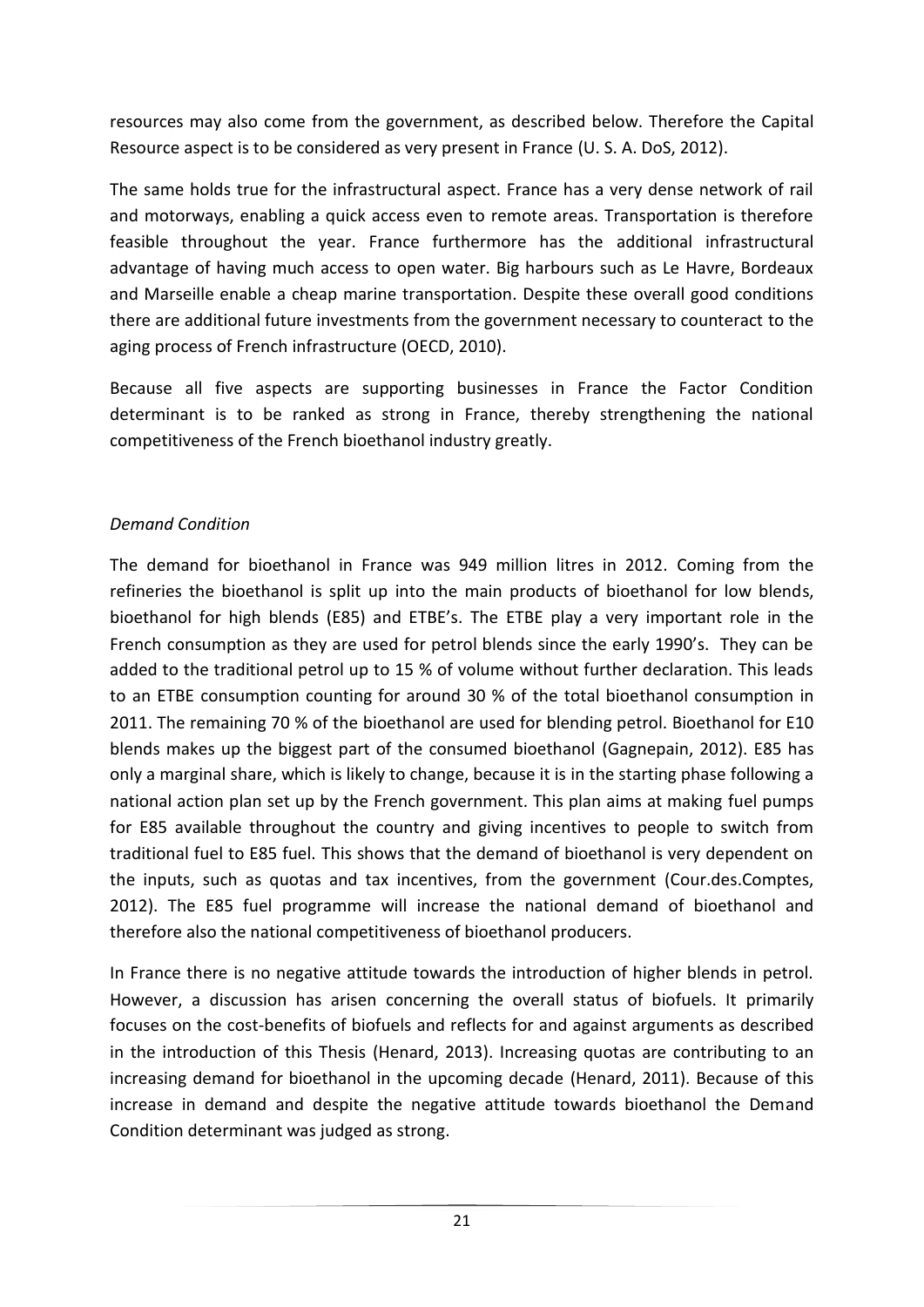#### *Related and Supporting Industries*

In France there is a similar Related and Supporting Industry structure observable as in Germany. The refineries obtain their agricultural crops from the local farmer. These are usually small and medium sized companies and located on average around 30 km away from the refineries. The trade between the producer and the farming enterprise is often regulated in multiannual growing contracts, granting the bioethanol producers a stable supply and the farmer a secure income [\(Schmitz, 2003\)](#page-41-8). The refineries then sell their produced bioethanol to the chemical and mineral oil industry. The by-products of the refining process, which is mostly DDG, are sold to cattle owner. Connected to the French bioethanol industry are numerous companies for plant manufacturing, planning and maintenance [\(Henard, 2012\)](#page-40-9).

The two big French car manufacturers Peugeot-Citroën and Renault can also be considered as related industry as they offer cars with flexi fuels engines, which are able to drive with the E85. As the government, which is also strongly intervening in the French car industry, gives incentives to use this fuel the amount of cars in France with a flexi fuel engine raised sharply in the past decade. The selling of flexi fuel cars decreased in 2010 when a change in EU regulation made the cars less attractive to car manufacturers. GHG emission flexi-fuel cars could save via the use of high blend bioethanol was not taken into account when calculating the overall GHG emissions of a car [\(Cour.des.Comptes, 2012\)](#page-39-9).

The Related and Supporting Industry can be considered as big and supports the French bioethanol industry and the French national competitiveness. This determinant is therefore judged as strong.

#### *Firm Strategy, Structure and Rivalry*

The French bioethanol industry faces two main challenges, which it takes into account for further planning. The first is challenge is the push towards 2nd generation bioethanol driven by the French government and the public opinion, who hold the biofuel industry partially at fault for increasing food prices. French bioethanol producer therefore invest heavily into R&D to establish a procedure for lignocellulosic bioethanol production which is economically useful [\(Henard, 2012\)](#page-40-9). The second challenge is, although the French bioethanol sector is selfsufficient, the French bioethanol producer fear for cheaper imports. The French bioethanol industrial association therefore supported the introduction of a European anti-dumping tariff [\(Henard, 2013\)](#page-40-7).

The French production of bioethanol, which was 949 million litres in 2012 [\(Flach, et al.,](#page-39-0)  [2012\)](#page-39-0), equals the consumption of bioethanol resulting in some rivalry between the companies. There are two important producers of bioethanol in France, naming Cristanol, a public owned company, and Tereros a farmer-cooperative owned company. Both of these companies run multiple refineries [\(Cour.des.Comptes, 2012\)](#page-39-9).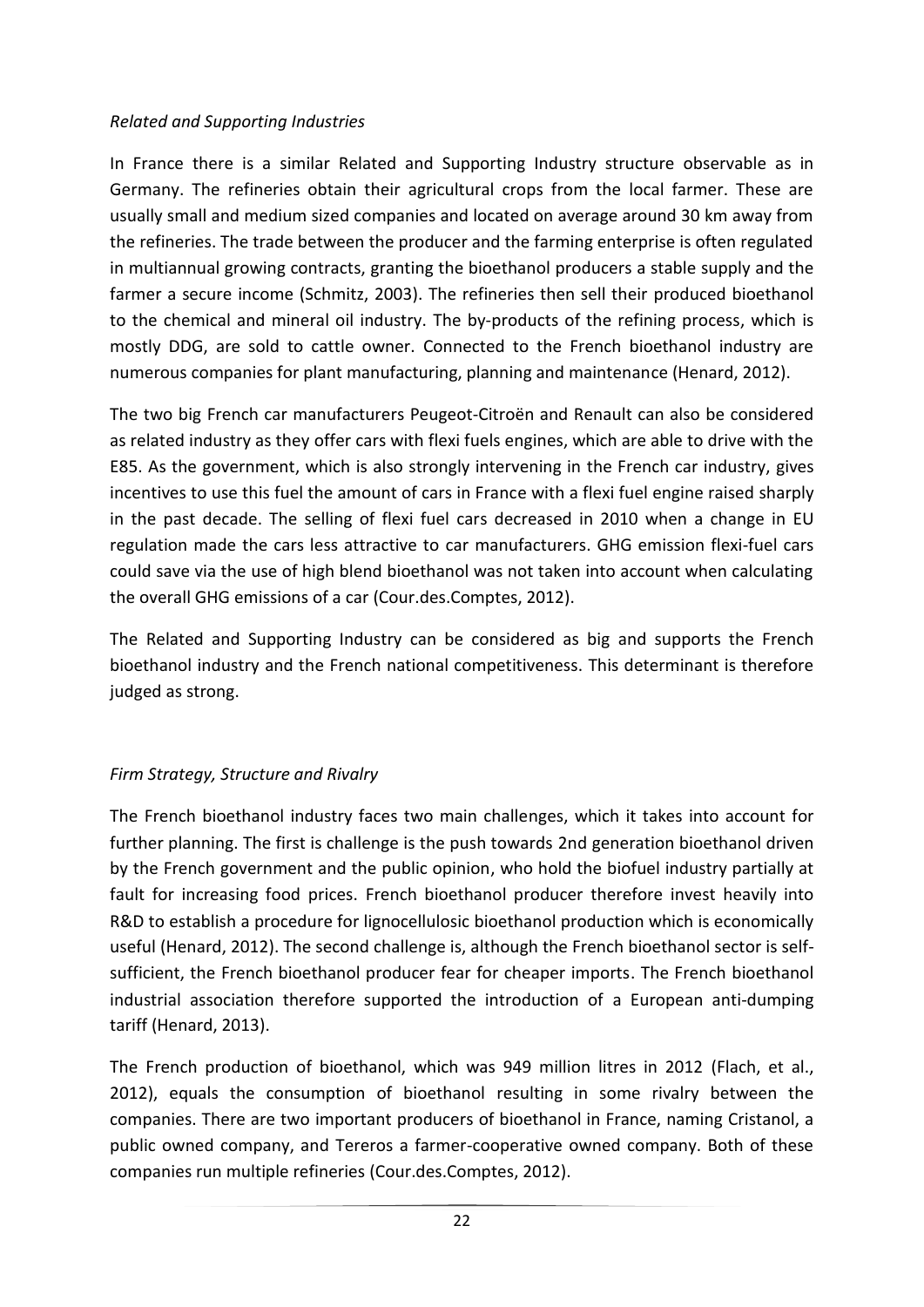Since all of the three aspects are positively influence the national competitiveness of the bioethanol industry this variable is considered as strong.

#### *Government*

With the overall goal of having a 7 % blending quota in 2010 the French government has, behind Portugal (10 %), the second highest biofuel incorporation rate of all EU countries. This shows its very supportive influence on the other four French determinants of national competitiveness. The French government planned to achieve its ambitious goal via several measures. It installed mandatory blending quotas for traditional petrol and E10 [\(Jung, et al.,](#page-40-10)  [2010\)](#page-40-10). Furthermore biofuels are eligible for tax privileges. Bioethanol used for blending was taxed with 37  $\epsilon$  per hectolitre less than petrol. This amount of tax privilege was however constantly reduced and accounts 14 € per hectolitre in mid-2013 [\(Cour.des.Comptes, 2012\)](#page-39-9).

The fuel E85 was seen as a central aspect to meet the incorporation target whereas it was only taxed with a rate of 28.33  $\epsilon$  per hectolitre instead of 33.43  $\epsilon$  per hectolitre (2007). This tax reduction resulted in an E85 price of slightly below 1€ per litre. Cars with a flexi fuel engine gained additional tax privileges, such as a lower car registration fees or a tax reduction for company cars [\(Jung, et al., 2010\)](#page-40-10). However technical difficulties in the car manufacturing and a changing regulative framework hindered the development of the E85 fuel market [\(Cour.des.Comptes, 2012\)](#page-39-9).

The French government grants additional tax privileges loans for R&D projects to develop bioethanol technology further. Hereby the concentration lies upon research projects for  $2^{nd}$ generation bioethanol. Regional authorities have additional support schemes that companies can apply for [\(Henard, 2013\)](#page-40-7).

#### *Chance*

French bioethanol production is likely to be affected by weather extremes as well as high ups and high downs of the oil price. The impacts by the two phenomena are basically the same as in Germany. Oil price volatility will increase or decrease the bioethanol demand. As with each agricultural product, the influence of extreme weather conditions, such as heat or cold is given. These will reduce the amount of crops harvested increase thereby their price and the price of their final products [\(Charles, 2013\)](#page-38-10). Because one cannot estimate which events will occur this variable has an indefinable influence on the government and the other four determinants.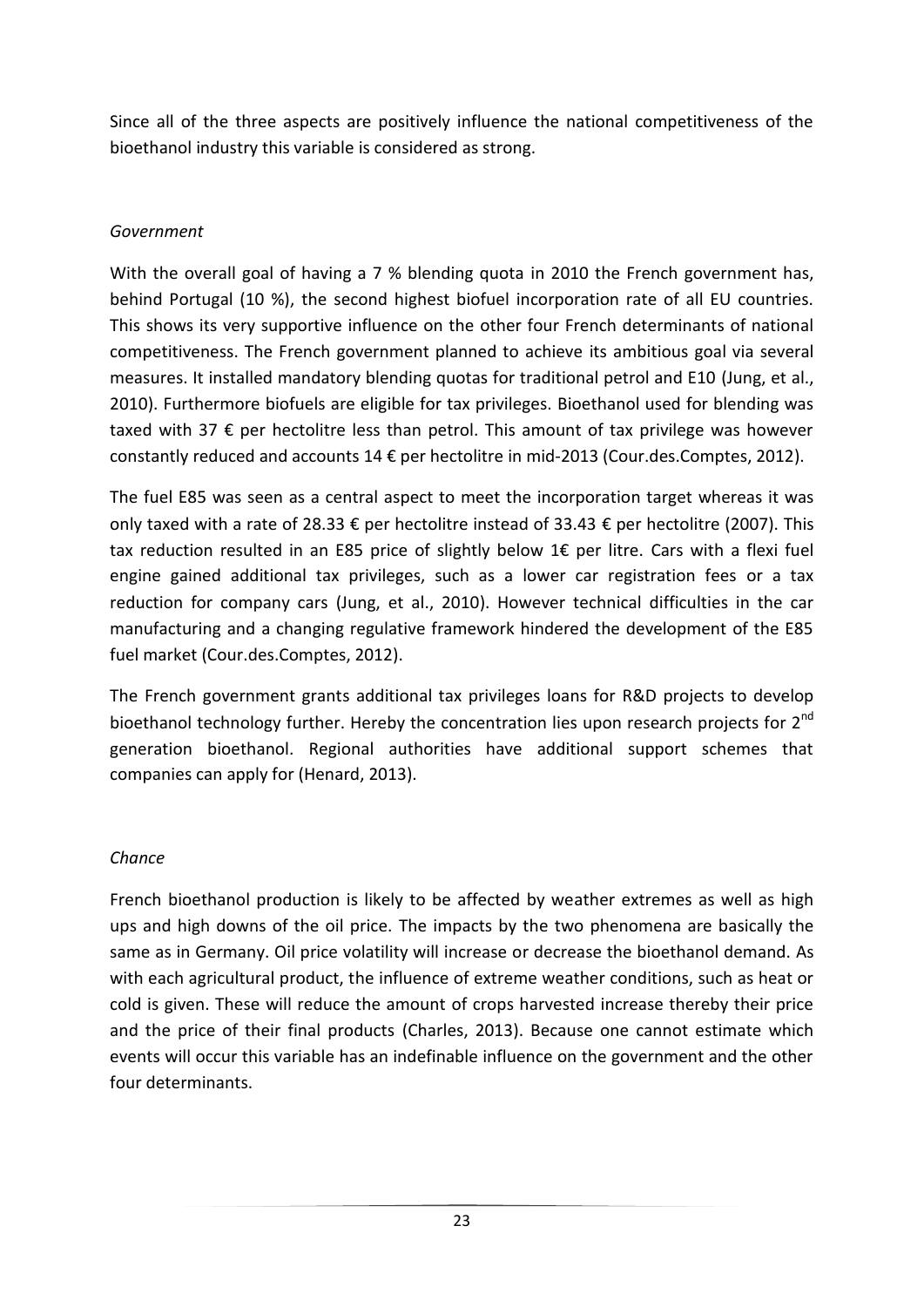## <span id="page-24-0"></span>**4.3 Spain**

The final bioethanol sector under consideration is the Spanish sector.

#### *Factor Condition*

A dual picture can be drawn for the Human Resource capital in Spain. The unemployment rate is very high which gives the companies the opportunity to choose for the best fitting person for a job. However, the job market in Spain is very rigid. That is because Spanish employment law is very employee friendly. Furthermore the Spanish job market is unattractive to skilled foreign workers. These negative effects on Human Resources are continuing to restrict businesses besides the fact that they are being dealt with by the government in recent structural reforms [\(OECD, 2011\)](#page-40-11).

Knowledge Resources are present in Spain due to a number of research institutes and universities, with a lot of research projects on renewable sources of energy and also biofuels [\(Commission, 2013c\)](#page-39-10). Spain has a long tradition in the biodiesel and in the wine growing and distillation industry; however it does not have a long lasting tradition in bioethanol as well as the manufacturing industry or the farming of the agricultural products needed for bioethanol production. Shortages in public funding for research projects furthermore reduce the attaining of knowledge additionally [\(OECD, 2011\)](#page-40-11).

The acquisition of Physical Resources for the bioethanol is challenging for the Spanish bioethanol producer. 95 % of the feedstock used for the Spanish bioethanol refineries consists of cereals, mostly corn and wheat, whereas the remaining 5 % consist of wine alcohol. The production deficit of Spanish cereals, resulting in an annual import demand of around 9 to 12 million tons, makes it mandatory for the bioethanol producer to import all the necessary energy crops. Therefore they have to import annually around 1 million tons of cereals [\(Guerrero, 2012\)](#page-40-12).

Spain is ranked as a political stable country with small non-payment risks of government loans. The Spanish economy is very open to foreign investments as it is seen as help to fight the temporary economic crises. The current crisis also leads to a shortage in loans given by private banks. Public financial institutes such as the ICO try to overcome this situation by lending money, especially to technological innovative and renewable energy projects. Due to these reasons the Capital Resources are difficult to obtain [\(U.S.A. DoS, 2012\)](#page-39-11).

The Infrastructure of Spain is ranked as very good. Spain has very dense motorway and railroad networks which are in a good condition. Being surrounded by the Mediterranean Sea and the Atlantic Ocean Spain has a very good maritime connection enabling transport throughout the year [\(Schwaab, 2012\)](#page-41-10).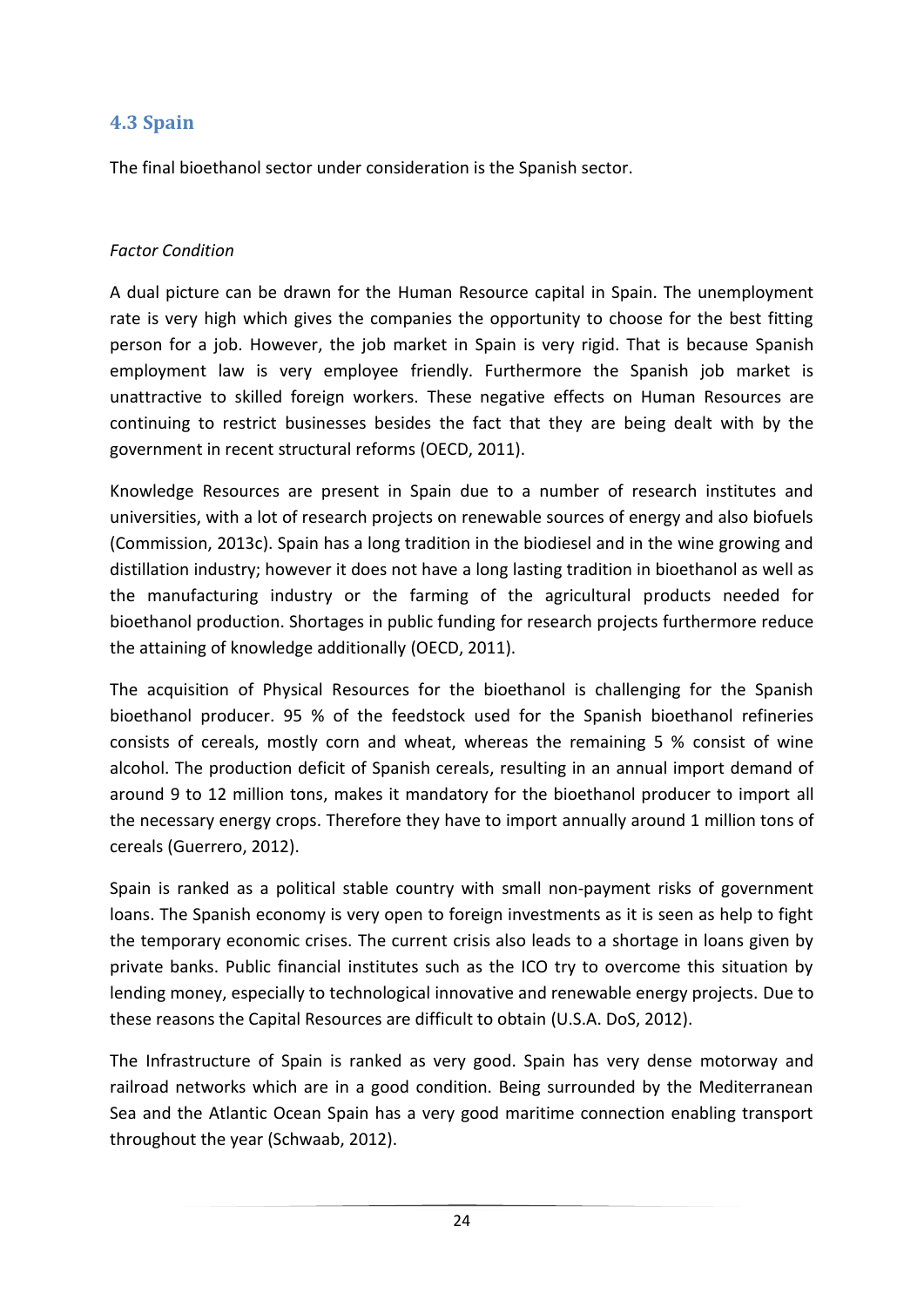Only the infrastructural aspect is positively influencing national competitiveness. The other aspects are either missing, as in the case with Physical Resources, or only partial present. They are therefore not supporting businesses in Spain, which is why the Factor Condition is judged as medium weak for Spain.

#### *Demand Condition*

Spain is self-sufficient in terms of bioethanol demand. That is all of its national demand for bioethanol is covered by the domestic production. It consumed 456 million litres of bioethanol in 2012, compared to a domestic production of 465 million litres [\(Flach, et al.,](#page-39-0)  [2012\)](#page-39-0).

Nearly all produced bioethanol in Spain is transformed into ETBE. This Bio-ETBE is mixed with the traditional petrol to achieve the biofuel incorporation rate. Because Spain focussed mostly on the blending of petrol with ETBE, the E10 blend and E85 blend played only a marginal role in the past. This marginal role is said to change from the end of 2013 on, when the availability of the traditional petrol is no longer guaranteed via law. With the beginning of 2014 E10 blends are to be introduced at the filling stations, raising the demand of bioethanol [\(Guerrero, 2012\)](#page-40-12).

At the moment the overall share of petrol measured against the total amount of transportation fuel is only 20 %. This share is assumed to decrease further due to a decreasing demand on petrol in Spain. This means for the bioethanol industry that in the long term their potential market is shrinking due to a foreseeable decrease in demand. For the near future, which is the 15 years, an increase in demand is expected due to the distribution of E10 blends and the rising of the incorporation quota to 10 % in the year 2020 [\(Guerrero, 2012\)](#page-40-12).

In Spain there has not been a broad public discussion concerning the introduction of bioethanol blending. This is because blending happened mostly 'invisible' with the help of ETBE blending [\(Guerrero, 2012\)](#page-40-12).

Because of these arguments the Spanish Demand Condition determinant can be considered as strong and is increasing the national competitiveness.

#### *Related and Supporting Industry*

In Spain the amount of Related and Supporting Industries can be considered as relatively low, compared to the amount of such industries in Germany and France. Due to the necessary importing of the energy crops the Spanish bioethanol producers have only little contact to the Spanish farmers. The only connection between those two parties lays in the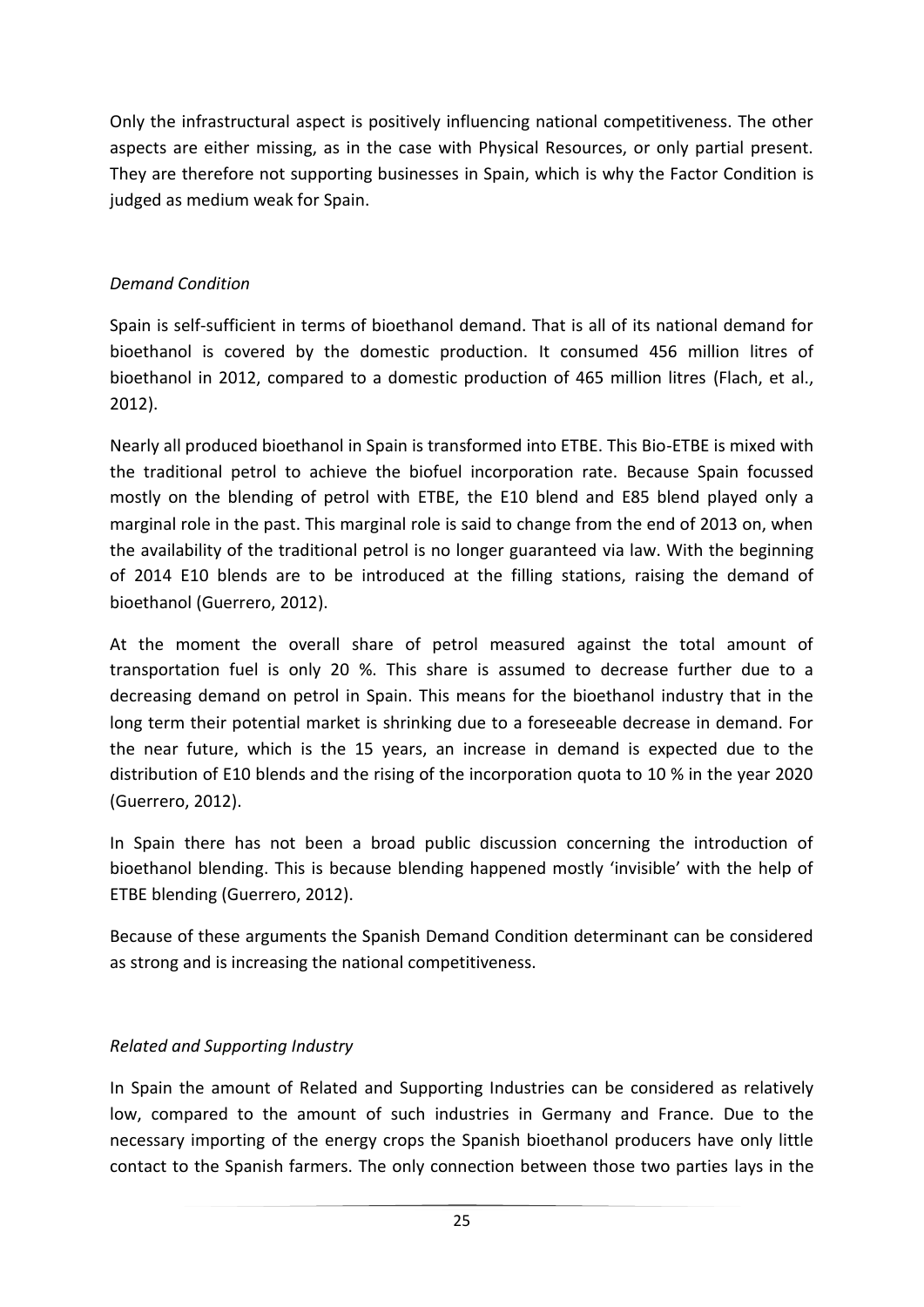DDG which the bioethanol producers sell to farmers as animal food. This means by implication that the bioethanol producer are forced to cooperate as part of the business process with the importing companies of cereals [\(Guerrero, 2012\)](#page-40-12).

Since most bioethanol is transformed into ETBE for blending, the Spanish bioethanol producer sell their bioethanol to chemical and mineral oil companies for further processing. Important companies in this sector in Spain are Repsol and Cepsa [\(Repsol, 2013\)](#page-41-11).

Another aspect, decreasing the amount of Related and Supporting Industries additionally, is the fact that three out of four Spanish refineries, with a capacity of 95 % are designed and constructed by Abener, a company belonging to Abengoa, the dominant bioethanol producer of Spain [\(Abengoa, 2013\)](#page-38-11). This does not increase the share of related and supporting industries. This determinant is judged to be medium weak in Spain, whereby it does not increase the national competitiveness of the bioethanol industry much.

#### *Firm Strategy, Structure and Rivalry*

In its structure the Spanish bioethanol sector is very special compared to the other bioethanol sectors elaborated in this Thesis. That is because there are only two different companies which operate the currently four refining plants, naming Abengoa and Acciona & Uriel Investment. Whereas the former company operates three refineries and produces 95 % of the Spanish bioethanol, the latter Acciona & Uriel Investment has a single refinery with share of 5 % of the total production. This makes Abengoa virtually a monopolist among the Spanish bioethanol producer, resulting in almost no rivalry between the two Spanish bioethanol producers [\(Guerrero, 2012\)](#page-40-12). This lack of rivalry is decreasing the national competitiveness of the Spanish bioethanol sector.

The strategies of the two companies are quite different, resulting from their different nature. Abengoa's main strategy is to guarantee growth by investing in R&D projects. Special attention lies thereby upon the further development of  $2^{nd}$  generation biofuels. The motive behind this is the desire to become more independent from imports [\(Abengoa, 2010\)](#page-38-12). Acciona & Uriel's main strategy is to collect profit out of leftovers and overcapacities from the wine industry, whereas R&D plays only a marginal role [\(Guerrero, 2012\)](#page-40-12).

The lack of rivalry and the quasi-monopolistic structure do not strengthen the Spanish national competitiveness. The strategy of Abengoa to concentrate innovation and new ways of refining however supports the national competitiveness, so that the determinant is ranked as medium weak.

#### *Government*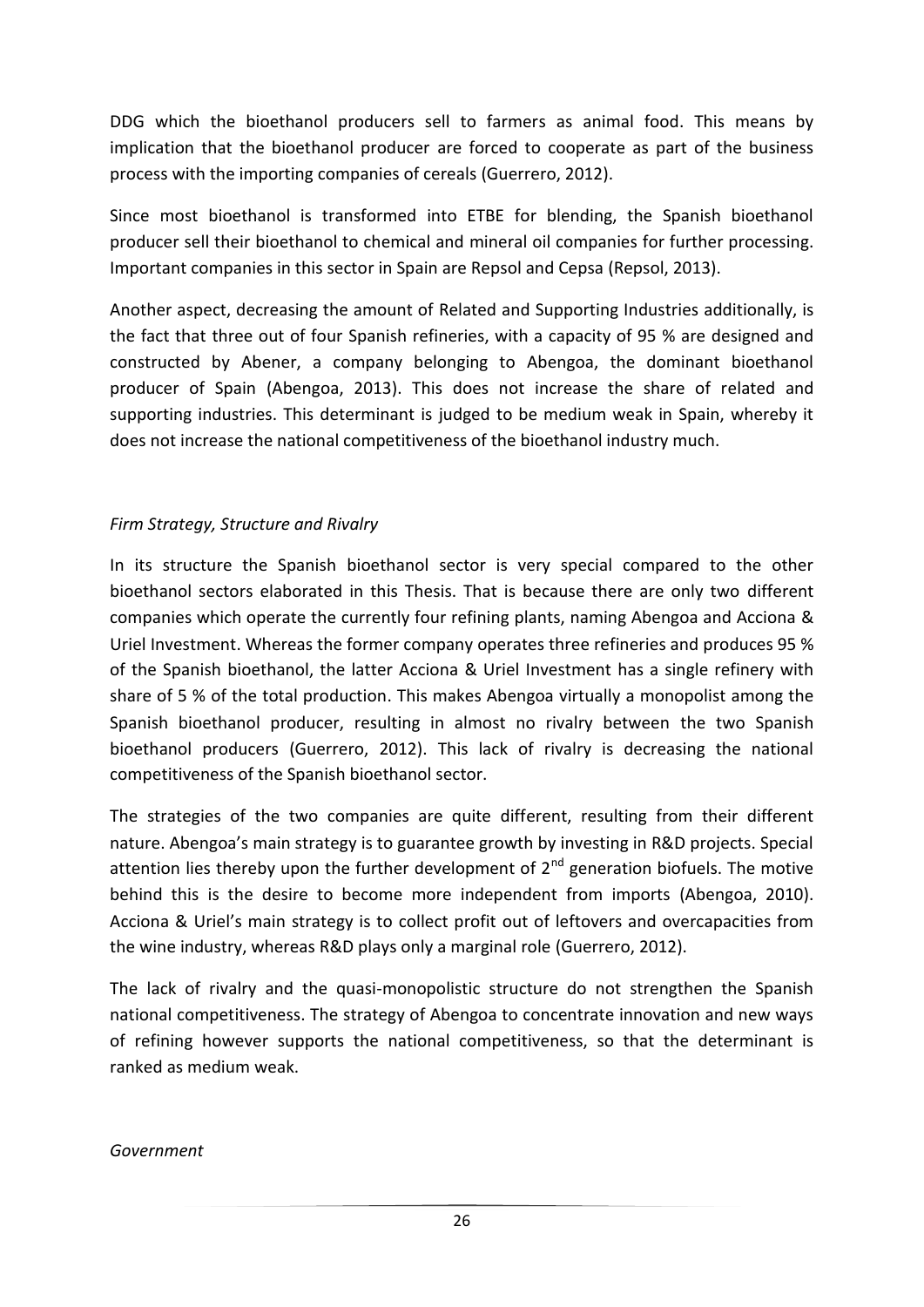The governmental incentives for promoting the demand of biofuel consist of two different measures. The first measure is a tax privilege. The share of biofuels in blended fuels is exempted from the hydrocarbon tax, which is currently 0.401  $\epsilon$  per litre. Therefore a litre of petrol blended with bioethanol saves the mineral oil company  $0.17 \epsilon$  per litre compared to a petrol without any biofuel blends. However, this tax privilege is limited and will expire by the end of 2013. The second measure is a mandatory incorporation quota. This quota was introduced in 2008 and made it obligatory to offer petrol with a minimum of 1.9 % bioethanol. The quota was raised in the year 2009 to 2.5 %, in the year 2010 to 3.9 % and lays currently at 4.1 %. The quota does not follow a given roadmap, but it fixed by law every two to three years in advance [\(Guerrero, 2012\)](#page-40-12).

A further support for bioethanol producers is granted by the Spanish government in forms of tax exemptions for R&D projects. Project plants, which are mostly owned by different parties, as e.g. the producing companies and research institutes, apply to be recognised as a project plant and if granted receive a tax relief on hydrocarbon tax. The conditions to get a tax relief are an experimental character of the project and an annual production below 5000 litres [\(Guerrero, 2012\)](#page-40-12).

Both measures have a positive influence on the four determinant of the national competiveness of the Spanish bioethanol industry

#### *Chance*

The Spanish bioethanol industry is affected by a volatility of the oil price as the German or French bioethanol producer. A high price is likely to increase the demand, whereas a low price will decrease the demand.

Because energy crops for the production are imported from abroad, Spanish bioethanol producer are independent from domestic weather. The companies have multiple foreign sources of cereals supply to choose from. However unfavourable weather conditions abroad will also affect the cereals price, as this creates pressures on farmers to sell their products to potential buyers who are willing to pay most. The Abengoa bioethanol refineries are furthermore capable of using different cereals as starting products. Therefore if the price of one cereal crop is high they are able to switch to a different less-expensive cereals, provided they are not bound to long term contracts [\(Guerrero, 2012\)](#page-40-12). This gives them some economic advantages.

The influence this variable has on the other determinants and the government is indefinable because of the unpredictability of the future. However Spanish refineries might have more scope for action due to a possible switch of the resources and their origin.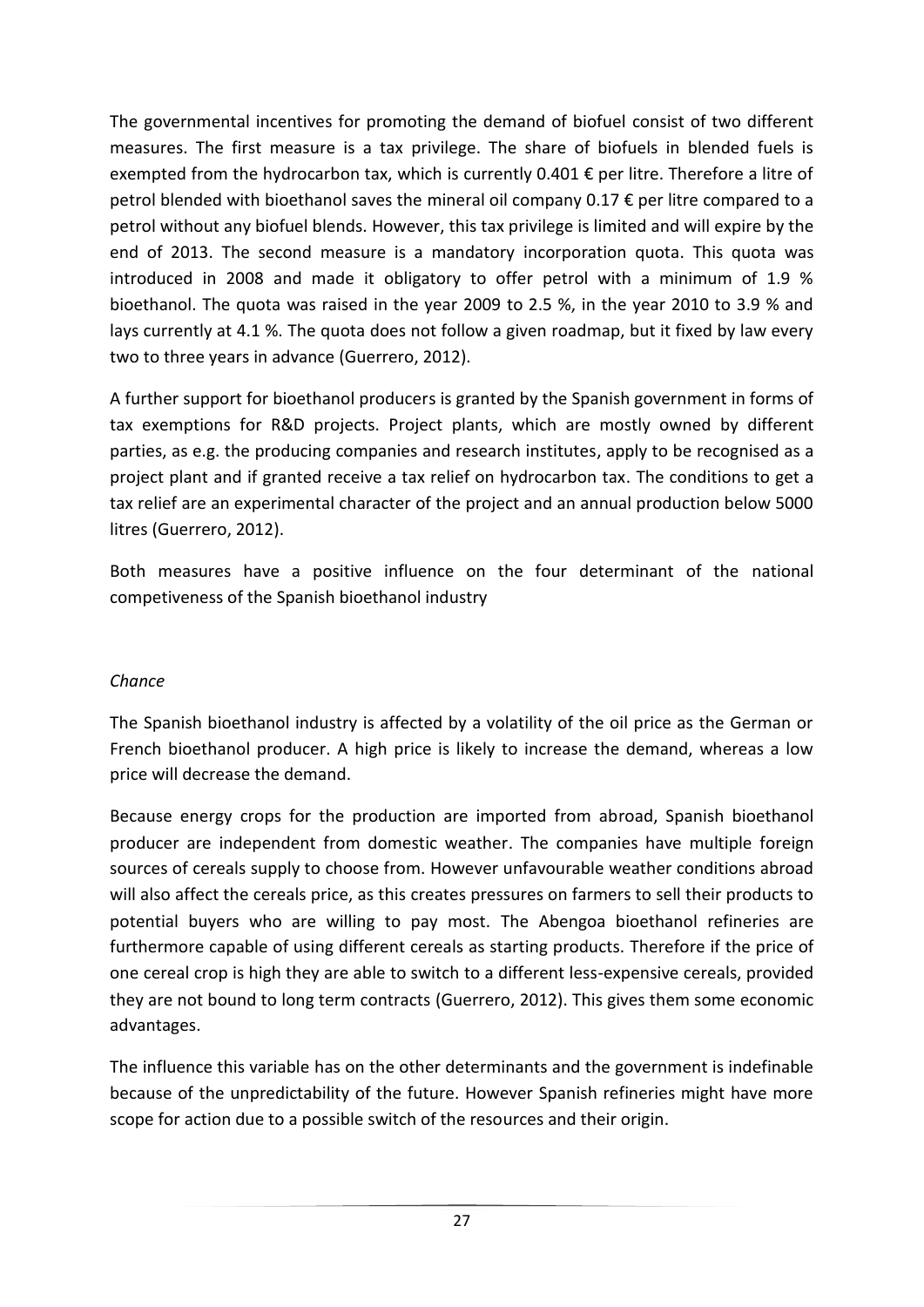The next chapter will contrast the national competitiveness of the three countries under study against each other. By doing this comparison an answer to the first sub research question will be provided.

## <span id="page-28-0"></span>**5. Comparison**

In this chapter I will compare the three countries to one another to be able to give an overall assessment of the competitiveness of their bioethanol sector. This assessment is therefore the answer to my first sub research question.

The Factor Condition determinant is quite similar between the two countries of France and Germany. Both are to be judged as having a strong Factor Condition determinant. Spain is falling behind except for the Infrastructure with which all three countries are very well equipped [\(Schwaab, 2012\)](#page-41-10). Whereas France and Germany have a sufficient amount in Human Resources as well as in physical resources Spain has a high amount of unemployed workforce which however might be difficult to hire because of rigid regulations and no domestic physical resources for the bioethanol production [\(OECD, 2011\)](#page-40-11). Knowledge Resources are attainable in all three countries due to research facilities and universities, but France and Germany already have a long dating tradition in some fields of the bioethanol sector from which companies can benefit [\(CrossBorder-Bioenergy, 2012;](#page-39-3) [Schmitz, 2003\)](#page-41-8). Capital Resources are basically available in all three countries but might be more difficult to obtain in Spain because of a current economic recession [\(U.S.A. DoS, 2012\)](#page-39-11). Due to these aspects the determinant Factor Condition is to be judged as medium weak for Spain.

The basic prospect for the bioethanol demand is the same in the three countries. The bioethanol demand increased significantly in the past five years and is said to continue to increase for the upcoming decade. The consumption of bioethanol however varies in the three countries. Whereas Germany consumes the bioethanol mostly in form of E10 blending [\(CrossBorder-Bioenergy, 2012\)](#page-39-3), Spain consumes it via transforming it into ETBE's [\(Guerrero,](#page-40-12)  [2012\)](#page-40-12). The French consumption can be considered as lying in the middle since it is consumed via ETBE's and via blends simultaneously [\(Gagnepain, 2012\)](#page-39-7). In Germany and France there is a broad public debate concerning the environmental impact of biofuels (mostly France) and the compatibility of bioethanol and car engines (Germany) [\(CrossBorder-Bioenergy, 2012;](#page-39-3) [Henard, 2013\)](#page-40-7). Whereas Spain has not experienced such a broad public debate, these debates tend to limit the demand of bioethanol in France and Germany. Nevertheless the Demand Condition determinant is strong in all three countries.

The Related and Supporting Industries are very present in Germany and France and include close cooperation with the supplying agricultural industries, technical assisting and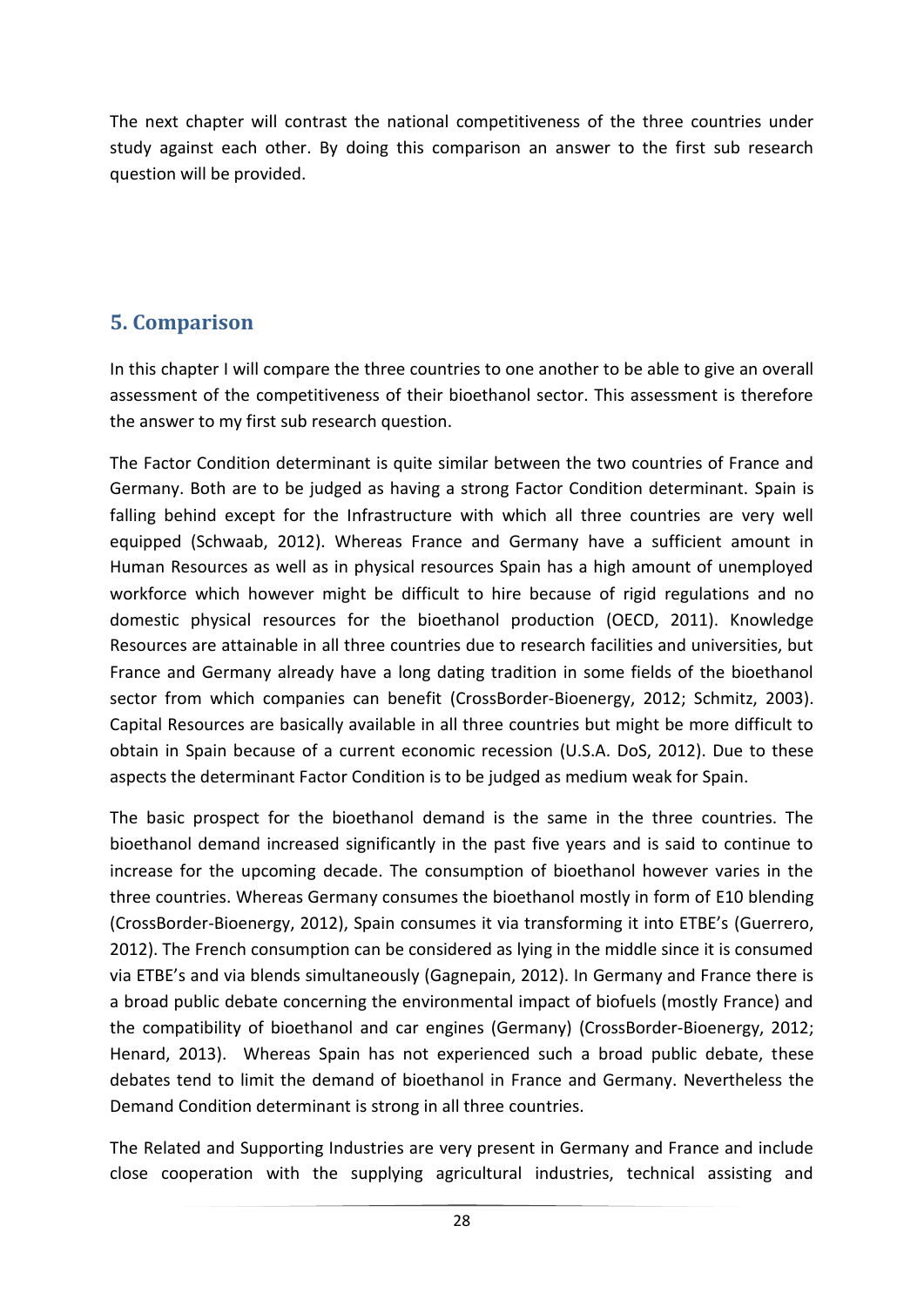constructing companies and the consuming companies. In France the Related and Supporting Industries also include the French car manufacturers [\(Cour.des.Comptes, 2012\)](#page-39-9), whereas in Germany a close cooperation between bioethanol producer and car manufacturers is not given. Due to the nature of business Spain also cooperates with supplying and technical assisting and constructing companies. However the supplying industry mainly includes importing companies. Except for the Acciona & Uriel bioethanol refinery, Spanish bioethanol refineries therefore have no close direct contact to the growing farmer of the energy crops [\(Guerrero, 2012\)](#page-40-12). The technical assisting and constructing industries of the Spanish bioethanol plants belong to the company operating the refineries and therefore do not increase the Spanish Related and Supporting Industry determinant, which is Medium Weak [\(Abengoa, 2013\)](#page-38-11). The Related and Supporting Industries determinant for Germany and France is strongly supporting the national competitiveness, whereas for Spain it only has a medium weak strength.

The Structure, Strategy and Rivalry determinant is, except for the producer's strategy, quite different in all three countries. In Spain there is only a single dominant producer, resulting in a quasi-monopoly with only a very limited rivalry [\(Guerrero, 2012\)](#page-40-12). In France one can observe multiple producers, creating competition between these producers [\(Cour.des.Comptes, 2012\)](#page-39-9). Germany has multiple bioethanol producers as well, whereas the rivalry is not addressed to each other but instead to foreign producers, which beat the German bioethanol in price [\(Reimers, 2012\)](#page-41-6). The strategy is similar in all three countries. That is to invest in R&D projects to develop further in order to get a competitive advantage and to be able to fight off foreign producers. This determinant is to be considered as Medium Weak in Spain due to a single producer and Medium Strong in Germany due to the limited rivalry. For France the determinant is judged as Strong.

The governments of all three countries heavily influence the bioethanol market of their country by artificially increasing the demand. This is done with quotas of different height in all three countries. Furthermore are all three countries grant tax relief for the usage of bioethanol. Additionally to the measures increasing the demand there are funds granted for R&D projects. This measure aims at fostering the technical development of bioethanol products [\(Flach, et al., 2012\)](#page-39-0).

The variable Chance is boiled down in this Thesis to the aspects of unfavourable weather condition as well as extreme ups and downs in the oil price. Bad weather influences the harvest of energy crops and therefore the amount and price of the crops. A good harvest therefore benefits the bioethanol industry whereas a bad harvest will increase prices and therefore harm the bioethanol industry. The Spanish bioethanol industry is to a small extend independent from the weather because it is flexible in its choice of cereals as well as the place of origin. This independence is, however, bounded by long term contracts with suppliers as well as the world cereal price which will rise and affect Spain in years with overall bad weather conditions. The price of oil, which is a substitute of bioethanol, may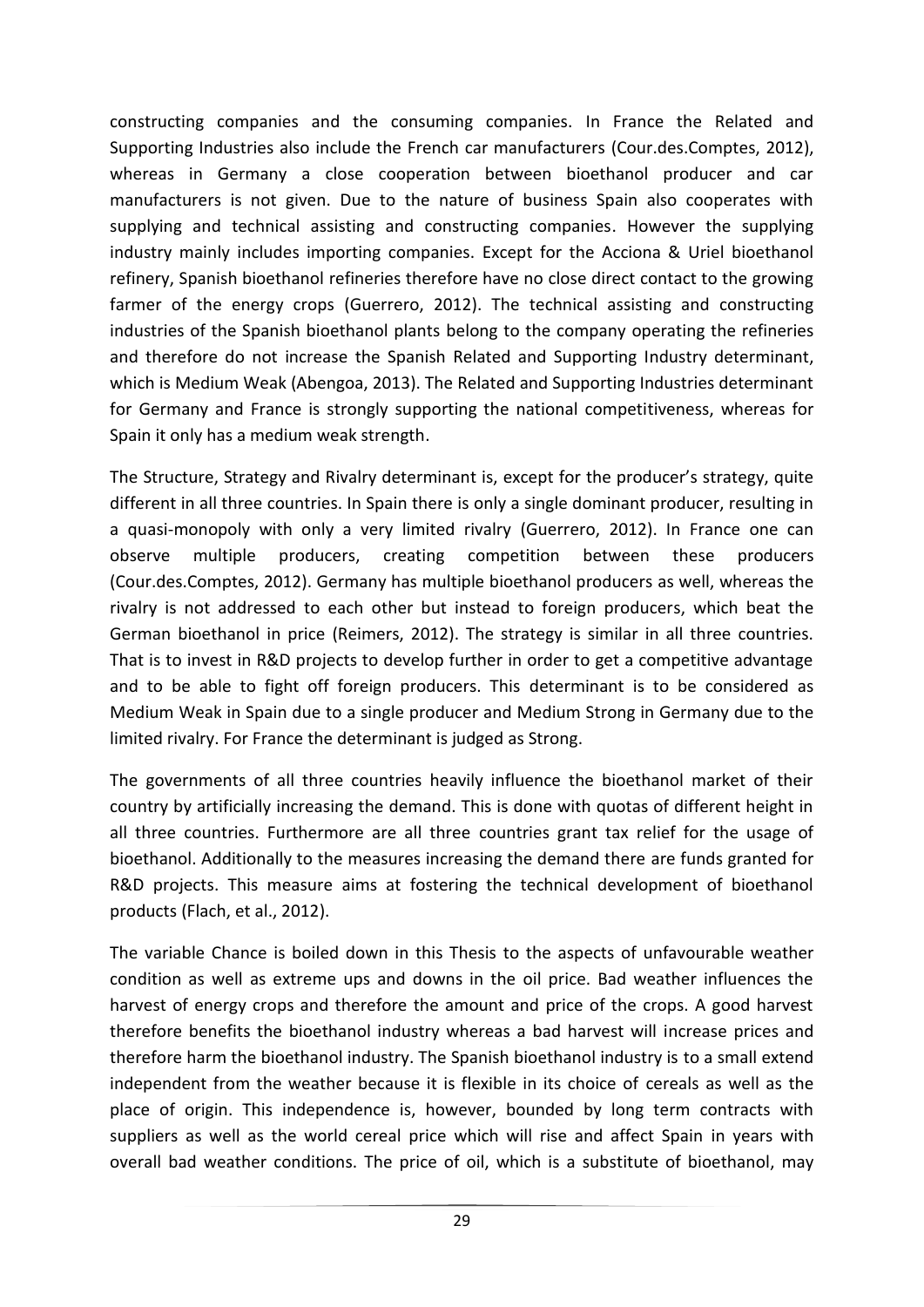have a positive effect on bioethanol as well, if it is high. It also might limit the demand of bioethanol if the price for oils is low [\(Guerrero, 2012\)](#page-40-12).

Deriving from the above mentioned aspects the national competitiveness of the German bioethanol industry can be considered as high. The Factor Condition as well as the Related and Supporting Industries determinants are strong in Germany. There is a high demand of bioethanol within Germany, which however is partly satisfied by imports. Therefore the Demand Condition determinant is medium strong in Germany. The Strategy, Structure and Rivalry of the German bioethanol producers is supporting the competitiveness, although a strong rivalry among the domestic producers instead of fighting foreign producers would increase the competitiveness additionally. The German government is supporting the bioethanol industry, whereas the Chance variable has indefinable effects on the bioethanol industry.

The French national competitiveness of the bioethanol sector is to be judged as high, even higher than in Germany. France has a strong Factor Conditions determinant. The demand of bioethanol in France is very high and is furthermore expected to rise, so the Demand Conditions determinant is very strong in France [\(Flach, et al., 2012\)](#page-39-0). There is again a great amount of Related and Supporting Industries within France which help the bioethanol industry. The rivalry among the French bioethanol producers as well as the R&D towards next generation bioethanol equips the sector with a good competitiveness. The French government has set high target for the bioethanol sector and contributes to achieve this aim. The variable of chance is to be evaluated indefinable as in Germany.

The national competitiveness of the Spanish bioethanol sector is, unlike the two others, to be evaluated as medium low. Spain is struggling with an economic regression which reflects in the Factor Condition. There is a very good infrastructure and a sufficient supply of knowledge but only a limited supply of capital resources as well as an ambiguous situation in the labour market. A sufficient supply of the Physical Resources does domestically not exist and has to be imported. The Demand Conditions determinant for Spain is strong as the demand is expected to grow. In Spain there is no strong support of the Related and Supporting Industry for the bioethanol industry. The strategy of the sole important bioethanol producer is promising; however there is no rivalry in Spain which would increase national competitiveness. The government is supporting the bioethanol producers and therefore the national competitiveness. As Spanish bioethanol producer are less dependent on local weather the variable of chance is less indefinable for the Spanish bioethanol sector.

The following chapter of the Thesis aims at giving policy recommendation based upon the above conducted analysis of the three different bioethanol sectors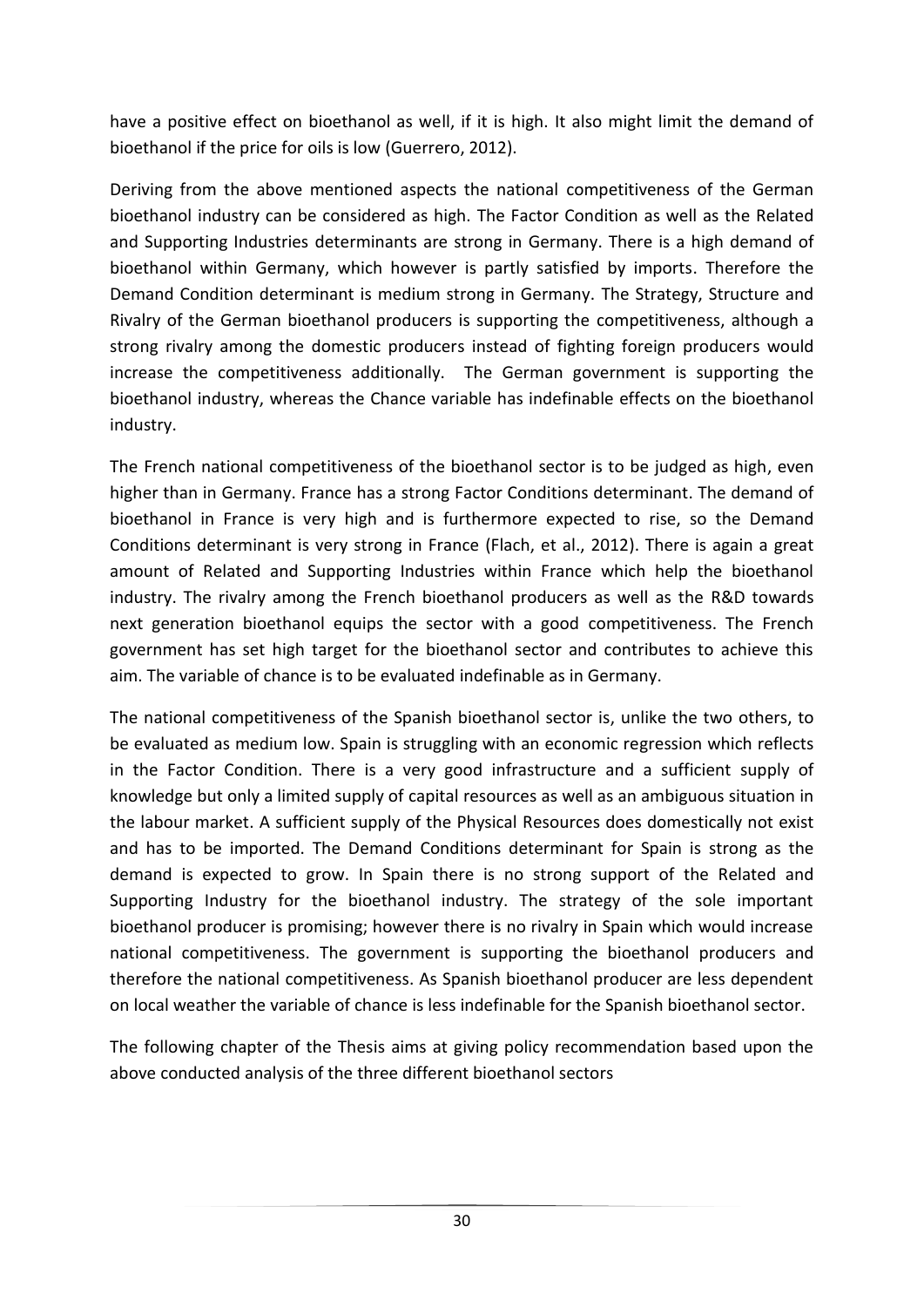## <span id="page-31-0"></span>**6 Policy recommendation**

First there will be an abstract concerning general recommendations which are addressed to all three countries alike. The second abstract will give specific recommendations addressed to a single country.

#### <span id="page-31-1"></span>**6.1 General**

1

My overall recommendation is to continue the support of the bioethanol industry. From an economic point of view the three countries can benefit very much from this industry sector. That is bioethanol industries create jobs, not only in the industry itself but also in supplying and consuming industries [\(Flach, et al., 2012\)](#page-39-0). As the bioethanol is mostly refined via automated processes the number of people employed directly in one refinery is relatively small. For example, Germany's biggest refinery<sup>7</sup>, located in Zeitz, employed around 115 people in 2012 (Economic importance studie). Additional to these direct employed people there is a huge number of jobs indirectly created by bioethanol refineries. Following a study conducted by the WifOR institute<sup>8</sup>, the previous mentioned bioethanol refinery in Zeitz creates, for example around 2.300 indirect jobs in 2012. Many of these jobs lie in rural areas, and give people additional income and job prospects there. To import the bioethanol from foreign producer would result in a loss of these jobs. A strong national bioethanol production also implies to be independent from other countries. Thereby the danger of price increases and supply shortages would be greatly limited [\(Jung, et al., 2010\)](#page-40-10). On top of that it would be easier for the three countries to supervise the impact of the bioethanol production on the environment and the food prices and to respond to negative externalities if necessary.

Following from the previous mentioned recommendation my advice to Germany, France and Spain is to elaborate a detail roadmap about the measures of support and, being of equal importance, the time of their implementation and possible abolishment. In order to do business and to invest resources, bioethanol producer need a clear picture of the framework conditions. That is they need to know how the demand of the bioethanol and how the business is likely to develop. On the one hand the roadmap should thereby be flexible enough to be able to react on unforeseeable events. On the other hand it should submit enough information to the bioethanol producer. An additional point is that the roadmap should be consistent. A change in government should not result in a change of the bioethanol framework, which would be poisonous to the business climate [\(Cour.des.Comptes, 2012\)](#page-39-9).

 $^7$  The bioethanol refinery in Zeitz, operated by CropEnergies Bioethanol GmbH, has a capacity of producing 360 mil. Liters of bioethanol per year.

 $^8$  The WifOR institute is an independent economic research institute which was outsourced by the Technical University of Darmstadt.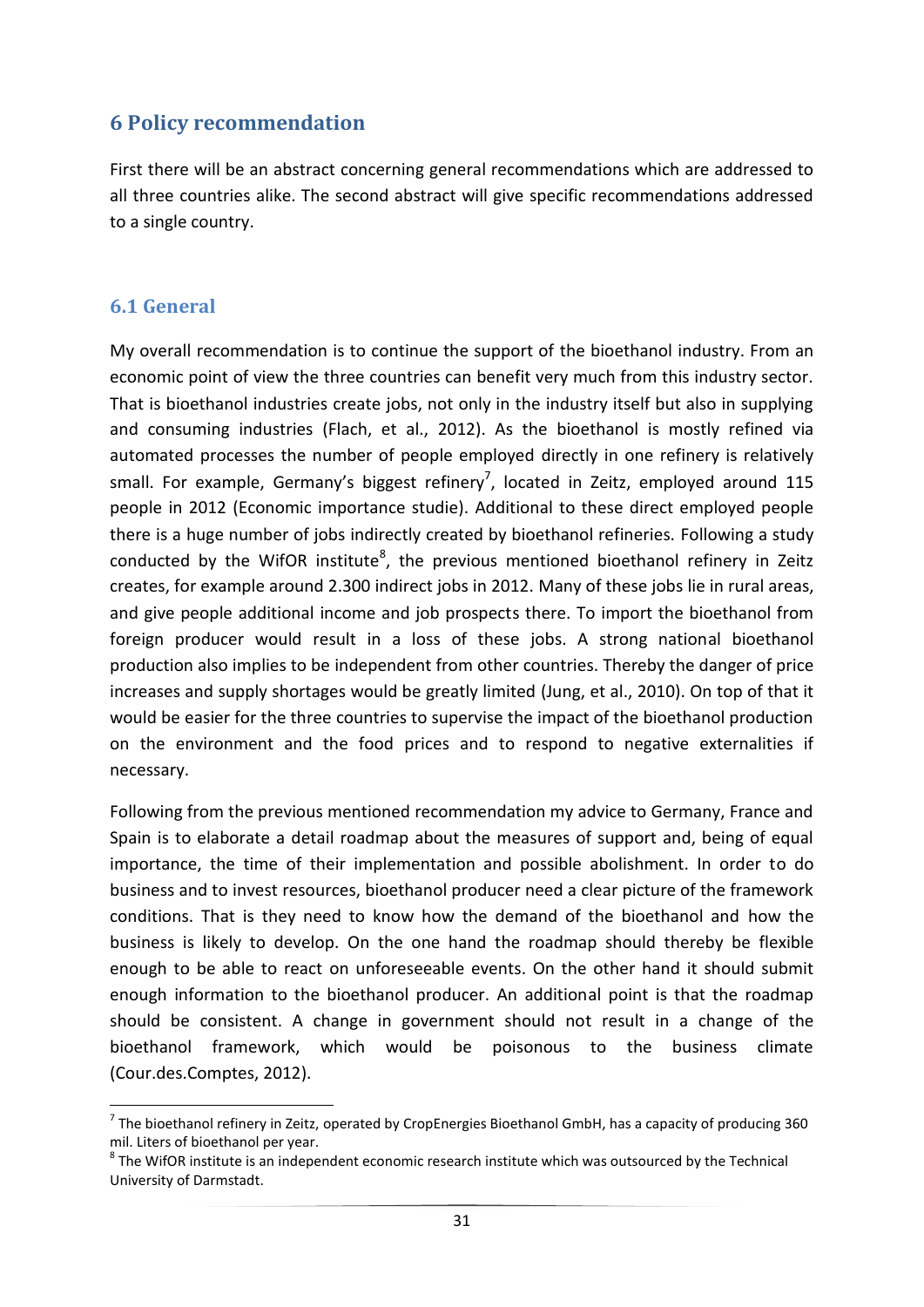All three of the analysed countries possessed funds or tax relief that support R&D projects of bioethanol producers or research institutes. These funds and tax reliefs should be maintained, even in times of economic and fiscal difficulties, as currently in Spain and partly in France. That is because they accelerate the development process which tries to overcome negative externalities the use of biofuels brings with them. An example is to make lignocellulosic biofuels economical profitable so that food would no longer be needed for the production of fuel. The development of biofuel production technologies would foster the position of the EU as the third biggest bioethanol producer worldwide<sup>9</sup> and make it more independent from external influences [\(Jung, et al., 2010\)](#page-40-10).

A core point of the bioethanol policy of the three countries under study should be to achieve a broad public understanding about the bioethanol production. Thereby the attention should not necessarily be paid to the understanding of the technical processes but rather about the motivations behind the production of bioethanol. Transparency should be a main tool to achieve this goal. People should know why their government is supporting an industry sector whose starting product is food and how big this support is. People should be made familiar with the advantages but also the disadvantages biofuels bring with them and how the government plans to minimalize and remove the disadvantages [\(Cour.des.Comptes,](#page-39-9)  [2012\)](#page-39-9).

#### <span id="page-32-0"></span>**6.2 Country specific**

 $\overline{a}$ 

As the analysis shows the bioethanol industry is already very competitive in Germany and therefore there is no need for radical changes in bioethanol policies. My advice to the German government is to promote the cooperation between bioethanol producing companies, mineral oil companies and German car manufacturers in terms of E85 usage. Except for Opel, there is no German car manufacturer offering a flexi fuel car, which is able to run with E85 blends. However, an increase in the use of E85 engine cars would higher the demand of bioethanol and also increase the German incorporation quota, which has to be, as mentioned in the introduction, 10 % in the year 2020. The higher demand would also secure jobs connected to the bioethanol industry, provided the bioethanol is refined within Germany and not imported from abroad. Another advantage is that, unlike with mineral fuels, the usage of bioethanol does not contribute to the dependence on oil and the oil exporting countries. The German car producers could improve their corporate image, given the condition that biofuels are accepted and judged as environmentally friendly by the public. Furthermore an incentive has to be given to the mineral oil companies to offer E85 fuel pumps so that it is broadly available in Germany.

 $^9$  The EU (4.539 mil. liters) had the biggest bioethanol production behind the USA (52.617 mil. liters) and Brazil (21.097 mil. liters) in the year 2011.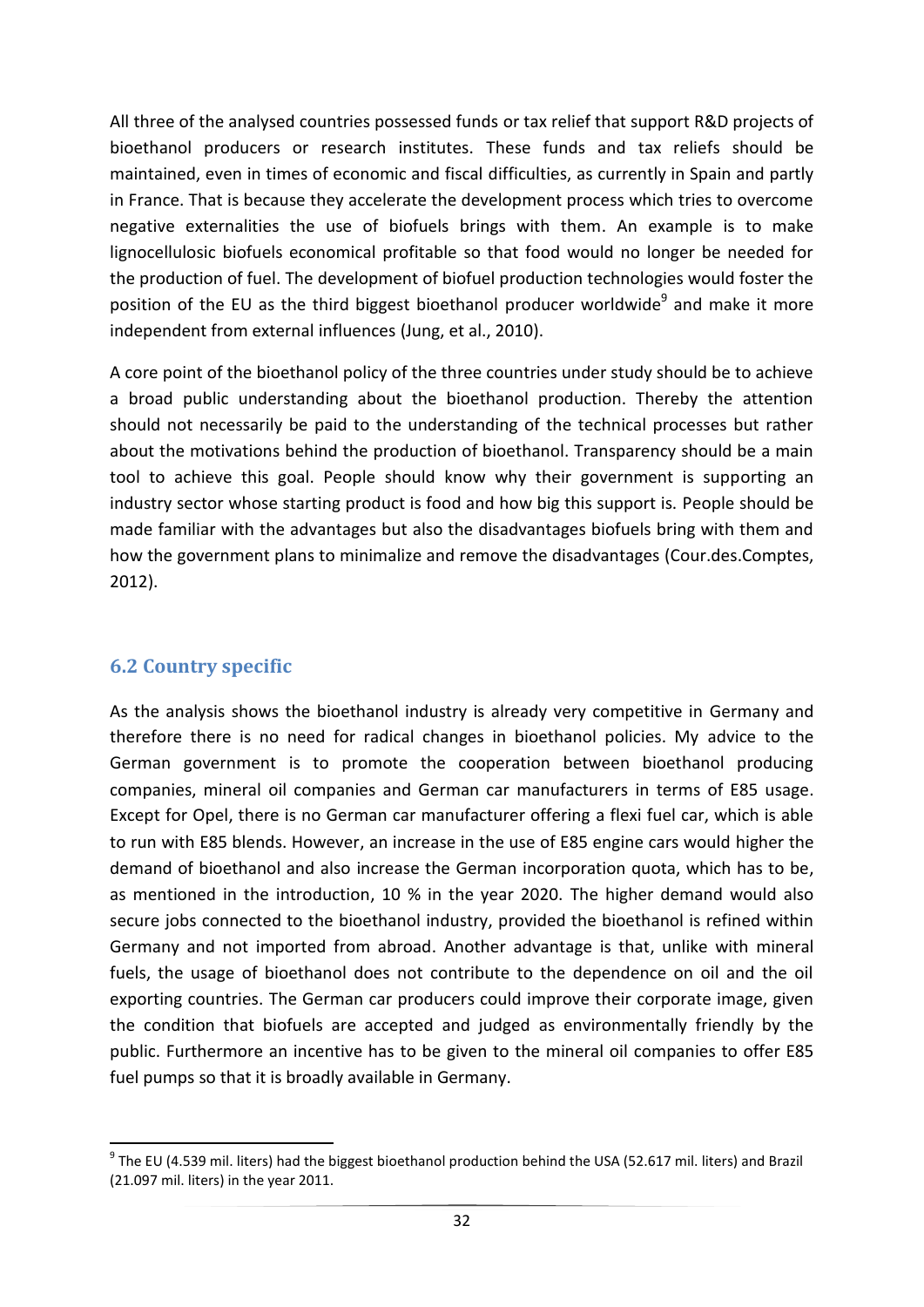As the analysis showed Germany is struggling with bioethanol imports which are cheaper than the domestic produced bioethanol. These imports mainly come from the USA where bioethanol benefits from national subsidies. The German government is therefore advised to limit the subsidised imports from the USA to help the German bioethanol sector. That is that German bioethanol refineries are able to operate at a higher utilization rate than only 70 %. This would also increase the rivalry among the bioethanol operators and therefore the national competitiveness. The scope of action for the German government is however limited in this aspect by international law. Germany has to apply to rules of the World Trade Organization as well as the EU, which has the sovereignty in the policy field of tariffs. Germany should therefore influence the EU to watch closely foreign subsidies of bioethanol and support the introduction of anti-dumping or punitive tariffs as happened already in the past. Such measures help to strengthen the German determinants of Demand Condition as well as Strategy, Structure and Rivalry.

The French competitiveness of the bioethanol industry is judged as quite high in the analysis, which makes only small adaptations in the bioethanol policies necessary. France is currently experiencing an economic regression and it is furthermore forced to reduce the national debt. Therefore I recommend the French government to use exclusively the policy tool of mandatory blending quotas in petrol in order to promote the demand of bioethanol, as Spain will do from the beginning of 2014 on. Currently the French government also uses tax exemptions for the promotion which proved expensive to the French state. With mandatory blending quotas the government would have higher tax revenues. A negative aspect to this suggestion is that the price for petrol within France is therefore likely to increase, because the mineral oil companies will add the higher costs for the bioethanol to the price for petrol [\(Cour.des.Comptes, 2012\)](#page-39-9).

The situation for Spain appears to be very difficult at the moment. On the one hand the Spanish bioethanol industry needs to be supported to gain more competitiveness. On the other hand the Spanish economy is in a recession and the Spanish government has to decrease the national debt [\(OECD, 2011\)](#page-40-11). This leaves the government with only a very limited scope of action concerning national expenditures. The national government can furthermore not solve the problem of missing national starting products for the bioethanol industry, since policies cannot generate farming soil.

The first recommendation to Spain is to establish a detailed roadmap until the year of 2020, as it is already mentioned and evaluated in the general recommendation. However, in the case of Spain an additional emphasis is needed to this point because the Spanish government only sets its biofuel incorporation targets in three years period. This is very unfavourable to the Spanish bioethanol producer since they depend on continuant prognoses [\(Guerrero, 2012\)](#page-40-12).

My second recommendation to the Spanish government is to grant targeted incentives for new start-up bioethanol producers. This is important to decrease the quasi monopolistic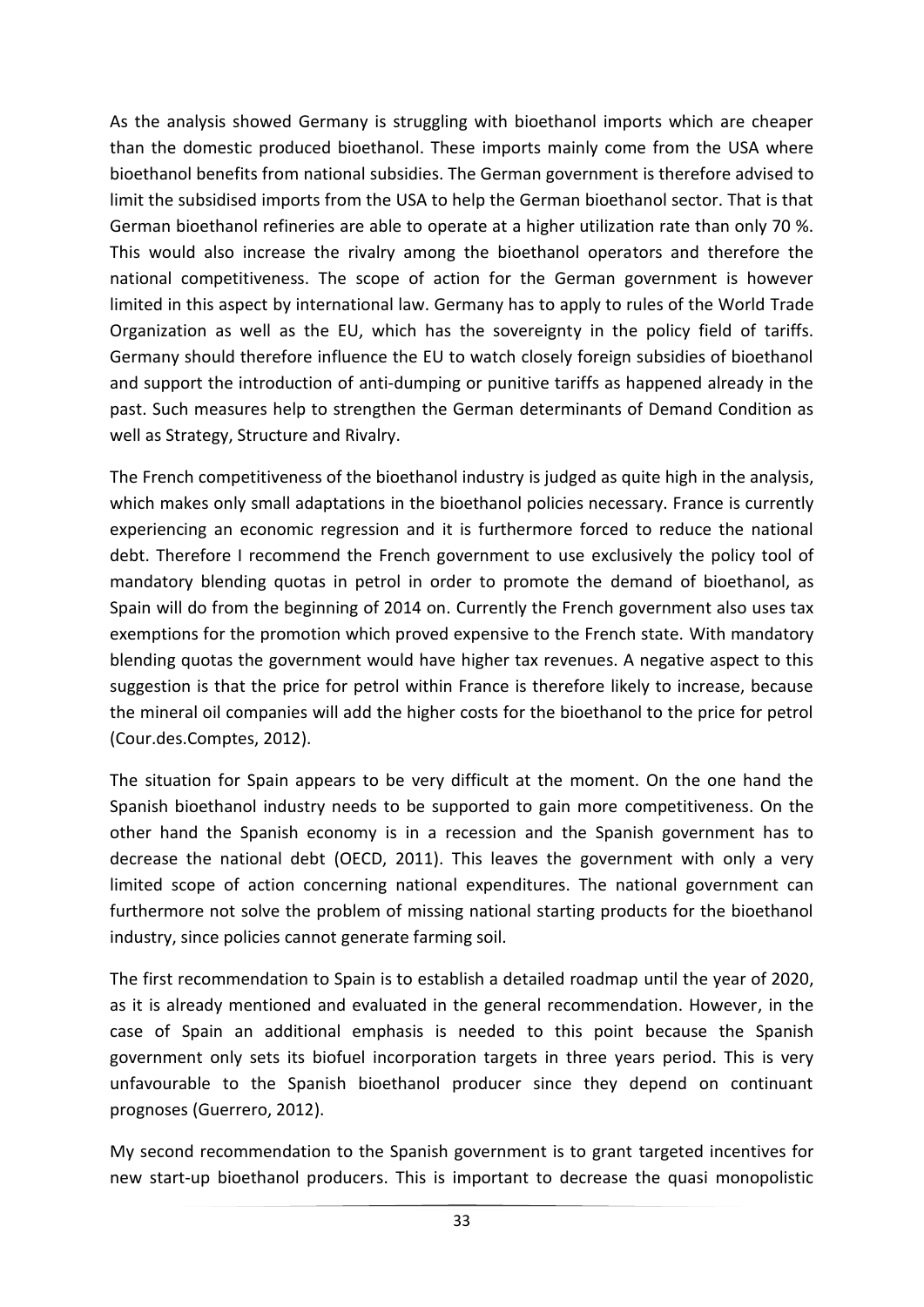power of Abengoa and to establish some competition. This will benefit the Spanish bioethanol sector as a whole because more competition will lead, following Porter's Diamond Model, to more competitiveness by strengthening the Firm Strategy, Structure and Rivalry determinant. These incentives for start-up companies could include a small tax relief or purchase warranty on their produced goods.

The third recommendation to Spain aims at improving the current shortage of credits and thereby the Factor Condition determinant. It is urgent for the bioethanol sector and for the whole Spanish economy to have access to credits needed for R&D but also for development. In order to overcome this shortage of credits Spanish public banks [\(U.S.A. DoS, 2012\)](#page-39-11), such as the 'Instituto de Crédito Oficial' could function as public creditors, lending money to companies who face problems of getting loans from private banks. Hereby a qualitative validation of the debtor is to be implemented to minimize the credit default risk.

One of the most pressing problems of the Spanish economy remains the high unemployment rate. This also affects the Human Resource of the bioethanol industry as dealt with in the determinant of Factor Condition. My recommendation to overcome the high unemployment is that the government should invest in unemployed people. Although additional public expenditure is to be avoided this investment would pay out in the end. Unemployed should be given extra training and education to fit the market need and to update their skills. This would make unemployed people more interesting to companies and would as well act contrary to the deficit of knowledge resource for the bioethanol producers. Furthermore, the current policy of deregulating the labour market, as it is done by the Spanish government, should be fostered to make it easier for companies to create new jobs [\(OECD,](#page-40-11)  [2011\)](#page-40-11).

## <span id="page-34-0"></span>**7. Conclusion**

In the light of climate change and an increasing oil price biofuels are seen as one of multiple promising technologies to solve these problems. In the year 2009 the EU took up this issue and passed the two directives 2009/28/EC and 2009/30/EC. These directives aim at increasing the use of renewable resources and at decreasing the amount of GHG emission within the Member States' transport sector. Both of these targets are to be achieved via the increased use of biofuels. Bioethanol is one type of biofuels that is mostly consumed by blending it with petrol.

The main idea behind this Bachelor Thesis is to investigate in what way the bioethanol sectors of Germany, France and Spain can be strengthened by their governments, assuming that governments are the driving policy makers. In order to give a qualified policy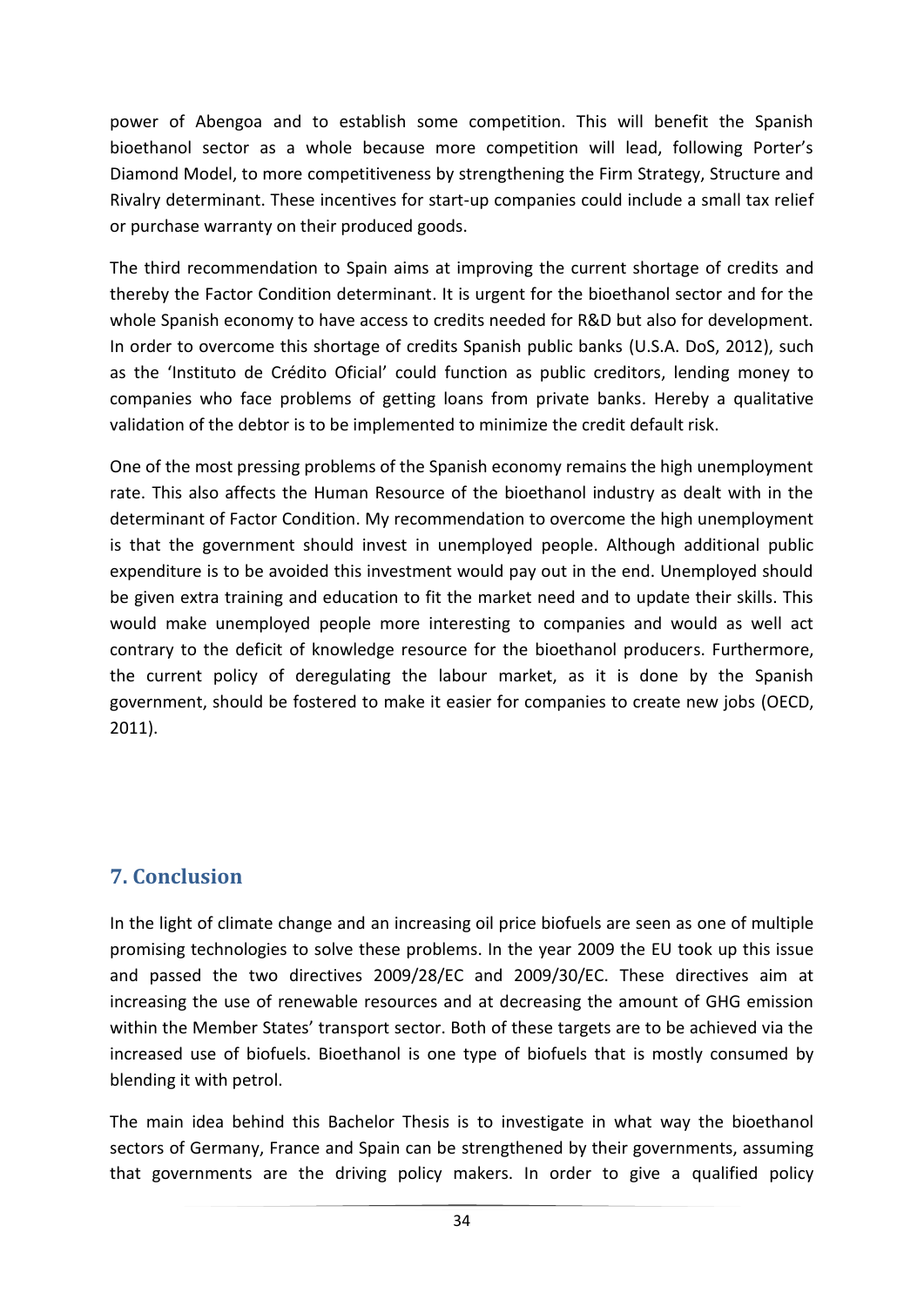recommendation, first an in-depth analysis of the current situation of the bioethanol sector is provided, by evaluating the national competitiveness of the three countries in terms of their bioethanol industry.

This type of competitiveness, also called national competitiveness, measures the set of institutions and policies that are present and support the creation of value for the countries companies. The model used in this Bachelor Thesis to measure the national competitiveness is called Porter's Diamond Model. It consists of four determinants influencing each other and two variables influencing these determinants as well. The determinants are called Factor Conditions, Demand Conditions, Related and Supporting Industries and Firm Strategy, Structure and Rivalry. Chance and Government are the two factors which influence these determinants. The stronger the determinants the better is the national competitiveness (Porter, 1990).

The analysis, which forms the answer to my first sub-research question, is summarized in the following scheme:



Figure 4: Overview of the national competitiveness of the German, French and Spanish bioethanol sector

One can easily observe from the scheme that France has a very strong national competitiveness in the bioethanol industry. It also has the strongest national competitiveness of the three countries and is followed by Germany. The bioethanol sector of Germany is also quite competitive but is negatively influenced by subsidised imports which affect the determinants of Demand Conditions and Firm Strategy, Structure and Rivalry. Spain has a rather weak national competitiveness. Except for the determinant Demand Conditions, which is strong, all determinants are to be ranked as medium low. This is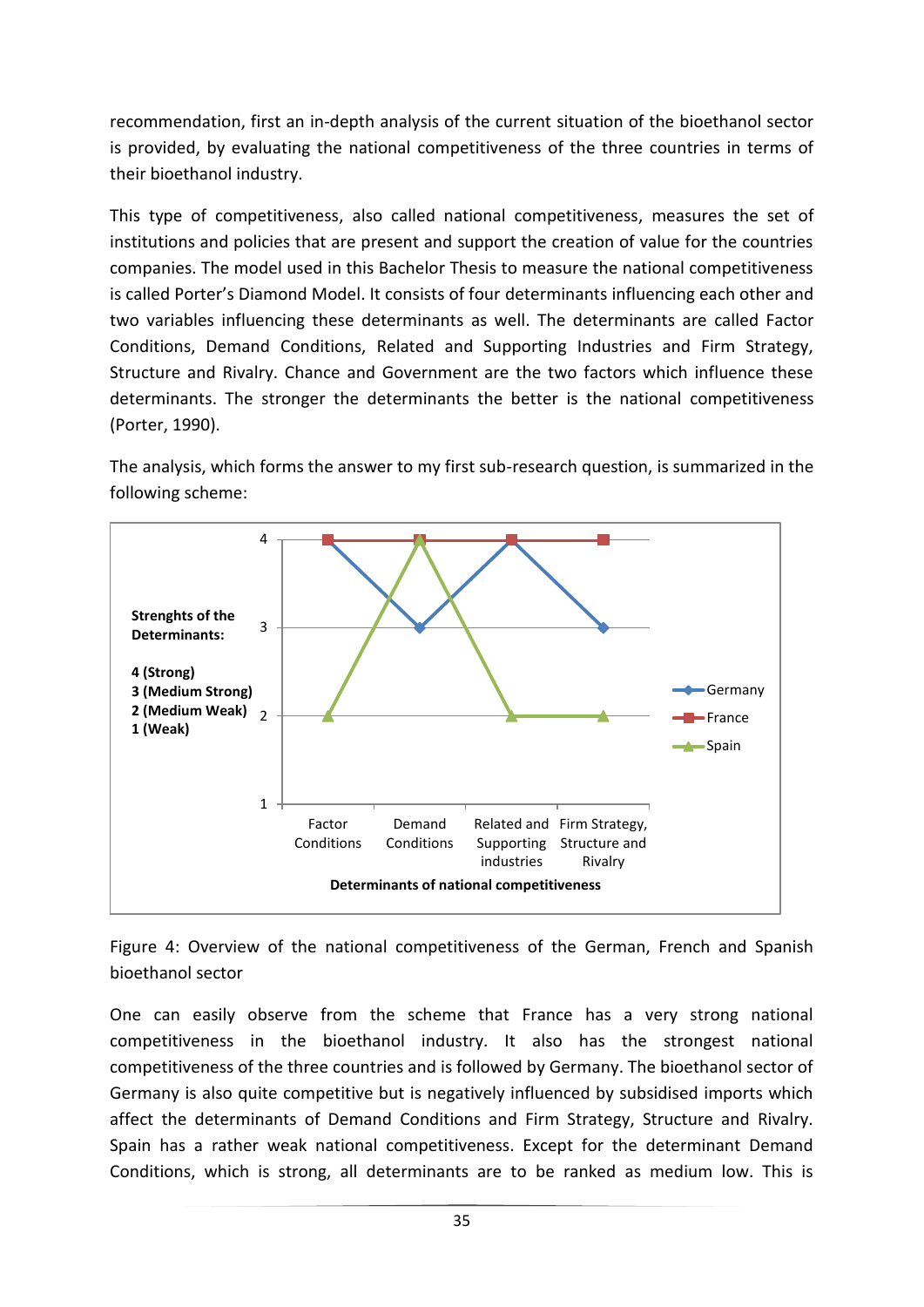because Spain suffers from two negative effects, being an economic regression and a quasimonopolistic structure in its bioethanol sector. The two influencing variables of the Porter Model are quite alike in all three countries. The governments influence the bioethanol sector by increase the demand and connected to this the production of ethanol. This greatly increases national competitiveness as it influences not only the Demand condition determinant but also the other determinants. The influence of the variable Chance can have a positive effect on the national competitiveness of the bioethanol sector (favourable weather conditions, high oil price) but also negative consequences (unfavourable weather condition, low oil price)

This analysis shows that there is the possibility to improve the national competitiveness of bioethanol in Germany, France and Spain. The overall recommendation is to continue with the support of the bioethanol sector as this will directly increase the national competitiveness. The support should be consistent and long term oriented on the one hand, but on the other hand leave scope for action, to address future challenges. This is of great importance to give businesses a clear idea of the upcoming legislative framework, which they need to successfully conduct future planning. The countries are furthermore advised to enter into a dialogue with the people. Biofuels are a very controversial topic. The dialogue should therefor contribute to a public understanding of the biofuel policies the governments are conducting. The policy makers should thereby be transparent as possible to show why the government is passing regulations and spending its money in the context of biofuels. This advice will strengthen the Demand Condition determinant, as people will be less restrictive towards biofuels, and therefore the national competitiveness.

The German government is advised to support the use of E85 blends to increase their bioethanol incorporation rate and to reduce subsidised imports. Both measures increase the Demand Condition and the Firm Strategy, Structure and Rivalry determinants. The French government is advised to switch from the policy tool of tax relief to the policy tool of mandatory blending quotas. This will help the French governments in its efforts to reduce the public expenditures. The Spanish government is advised to act more future oriented, thereby elaborating a bioethanol roadmap until 2020. Furthermore I recommend helping start-up companies in the bioethanol sector. This would strengthen the Firm Strategy, Structure and Rivalry determinant of Spanish bioethanol companies thereby equipping them with more competitiveness on the world market. Despite the requirement of the Spanish government to cut its public expenditures, I recommend to increase the investments in training and education of unemployed people to improve the Human Resource Capital for Spanish bioethanol producers. This would on the one hand lower the high unemployment and on the other hand help the bioethanol companies by providing them with a qualified workforce. This measure aims at strengthening the Factor Condition determinant.

Despite these several findings there is further research necessary in this field. I concentrate my work on the countries of Germany, France and Spain, because they are the biggest and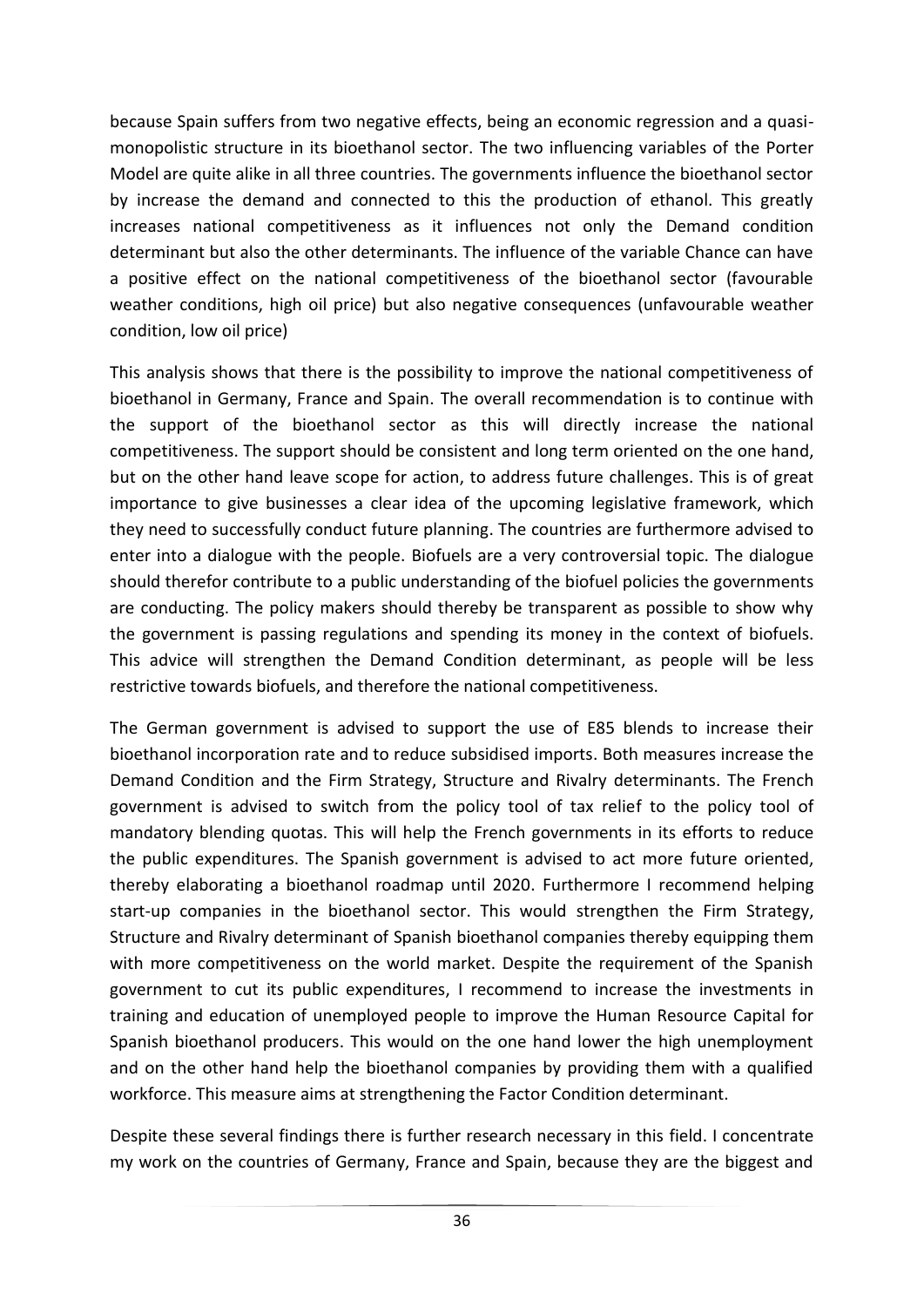therefore the most important bioethanol producer within the EU. However, as other countries have other framework factors they might use different strategic approaches, from which governments could learn. As biofuels are regarded as a future-oriented technology, research should join this technology to pave its way. The Bachelor Thesis at hand aims at doing this in the best intentions.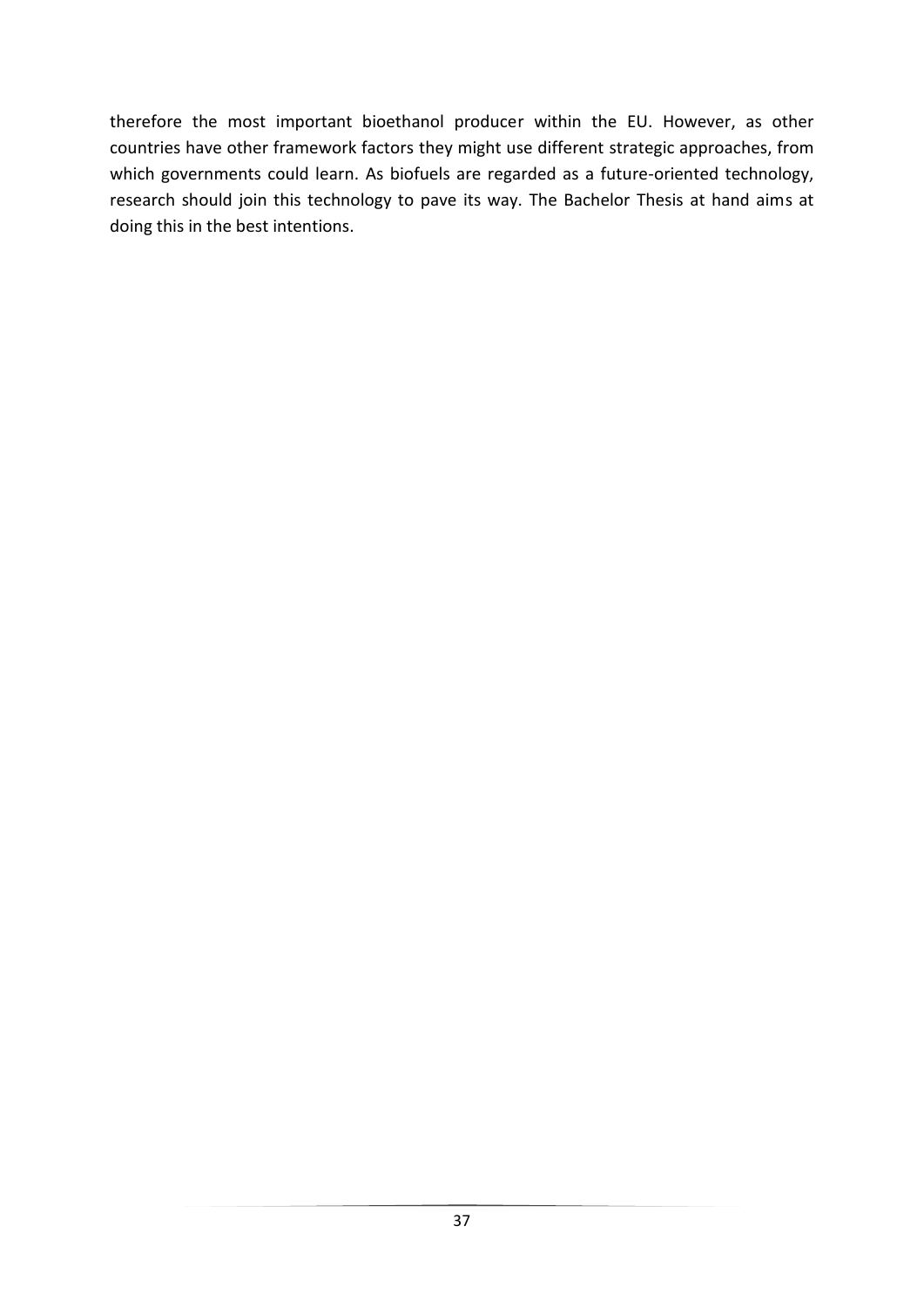#### <span id="page-38-0"></span>**8. References**

<span id="page-38-12"></span>Abengoa. (2010). Corporate Social Responsibility Report. *2010 Annual Report* 

<span id="page-38-11"></span>Abengoa. (2013). Management and Structure. retrieved at 12.08.2013 from http://www.abengoa.com/export/sites/abengoa\_corp/resources/pdf/en/gobierno\_c orporativo/informes\_anuales/2002/2002\_AnnualReport\_direcciones.pdf

<span id="page-38-7"></span>Babbie, E. (2012). *The practice of social research*: CengageBrain. com.

- <span id="page-38-1"></span>Balat, M. (2007). An overview of biofuels and policies in the European Union. *Energy Sources, Part B, 2*(2), 167-181.
- <span id="page-38-5"></span>Balkyte, A., & Tvaronavičiene, M. (2010). Perception of competitiveness in the context of sustainable development: facets of "Sustainable competitiveness". *Journal of Business Economics and Management, 11*(2), 341-365.
- <span id="page-38-4"></span>Ball, D. A., McCulloch Jr, W. H., Frantz, P. L., Geringer, J. M., & Minor, M. S. (2004). *International business: The challenge of global competition* (Vol. 9). New York: McGraw-Hill / Irwin.
- <span id="page-38-8"></span>Bundesrepublik-Deutschland. (2010). Nationaler Aktionsplan für erneuerbare Energie gemäß der Richtlinie 2009/28/EG zur Förderung der Nutzung von Energie aus erneuerbaren Quellen. *Berlin,*.
- <span id="page-38-9"></span>CampusFrance. (2013). Renewable energy research in France. retrieved at 12.08.2013 from http://www.chine.campusfrance.org/sites/locaux/files/rech\_energies\_en.pdf
- <span id="page-38-10"></span>Charles, C. (2013). Biofuels At What Cost? A review of costs and benefits of EU biofuel policies. *The International Institute for Sustainable Development, Manitoba*.
- <span id="page-38-6"></span>Clancy, P., O'Malley, E., O'Connell, L., & Van Egeraat, C. (2001). Industry clusters in Ireland: an application of Porter's model of national competitive advantage to three sectors. *European Planning Studies, 9*(1), 7-28.
- <span id="page-38-2"></span>Commission. (2009a). Directive 2009/28/EC of the European Parliament and of the Council of 23 April 2009 on the promotion of the use of energy from renewable sources and amending and subsequently repealing Directives 2001/77/EC and 2003/30. *Official Journal of the European Union*, 1-47.
- <span id="page-38-3"></span>Commission. (2009b). Directive 2009/30/EC of the European Parliament and of the Council of 23 April 2009 amending Directive 98/70/EC as regards the specification of petrol, diesel and gas-oil and introducing a mechanism to monitor and reduce greenhouse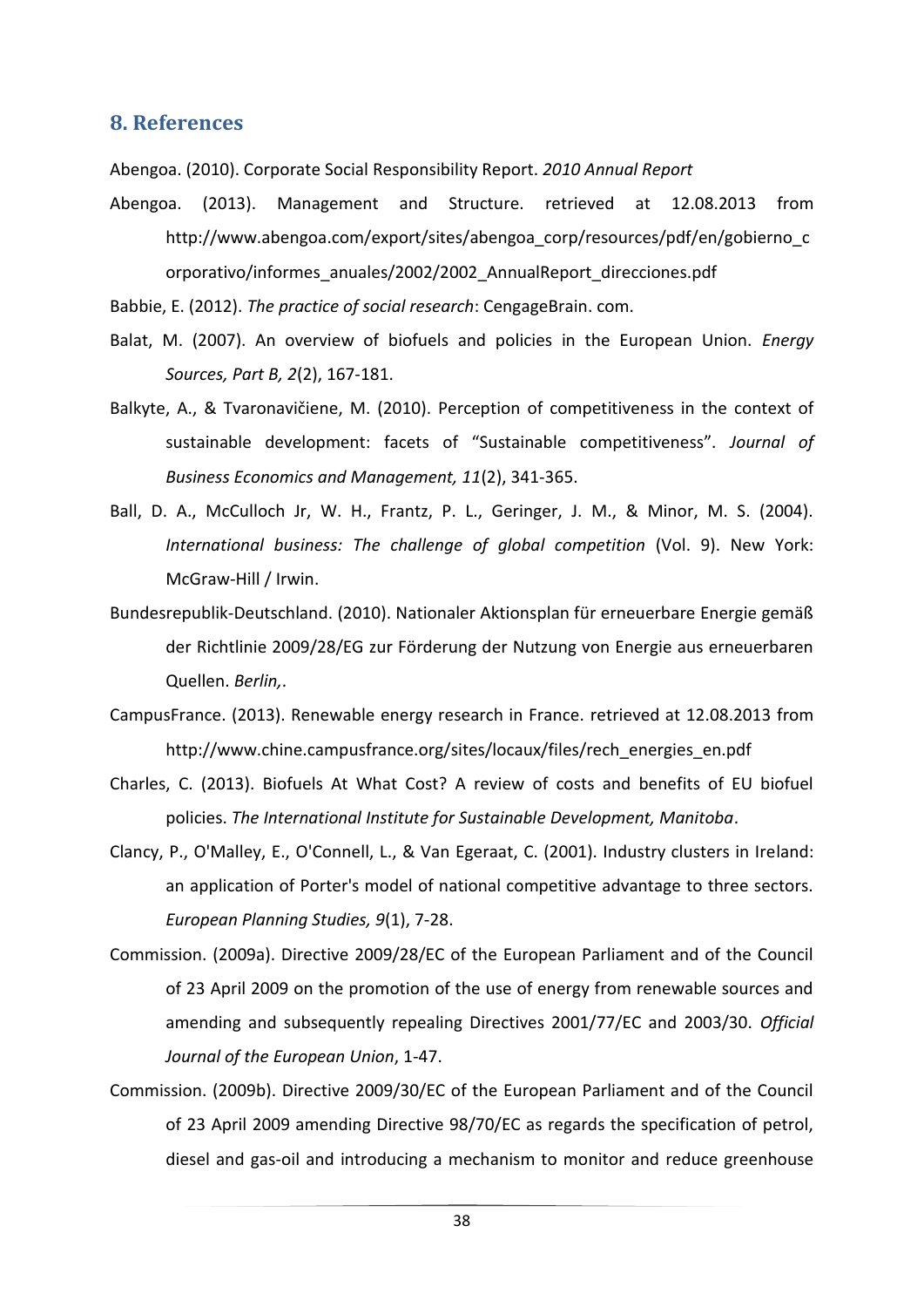gas emissions and amending Council Directive 1999/32/EC as regards the specification of fuel used by inland waterway vessels and repealing Directive 93/12. *EEC*.

- <span id="page-39-6"></span>Commission. (2013a). Research and Innovation performance in France - Country profile. *Publications Office of the European Union, Luxembourg*.
- <span id="page-39-4"></span>Commission. (2013b). Research and Innovation performance in Germany - Country profile. *Publications Office of the European Union, Luxembourg*.
- <span id="page-39-10"></span>Commission. (2013c). Research and Innovation performance in Spain - Country profile. *Publications Office of the European Union, Luxembourg*.

<span id="page-39-9"></span>Cour.des.Comptes. (2012). Summary of the Public Thematic Report. *Biofuel support policy*.

- <span id="page-39-3"></span>CrossBorder-Bioenergy. (2012). EU Handbook - Biofuel Markets. In AEBIOM (Ed.), *Cross Border Bioenergy Working Group on Biofuel technologies*. Brussels.
- <span id="page-39-2"></span>Davies, H., & Ellis, P. (2000). Porter's competitive advantage of nations: time for the final judgement? *Journal of management studies, 37*(8), 1189-1214.

Dictionary, K. (Ed.) (2010) Kernerman Webster's College Dictionary. K Dictionaries LTD.

- <span id="page-39-8"></span>DoS, U. S. A. (2012). 2012 Investment Climate Statement - France. *BUREAU OF ECONOMIC AND BUSINESS AFFAIRS*, retrieved at 12.08.2013 from http://www.state.gov/e/eb/rls/othr/ics/2012/191150.htm
- <span id="page-39-11"></span>DoS, U. S. A. (2012). 2012 Investment Climate Statement - Spain. *BUREAU OF ECONOMIC AND BUSINESS AFFAIRS*, retrieved at 12.08.2013 from http://www.state.gov/e/eb/rls/othr/ics/2012/191237.htm
- <span id="page-39-1"></span>Edmonds, T., Jarvis, T., & McGinness, S. (2000). *Regional competitiveness and the role of the knowledge economy*: House of Commons Library.
- <span id="page-39-0"></span>Flach, B., Bendz, K., & Lieberz, S. (2012). EU Biofuels Annual Report 2012. *GAIN Report Number: NL2020*.
- <span id="page-39-5"></span>FNR. (2013). Studienschwerpunkte zu Nachwachsenden Rohstoffen/Bioenergie. retrieved at 12.08.2013 from http://www.fnr.de/service/bildung-%26 schule/bildungsangebote/studium-bachelor/
- <span id="page-39-7"></span>Gagnepain, B. (2012). Retrospective analysis of the interaction between the development of bio fuels in France, changes in French and world markets (agricultural production,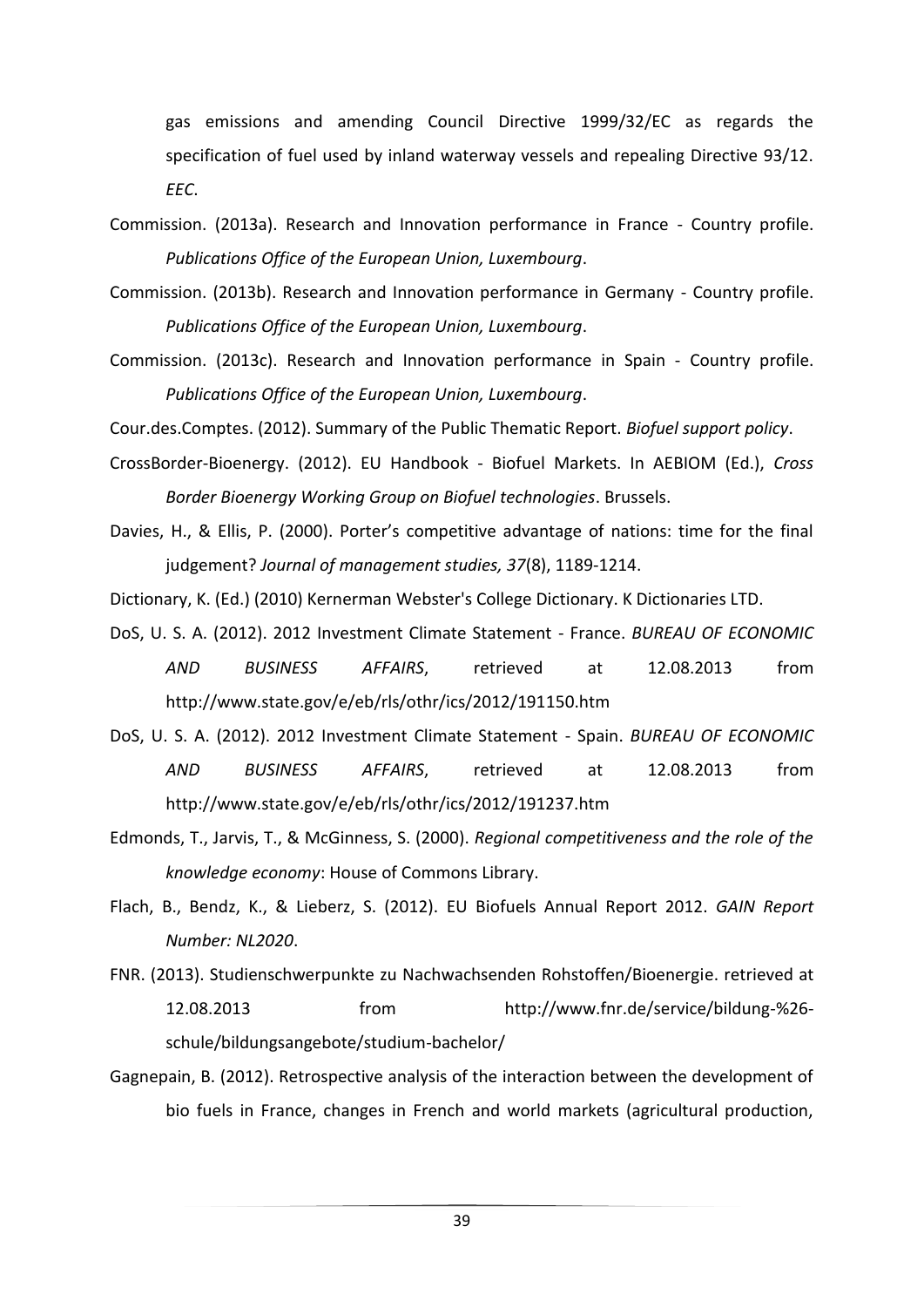processed products and co products) and changes in land use. *French Environment and Energy Management Agency (ADEME)*.

- <span id="page-40-1"></span>Garelli, S. (2005). Competitiveness of nations: the fundamentals. *IMD World competitiveness yearbook 2005, Lausanne: International Institute for Management Development, 608–619.*
- <span id="page-40-4"></span>Gerring, J. (2011). *Social science methodology: a unified framework*: Cambridge University Press.
- <span id="page-40-2"></span>Grant, R. M. (1991). Porter's 'competitive advantage of nations': an assessment. *Strategic Management Journal, 12*(7), 535-548.
- <span id="page-40-12"></span>Guerrero, M. (2012). Spain's Bioethanol Standing Report. *GAIN Report Number: SP1232*.
- <span id="page-40-8"></span>Henard, M.-C. (2011). France Transposes RED - Plant Based Industry Moving Forward. *GAIN Report Number: FR9079*.
- <span id="page-40-9"></span>Henard, M.-C. (2012). First-Generation Biofuels Weakened - Advanced Biofuels in Progress. *GAIN Report Number: FR9118*.
- <span id="page-40-7"></span>Henard, M.-C. (2013). France - Limiting First-Generation Biofuels - TTIP Sensitive Issue. *GAIN Report Number: FR9139*.
- <span id="page-40-3"></span>Ingram, G. K. (1991). The Competitive Advantage of Nations by Porter, Michael E. *Finance and Development, 28*, 50.
- <span id="page-40-10"></span>Jung, A., Dörrenberg, P., Rauch, A., & Thöne, M. (2010). *Biofuels At What Cost? Government support for ethanol and biodiesel in the European Union – 2010 Update*. Geneva: Global Subsidies Initiative (GSI) of the International Institute for Sustainable Development (IISD).
- <span id="page-40-0"></span>Londo, M., & Deurwaarder, E. (2007). Developments in EU biofuels policy related to sustainability issues: overview and outlook. *Biofuels, Bioproducts and Biorefining, 1*(4), 292-302.
- <span id="page-40-6"></span>OECD. (2010). France's Gateway Ports and Inland Connections. *OECD Publishing, Paris*.
- <span id="page-40-11"></span>OECD. (2011). OECD Perspectives: Spain Policies for a sustainable recovery. *OECD Publishing, Paris*.
- <span id="page-40-5"></span>OECD. (2012a). Human Resources Management Country Profiles France. *OECD Publishing, Paris*.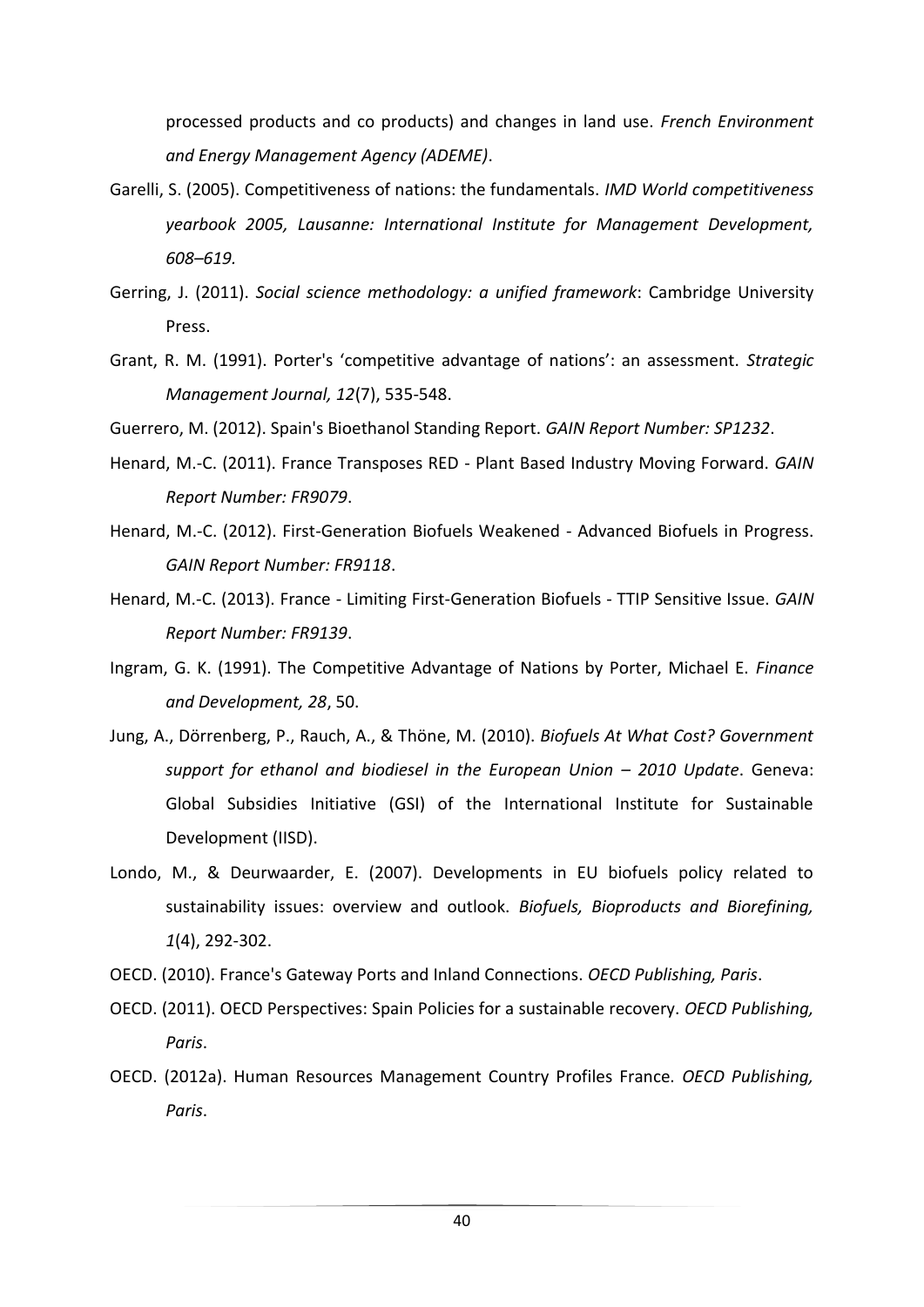- <span id="page-41-5"></span>OECD. (2012b). Human Resources Management Country Profiles Germany. *OECD Publishing, Paris*.
- <span id="page-41-7"></span>Özdemir, E. D., Härdtlein, M., & Eltrop, L. (2009). Land substitution effects of biofuel side products and implications on the land area requirement for EU 2020 biofuel targets. *Energy Policy, 37*(8), 2986-2996.
- <span id="page-41-1"></span>Poganietz, W.-R., Reinhardt, T., & Bauer, C. (2008). Lignocellulosics-to-bioethanol in the context of Germany: Modelling life cycle implications of policy options. *Journal of Scientific and Industrial Research, 67*(11), 908.
- <span id="page-41-4"></span>Porter, M. E. (1990). *The Competitive Advantage of Nations* (Vol. 1). New York: The Free Press.
- <span id="page-41-9"></span>Poudel, B. N., Paudel, K. P., Timilsina, G., & Zilberman, D. (2012). Providing Numbers for a Food versus Fuel Debate: An Analysis of a Future Biofuel Production Scenario. *Applied Economic Perspectives and Policy, 34*(4), 637-668.
- <span id="page-41-6"></span>Reimers, N. (2012). *German Biofuels Policy and Bioethanol Market*. Paper presented at the German Bioethanol Industry Association BDBe.
- <span id="page-41-11"></span>Repsol. (2013). Bio-fuels in Spain. retrieved at 12.08.2013 from http://www.repsol.com/es\_en/corporacion/responsabilidad-

corporativa/medioambiente/casos\_de\_estudio/2000\_prod\_biocarbespana.aspx

- <span id="page-41-0"></span>RESTMAC. (2008). *Creating markets for renewable energy technologies a EU RES technology marketing campaign*. Brussels: EUROPEAN RENEWABLE ENERGY COUNCIL.
- <span id="page-41-8"></span>Schmitz, N. (2003). Bioethanol in Deutschland: . In Landwirtschaftsverlag (Ed.), *Schriftenreihe "Nachwachsende Rohstoffe"* (pp. Band 21). Münster.
- <span id="page-41-10"></span>Schwaab, K. (2012). The Global Competitiveness Report 2012–20013. *World Economic Forum, Geneva*.
- <span id="page-41-2"></span>Schwab, K., Sala-i-Martin, X., Blanke, J., Hanouz, M. D., Mia, I., & Geiger, T. (2009). *The global competitiveness report 2009–2010*.
- <span id="page-41-3"></span>Staskeviciute, G., & Tamosiuniene, R. (2010). The Evaluation of the National Competitiveness: Analysis of Existing Means. In R. Ginevicius, A. V. Rutkauskas, R. Pocs & J. Stankeviciene (Eds.), *6th International Scientific Conference Business and Management 2010, Vols I and Ii* (pp. 495-503). Vilnius-40: Vilnius Gediminas Technical Univ Press, Technika.